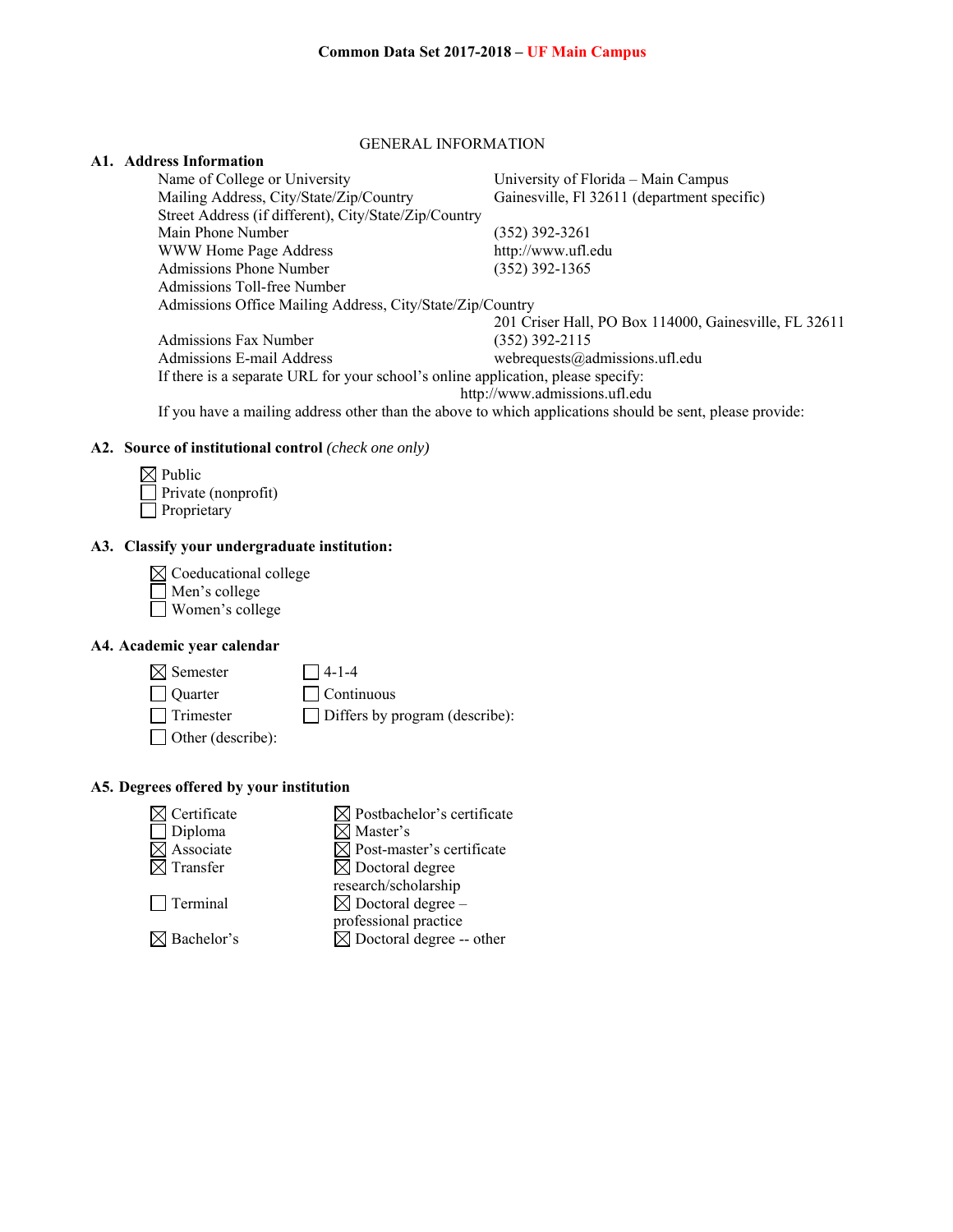## **B. ENROLLMENT AND PERSISTENCE**

**B1. Institutional Enrollment—Men and Women** Provide numbers of students for each of the following categories as of the institution's official fall reporting date or as of October 15, 2017. Note: Report students formerly designated as "first professional" in the graduate cells.

|                                                        | <b>FULL-TIME</b> |        | <b>PART-TIME</b> |       |
|--------------------------------------------------------|------------------|--------|------------------|-------|
|                                                        | Men              | Women  | Men              | Women |
| Undergraduates                                         |                  |        |                  |       |
| Degree-seeking, first-time<br>freshmen                 | 2,596            | 3,800  | 15               | 17    |
| Other first-year, degree-<br>seeking                   | 94               | 102    | 16               | 11    |
| All other degree-seeking                               | 10,721           | 13,574 | 1,494            | 1,215 |
| Total degree-seeking                                   | 13,411           | 17,476 | 1,525            | 1,243 |
| All other undergraduates<br>enrolled in credit courses | 173              | 324    | 416              | 679   |
| Total undergraduates                                   | 13,584           | 17,800 | 1,941            | 1,922 |
| Graduate                                               |                  |        |                  |       |
| Degree-seeking, first-time                             | 1,344            | 1,542  | 244              | 364   |
| All other degree-seeking                               | 4,675            | 4,776  | 1,441            | 1,882 |
| All other graduates enrolled<br>in credit courses      | 64               | 76     | 325              | 689   |
| Total graduate                                         | 6,083            | 6,394  | 2,010            | 2,935 |

*\*Graduate includes first professional*

Total all undergraduates: 35,247

Total all graduate: 17,422

GRAND TOTAL ALL STUDENTS: 52,669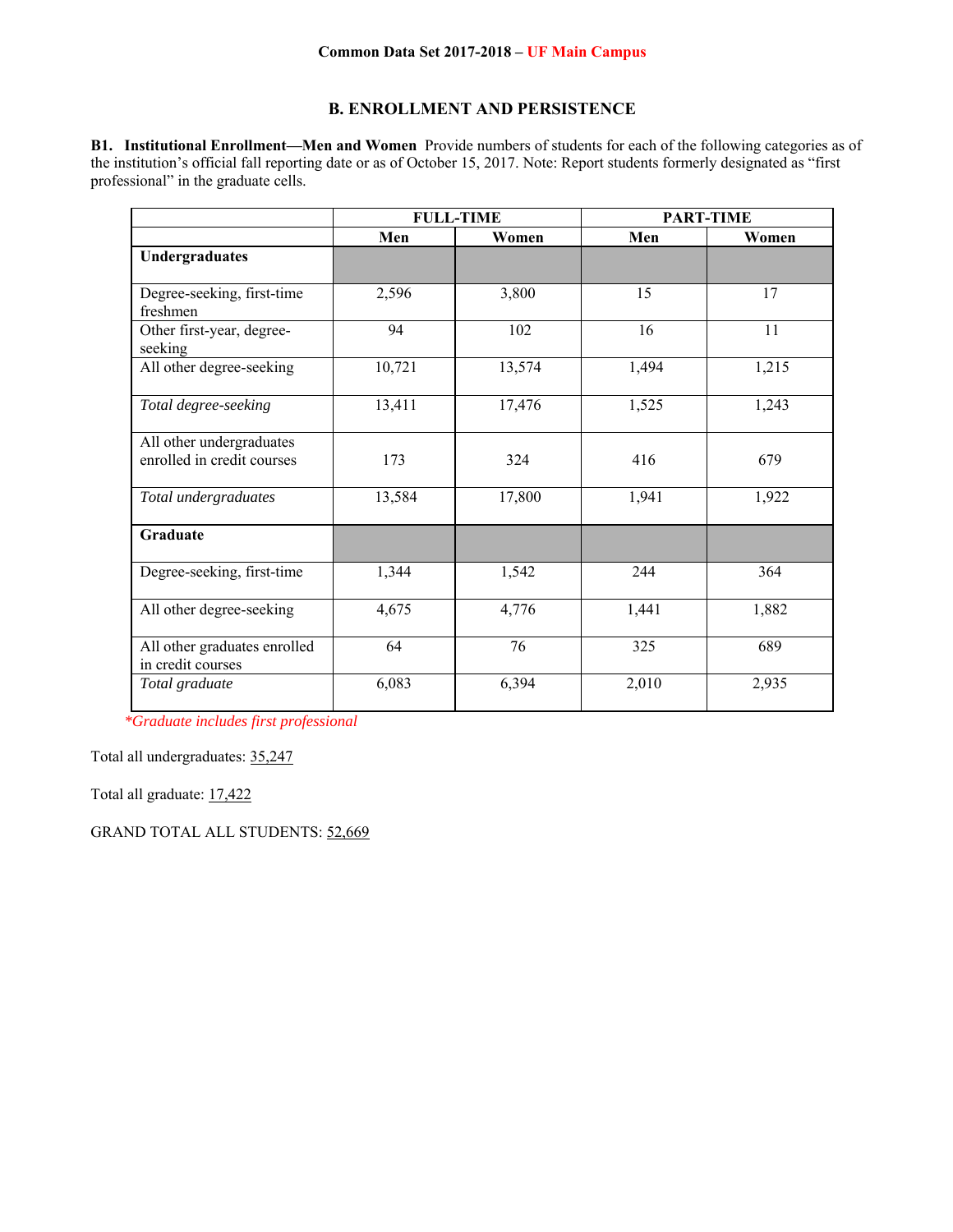**B2. Enrollment by Racial/Ethnic Category.** Provide numbers of undergraduate students for each of the following categories as of the institution's official fall reporting date or as of October 15, 2017. Include international students only in the category "Nonresident aliens." Complete the "Total Undergraduates" column only if you cannot provide data for the first two columns. Report as your institution reports to IPEDS: persons who are Hispanic should be reported only on the Hispanic line, not under any race, and persons who are non-Hispanic multi-racial should be reported only under "Two or more races."

|                                                            | Degree-seeking<br><b>First-time First year</b> | Degree-seeking<br>Undergraduates<br>(include first-time<br>first-year) | <b>Total</b><br>Undergraduates<br>(both degree- and non-<br>degree-seeking) |
|------------------------------------------------------------|------------------------------------------------|------------------------------------------------------------------------|-----------------------------------------------------------------------------|
| Nonresident aliens                                         | 121                                            | 670                                                                    | 887                                                                         |
| Hispanic/Latino                                            | 1,321                                          | 7,244                                                                  | 7,544                                                                       |
| Black or African American, non-<br>Hispanic                | 420                                            | 2,090                                                                  | 2,218                                                                       |
| White, non-Hispanic                                        | 3,461                                          | 18,424                                                                 | 19,163                                                                      |
| American Indian or Alaska Native, non-<br>Hispanic         | 8                                              | 71                                                                     | 74                                                                          |
| Asian, non-Hispanic                                        | 595                                            | 2,732                                                                  | 2,852                                                                       |
| Native Hawaiian or other Pacific<br>Islander, non-Hispanic | $\overline{2}$                                 | 210                                                                    | 214                                                                         |
| Two or more races, non-Hispanic                            | 255                                            | 1,142                                                                  | 1,169                                                                       |
| Race and/or ethnicity unknown                              | 245                                            | 1,072                                                                  | 1,126                                                                       |
| Total                                                      | 6,428                                          | 33,655                                                                 | 35,247                                                                      |

## **Persistence**

## **B3. Number of degrees awarded by your institution from July 1, 2016, to June 30, 2017.**

| Certificate/diploma                      |                                                                  |
|------------------------------------------|------------------------------------------------------------------|
| Associate degrees                        | 325                                                              |
| Bachelor's degrees                       | $8,526$ (8,267 1 <sup>st</sup> major, 259 2 <sup>nd</sup> major) |
| Postbachelor's certificates              |                                                                  |
| Master's degrees                         | 4,101                                                            |
| Post-master's certificates               | 53                                                               |
| Doctoral degrees – research/scholarship  | 728                                                              |
| Doctoral degrees - professional practice | 1.280                                                            |
| Doctoral degrees $-$ other               |                                                                  |

*Note: Matches IPEDS Completions, includes double-majors.*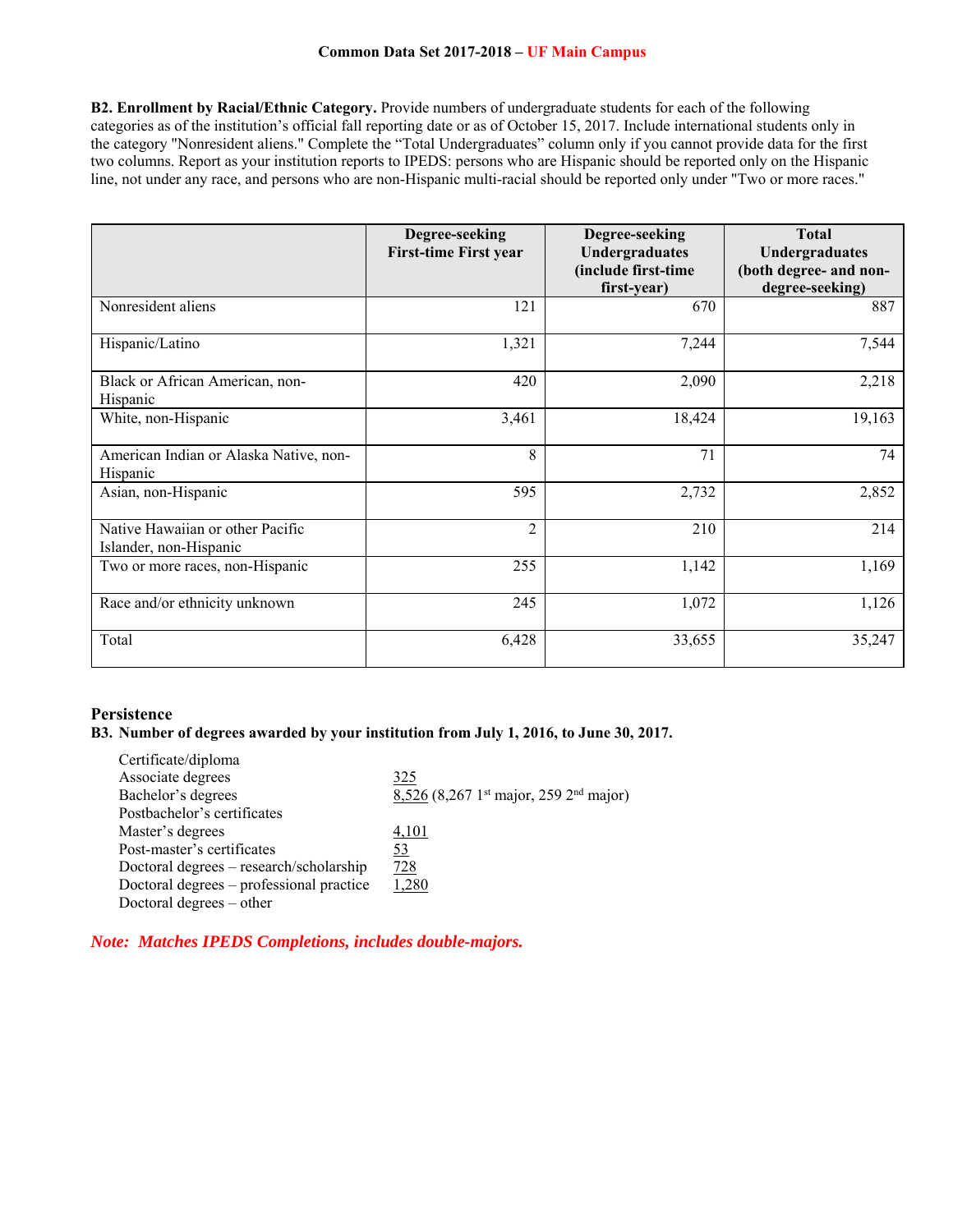# **Graduation Rates**

The items in this section correspond to data elements collected by the IPEDS Web-based Data Collection System's Graduation Rate Survey (GRS). For complete instructions and definitions of data elements, see the IPEDS GRS Forms and Instructions for the 2017-18 Survey.

In the following section for bachelor's or equivalent programs, please disaggregate the Fall 2010 and Fall 2011 cohorts (formerly CDS B4-B11) into four groups:

- **Students who received a Federal Pell Grant\***
- **Recipients of a subsidized Stafford Loan who did not receive a Pell Grant**
- **Students who did not receive either a Pell Grant or a subsidized Stafford Loan**
- **Total (all students, regardless of Pell Grant or subsidized loan status)**

\*Students who received both a Federal Pell Grant and a subsidized Stafford Loan should be reported in the "Recipients of a Federal Pell Grant" column.

For each graduation rate grid below, the numbers in the first three columns for Questions A-G should sum to the cohort total in the fourth column (formerly CDS B4-B11).

## **For Bachelor's or Equivalent Programs**

Please provide data for the Fall 2011 cohort if available. If Fall 2011 cohort data are not available, provide data for the Fall 2010 cohort.

## **Fall 2010 Cohort**

|                                                                                                                                                                                                                                                                                 | <b>Recipients of a</b><br><b>Federal Pell</b><br>Grant | <b>Recipients of a</b><br><b>Subsidized</b><br><b>Stafford Loan</b><br>who did not<br>receive a Pell<br>Grant | <b>Students who</b><br>did not receive<br>either a Pell<br><b>Grant</b> or a<br>subsidized<br><b>Stafford Loan</b> | Total (sum of 3<br>columns to the<br>left) |
|---------------------------------------------------------------------------------------------------------------------------------------------------------------------------------------------------------------------------------------------------------------------------------|--------------------------------------------------------|---------------------------------------------------------------------------------------------------------------|--------------------------------------------------------------------------------------------------------------------|--------------------------------------------|
| A - Initial 2010 cohort of first-time, full-<br>time, bachelor's (or equivalent) degree-                                                                                                                                                                                        | 1,883                                                  | 370                                                                                                           | 4,096                                                                                                              | 6,349                                      |
| seeking undergraduate students                                                                                                                                                                                                                                                  |                                                        |                                                                                                               |                                                                                                                    |                                            |
| B - Of the initial 2010 cohort, how many<br>did not persist and did not graduate for<br>the following reasons: deceased,<br>permanently disabled, armed forces,<br>foreign aid service of the federal<br>government, or official church missions;<br>total allowable exclusions | 1                                                      | $\bf{0}$                                                                                                      | 4                                                                                                                  | 5                                          |
| C - Final 2010 cohort, after adjusting for<br>allowable exclusions                                                                                                                                                                                                              | 1,882                                                  | 370                                                                                                           | 4,092                                                                                                              | 6,344                                      |
| D - Of the initial 2010 cohort, how many<br>completed the program in four years or<br>less (by Aug. 31, 2014)                                                                                                                                                                   | 1,210                                                  | 233                                                                                                           | 2,832                                                                                                              | 4,275                                      |
| E - Of the initial 2010 cohort, how many<br>completed the program in more than four<br>years but in five years or less (after Aug.<br>31, 2014 and by Aug. 31, 2015)                                                                                                            | 277                                                    | 64                                                                                                            | 743                                                                                                                | 1,084                                      |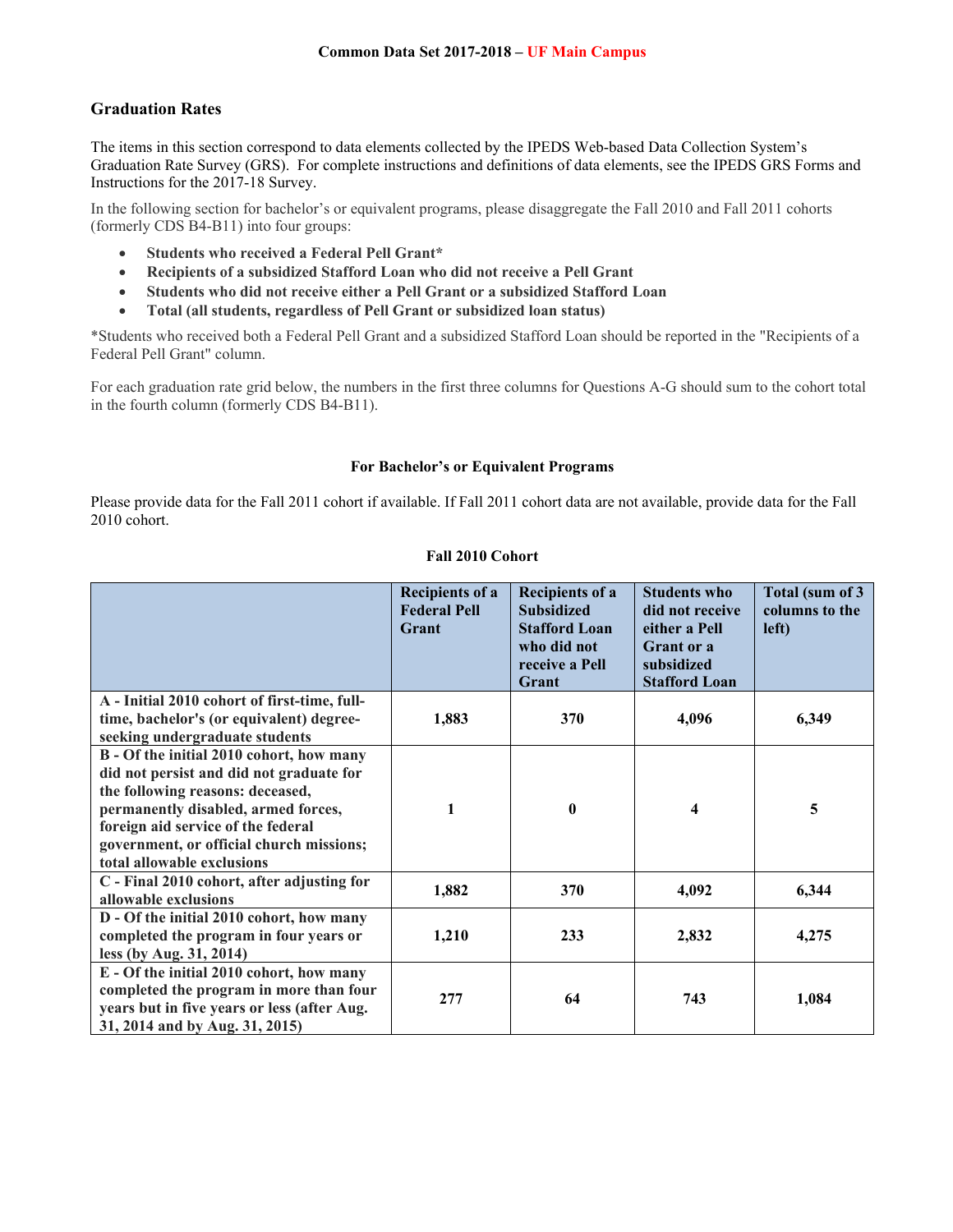| F - Of the initial 2010 cohort, how many<br>completed the program in more than five<br>years but in six years or less (after Aug.<br>31, 2015 and by Aug. 31, 2016) | 54    | 10  | 108   | 172   |
|---------------------------------------------------------------------------------------------------------------------------------------------------------------------|-------|-----|-------|-------|
| G - Total graduating within six years (sum<br>of lines $D, E, and F$                                                                                                | 1,541 | 307 | 3,683 | 5,531 |
| H - Six-year graduation rate for 2010<br>cohort (G divided by $C$ )                                                                                                 | 82%   | 83% | 90%   | 87%   |

# **Fall 2011 Cohort**

|                                                                  | <b>Recipients of a</b><br><b>Federal Pell</b><br>Grant | <b>Recipients of a</b><br><b>Subsidized</b><br><b>Stafford Loan</b><br>who did not<br>receive a Pell<br>Grant | <b>Students who</b><br>did not receive<br>either a Pell<br><b>Grant</b> or a<br>subsidized<br><b>Stafford Loan</b> | Total (sum of 3<br>columns to the<br>left) |
|------------------------------------------------------------------|--------------------------------------------------------|---------------------------------------------------------------------------------------------------------------|--------------------------------------------------------------------------------------------------------------------|--------------------------------------------|
| A - Initial 2011 cohort of first-time, full-                     |                                                        |                                                                                                               |                                                                                                                    |                                            |
| time, bachelor's (or equivalent) degree-                         | 2,106                                                  | 480                                                                                                           | 3,797                                                                                                              | 6,383                                      |
| seeking undergraduate students                                   |                                                        |                                                                                                               |                                                                                                                    |                                            |
| B - Of the initial 2011 cohort, how many                         |                                                        |                                                                                                               |                                                                                                                    |                                            |
| did not persist and did not graduate for                         |                                                        |                                                                                                               |                                                                                                                    |                                            |
| the following reasons: deceased,                                 |                                                        |                                                                                                               |                                                                                                                    |                                            |
| permanently disabled, armed forces,                              | $\pmb{0}$                                              | $\bf{0}$                                                                                                      | $\overline{2}$                                                                                                     | $\mathbf{2}$                               |
| foreign aid service of the federal                               |                                                        |                                                                                                               |                                                                                                                    |                                            |
| government, or official church missions;                         |                                                        |                                                                                                               |                                                                                                                    |                                            |
| total allowable exclusions                                       |                                                        |                                                                                                               |                                                                                                                    |                                            |
| C - Final 2011 cohort, after adjusting for                       | 2,106                                                  | 480                                                                                                           | 3,795                                                                                                              | 6,381                                      |
| allowable exclusions                                             |                                                        |                                                                                                               |                                                                                                                    |                                            |
| D - Of the initial 2011 cohort, how many                         |                                                        |                                                                                                               |                                                                                                                    |                                            |
| completed the program in four years or                           | 1,387                                                  | 312                                                                                                           | 2,640                                                                                                              | 4,339                                      |
| less (by Aug. 31, 2015)                                          |                                                        |                                                                                                               |                                                                                                                    |                                            |
| E - Of the initial 2011 cohort, how many                         |                                                        |                                                                                                               |                                                                                                                    |                                            |
| completed the program in more than four                          | 334                                                    | 93                                                                                                            | 684                                                                                                                | 1,111                                      |
| years but in five years or less (after Aug.                      |                                                        |                                                                                                               |                                                                                                                    |                                            |
| 31, 2015 and by Aug. 31, 2016)                                   |                                                        |                                                                                                               |                                                                                                                    |                                            |
| F - Of the initial 2011 cohort, how many                         |                                                        |                                                                                                               |                                                                                                                    |                                            |
| completed the program in more than five                          | 61                                                     |                                                                                                               |                                                                                                                    | 163                                        |
| years but in six years or less (after Aug.                       |                                                        | 12                                                                                                            | 90                                                                                                                 |                                            |
| 31, 2016 and by Aug. 31, 2017)                                   |                                                        |                                                                                                               |                                                                                                                    |                                            |
| G - Total graduating within six years (sum                       |                                                        |                                                                                                               |                                                                                                                    |                                            |
| of lines D, E, and F)                                            | 1,782                                                  | 417                                                                                                           | 3,414                                                                                                              | 5,613                                      |
| H - Six-year graduation rate for 2011<br>cohort (G divided by C) | 85%                                                    | 87%                                                                                                           | 90%                                                                                                                | 88%                                        |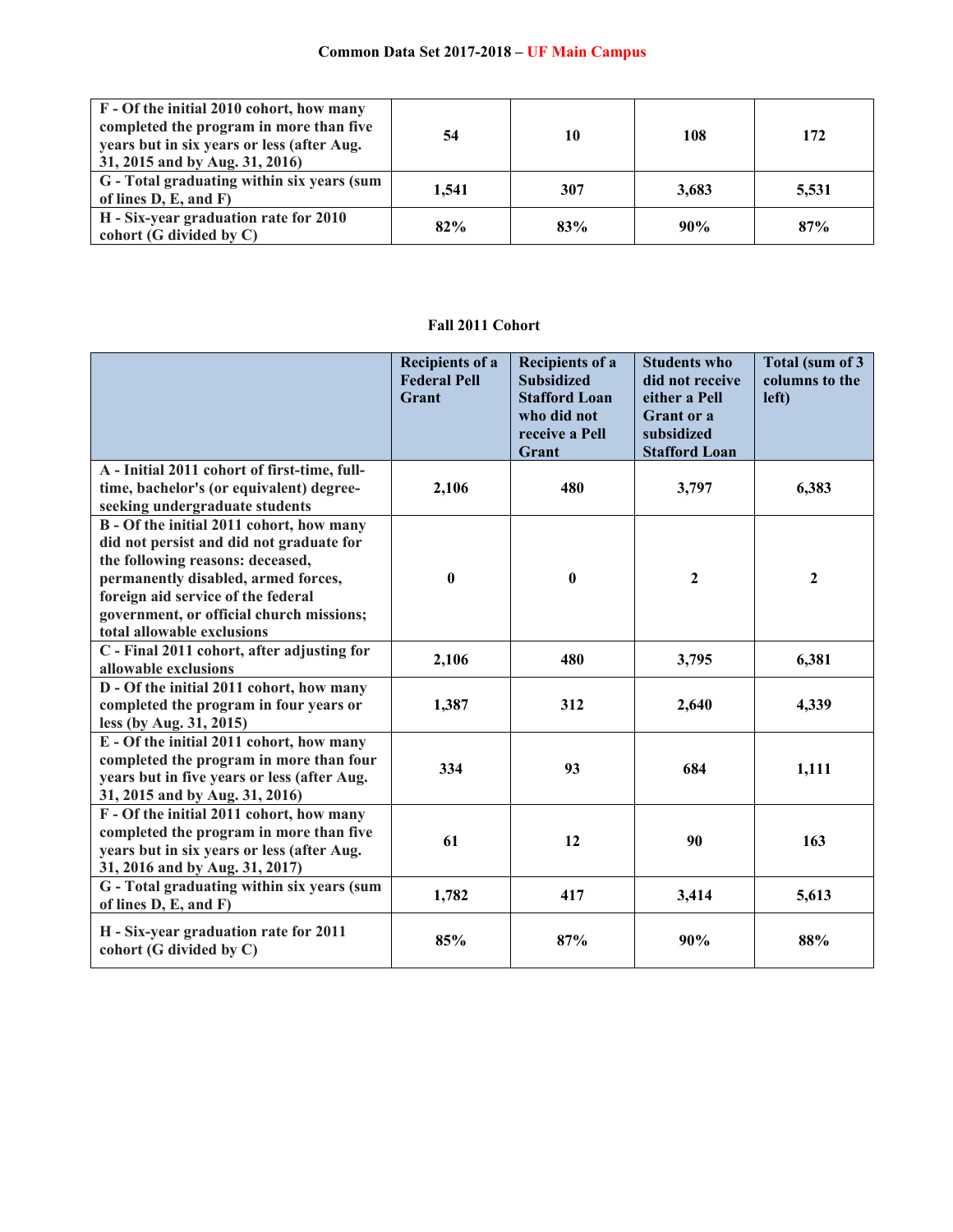## **Retention Rates**

Report for the cohort of all full-time, first-time bachelor's (or equivalent) degree-seeking undergraduate students who entered in Fall 2016 (or the preceding summer term). The initial cohort may be adjusted for students who departed for the following reasons: death, permanent disability, or service in the armed forces, foreign aid service of the federal government or official church missions. No other adjustments to the initial cohort should be made.

**B22.** For the cohort of all full-time bachelor's (or equivalent) degree-seeking undergraduate students who entered your institution as freshmen in Fall 2016 (or the preceding summer term), what percentage was enrolled at your institution as of the date your institution calculates its official enrollment in Fall 2017?  $\frac{96\%}{2}$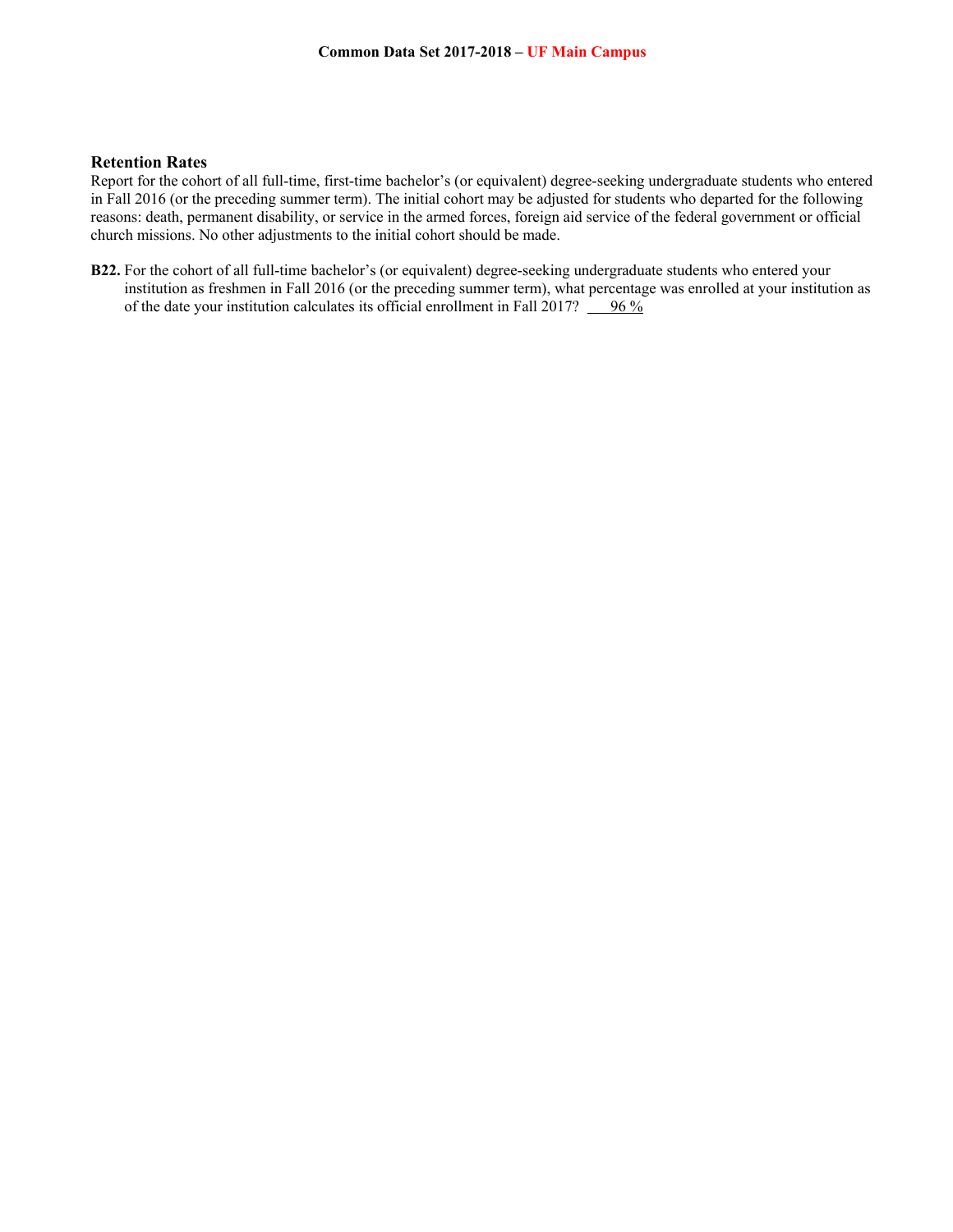## **C. FIRST-TIME, FIRST-YEAR (FRESHMAN) ADMISSION**

#### **Applications**

**C1. First-time, first-year (freshman) students:** Provide the number of degree-seeking, first-time, first-year students who applied, were admitted, and enrolled (full- or part-time) in Fall 2017. Include early decision, early action, and students who began studies during summer in this cohort. Applicants should include only those students who fulfilled the requirements for consideration for admission (i.e., who completed actionable applications) and who have been notified of one of the following actions: admission, non-admission, placement on waiting list, or application withdrawn (by applicant or institution). Admitted applicants should include wait-listed students who were subsequently offered admission.

| Total first-time, first-year (freshman) men who applied               | 13,781    |
|-----------------------------------------------------------------------|-----------|
| Total first-time, first-year (freshman) women who applied             | 18,966    |
| Total first-time, first-year (freshman) men who were admitted         | 5,400     |
| Total first-time, first-year (freshman) women who were admitted       | 8,358     |
| Total full-time, first-time, first-year (freshman) men who enrolled   | 2,596     |
| Total part-time, first-time, first-year (freshman) men who enrolled   | <u>15</u> |
| Total full-time, first-time, first-year (freshman) women who enrolled | 3,800     |
| Total part-time, first-time, first-year (freshman) women who enrolled | 17        |

**C2. Freshman wait-listed students (students who met admission requirements but whose final admission was contingent on space availability)** 

| Do you have a policy of placing students on a waiting list? $\Box$ Yes $\boxtimes$ No |  |
|---------------------------------------------------------------------------------------|--|
| If yes, please answer the questions below for Fall 2017 admissions:                   |  |

Number of qualified applicants offered a place on waiting list Number accepting a place on the waiting list Number of wait-listed students admitted \_\_\_\_\_

Is your waiting list ranked?

 If yes, do you release that information to students? Do you release that information to school counselors?

### **Admission Requirements**

#### **C3. High school completion requirement**

- Check the appropriate box to identify your high school completion requirement for degree-seeking entering students:
	- $\boxtimes$  High school diploma is required and GED is accepted
	- $\Box$  High school diploma is required and GED is not accepted
	- $\Box$  High school diploma or equivalent is not required

#### **C4. Does your institution require or recommend a general college-preparatory program for degree-seeking students?**

- $\boxtimes$  Require
- Recommend

Neither require nor recommend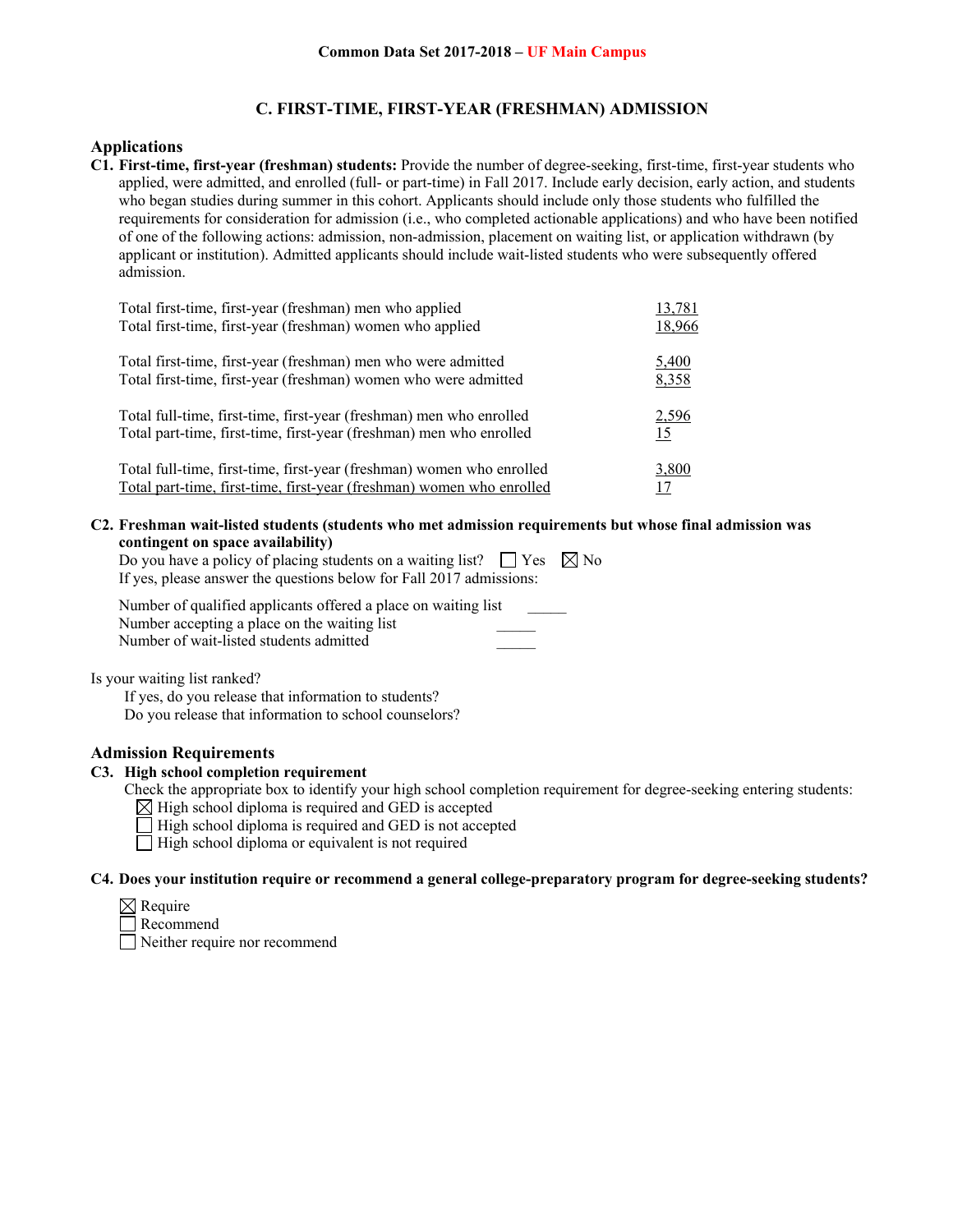**C5. Distribution of high school units required and/or recommended.** Specify the distribution of academic high school course units required and/or recommended of all or most degree-seeking students using Carnegie units (one unit equals one year of study or its equivalent). If you use a different system for calculating units, please convert.

|                                  | <b>Units Required</b> | <b>Units Recommended</b> |
|----------------------------------|-----------------------|--------------------------|
| Total academic units             | 16                    |                          |
| English                          | 4                     |                          |
| Mathematics                      |                       |                          |
| Science                          | 3                     |                          |
| Of these, units that must be lab | $\mathfrak{D}$        |                          |
| Foreign language                 | 2                     |                          |
| Social studies                   | 3                     |                          |
| History                          |                       |                          |
| Academic electives               |                       |                          |
| Computer Science                 |                       |                          |
| Visual/Performing Arts           |                       |                          |
| Other (specify)                  |                       |                          |

## **Basis for Selection**

**C6.** Do you have an open admission policy, under which virtually all secondary school graduates or students with GED equivalency diplomas are admitted without regard to academic record, test scores, or other qualifications? If so, check which applies:

Open admission policy as described above for all students \_\_\_

Open admission policy as described above for most students, but

selective admission for out-of-state students \_\_\_

selective admission to some programs \_\_\_\_ other (explain)

**C7. Relative importance of each of the following academic and nonacademic factors in your first-time, first-year, degree-seeking (freshman) admission decisions.** 

|                                  | <b>Very Important</b> | Important | Considered | <b>Not Considered</b> |
|----------------------------------|-----------------------|-----------|------------|-----------------------|
| Academic                         |                       |           |            |                       |
| Rigor of secondary school record |                       |           |            |                       |
| Class rank                       |                       |           |            |                       |
| Academic GPA                     |                       |           |            |                       |
| Standardized test scores         |                       |           |            |                       |
| <b>Application Essay</b>         |                       |           |            |                       |
| Recommendation                   |                       |           |            |                       |
| <b>Nonacademic</b>               |                       |           |            |                       |
| Interview                        |                       |           |            |                       |
| Extracurricular activities       |                       |           |            |                       |
| Talent/ability                   |                       |           |            |                       |
| Character/personal qualities     |                       |           |            |                       |
| First generation                 |                       |           |            |                       |
| Alumni/ae relation               |                       |           |            |                       |
| Geographical residence           |                       |           |            |                       |
| State residency                  |                       |           |            |                       |
| Religious affiliation/commitment |                       |           |            |                       |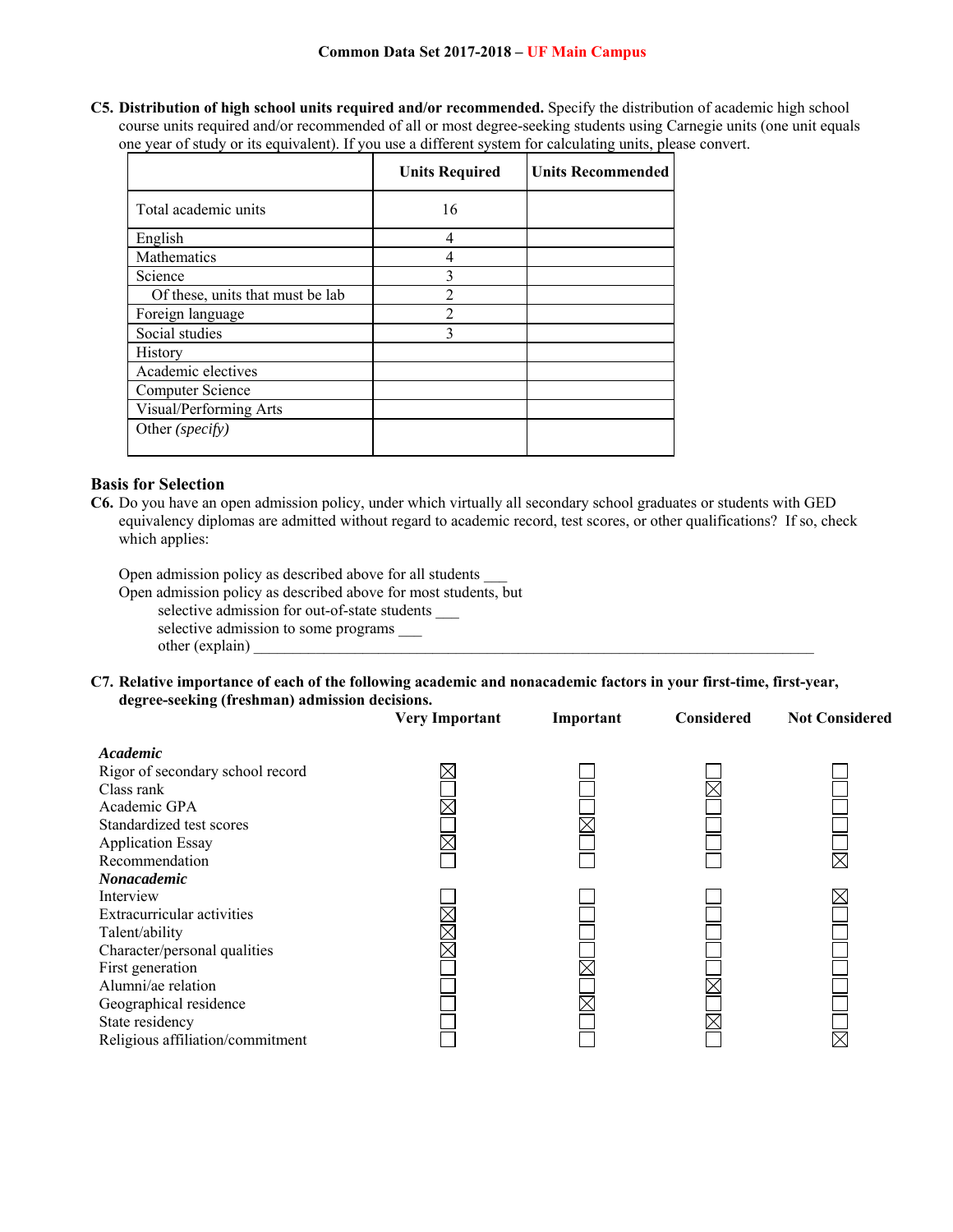| Racial/ethnic status<br>Volunteer work |  |  |
|----------------------------------------|--|--|
| Work experience                        |  |  |
| Level of applicant's interest          |  |  |

## **SAT and ACT Policies**

#### **C8. Entrance exams**

A. Does your institution make use of SAT, ACT, or SAT Subject Test scores in **admission** decisions for first-time, first-year, degree-seeking applicants?  $\Box$  Yes  $\Box$  No

If yes, place check marks in the appropriate boxes below to reflect your institution's policies for use in admission for **Fall 2019.** 

|                                                                           |         |           | <b>ADMISSION</b>                  |                                        |                 |
|---------------------------------------------------------------------------|---------|-----------|-----------------------------------|----------------------------------------|-----------------|
|                                                                           | Require | Recommend | <b>Require for</b><br><b>Some</b> | <b>Consider If</b><br><b>Submitted</b> | <b>Not Used</b> |
| SAT or ACT<br>ACT only<br>SAT only<br>SAT and SAT Subject Tests or<br>ACT | Ж       |           |                                   |                                        |                 |
| <b>SAT Subject Tests</b>                                                  |         |           |                                   |                                        |                 |

B. If your institution will make use of the ACT in admission decisions for first-time, first-year, degree-seeking applicants for Fall 2019 please indicate which ONE of the following applies (regardless of whether the writing score will be used in the admissions process):

- \_\_ ACT with writing required
- ACT with writing recommended.

 $\overline{X}$  ACT with or without writing accepted

If your institution will make use of the SAT in admission decisions for first-time, first-year, degree-seeking applicants for Fall 2019 please indicate which ONE of the following applies (regardless of whether the Essay score will be used in the admissions process):

SAT with Essay component required

SAT with ESSAY component recommended

X SAT with or without ESSAY component accepted

C. Please indicate how your institution will use the SAT or ACT essay component; check all that apply.

|                                              | SAT essay | ACT essay |
|----------------------------------------------|-----------|-----------|
| For admission                                |           |           |
| For placement                                |           |           |
| For advising                                 |           |           |
| In place of an application essay             |           |           |
| As a validity check on the application essay |           |           |
| No college policy as of now                  |           |           |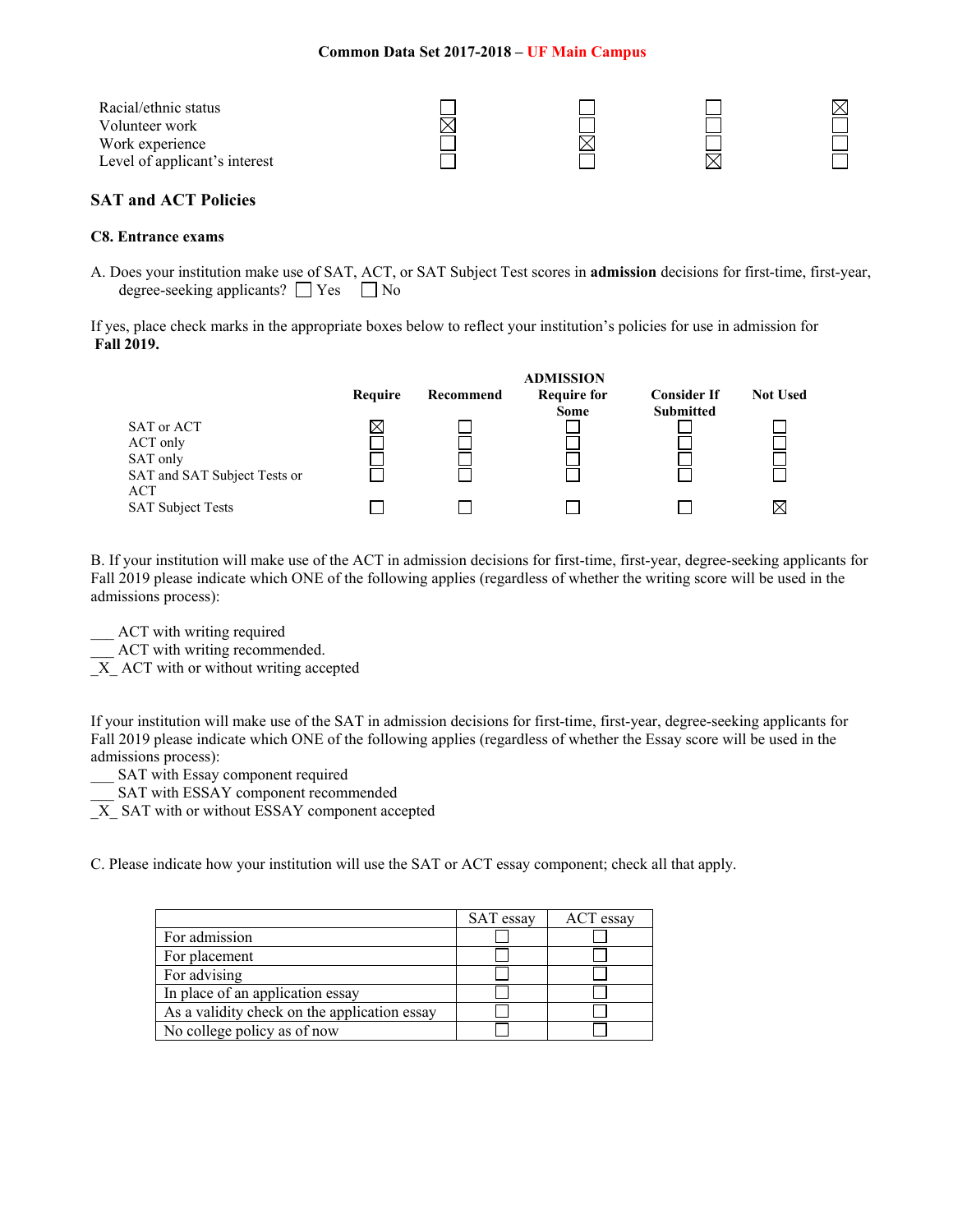| . .<br>nent<br>m<br>ν |  |  |  |
|-----------------------|--|--|--|
|-----------------------|--|--|--|

- D. In addition, does your institution use applicants' test scores for academic advising?  $\underline{X}$  yes no
- E. Latest date by which SAT or ACT scores must be received for fall-term admission\_\_12/31\_ Latest date by which SAT Subject Test scores must be received for fall-term admission
- F. If necessary, use this space to clarify your test policies (e.g., if tests are recommended for some students, or if tests are not required of some students):
- G. Please indicate which tests your institution uses for **placement (e.g., state tests):**

| SAT                      |             |
|--------------------------|-------------|
| <b>ACT</b>               |             |
| <b>SAT Subject Tests</b> | $\boxtimes$ |
| AP                       |             |
| <b>CLEP</b>              |             |
| Institutional Exam       |             |
| State Exam (specify):    |             |

#### **Freshman Profile**

Provide information for **ALL enrolled, degree-seeking, full-time and part-time, first-time, first-year (freshman) students**  enrolled in Fall 2017, including students who began studies during summer, international students/nonresident aliens, and students admitted under special arrangements.

**C9. Percent and number of first-time, first-year (freshman) students enrolled in Fall 2017 who submitted national standardized (SAT/ACT) test scores.** Include information for **ALL enrolled, degree-seeking, first-time, first-year (freshman) students who submitted test scores**. Do not include partial test scores (e.g., mathematics scores but not critical reading for a category of students) or combine other standardized test results (such as TOEFL) in this item. Do not convert SAT scores to ACT scores and vice versa. **Do** convert Old SAT scores to New SAT scores using the College Board's concordance tools and tables (sat.org/concordance).

| Percent submitting SAT scores | Number submitting SAT scores | 5,131 |
|-------------------------------|------------------------------|-------|
| Percent submitting ACT scores | Number submitting ACT scores | 4,620 |

For each assessment listed below, report the score that represents the  $25<sup>th</sup>$  percentile (the score that 25 percent of the freshman population scored at or below) and the  $75<sup>th</sup>$  percentile score (the score that 25 percent scored at or above).

| Assessment                | 25th Percentile | <b>75th Percentile</b> |
|---------------------------|-----------------|------------------------|
|                           | Score           | <b>Score</b>           |
| <b>SAT Evidence-Based</b> | 620             | 710                    |
| Reading and Writing       |                 |                        |
| <b>SAT Math</b>           | 620             | 690                    |
| <b>SAT Essay</b>          |                 |                        |
| <b>ACT</b> Composite      | 28              | 32                     |
| <b>ACT</b> Math           | 26              | 31                     |
| <b>ACT</b> English        | 27              | 34                     |
| <b>ACT Writing</b>        |                 |                        |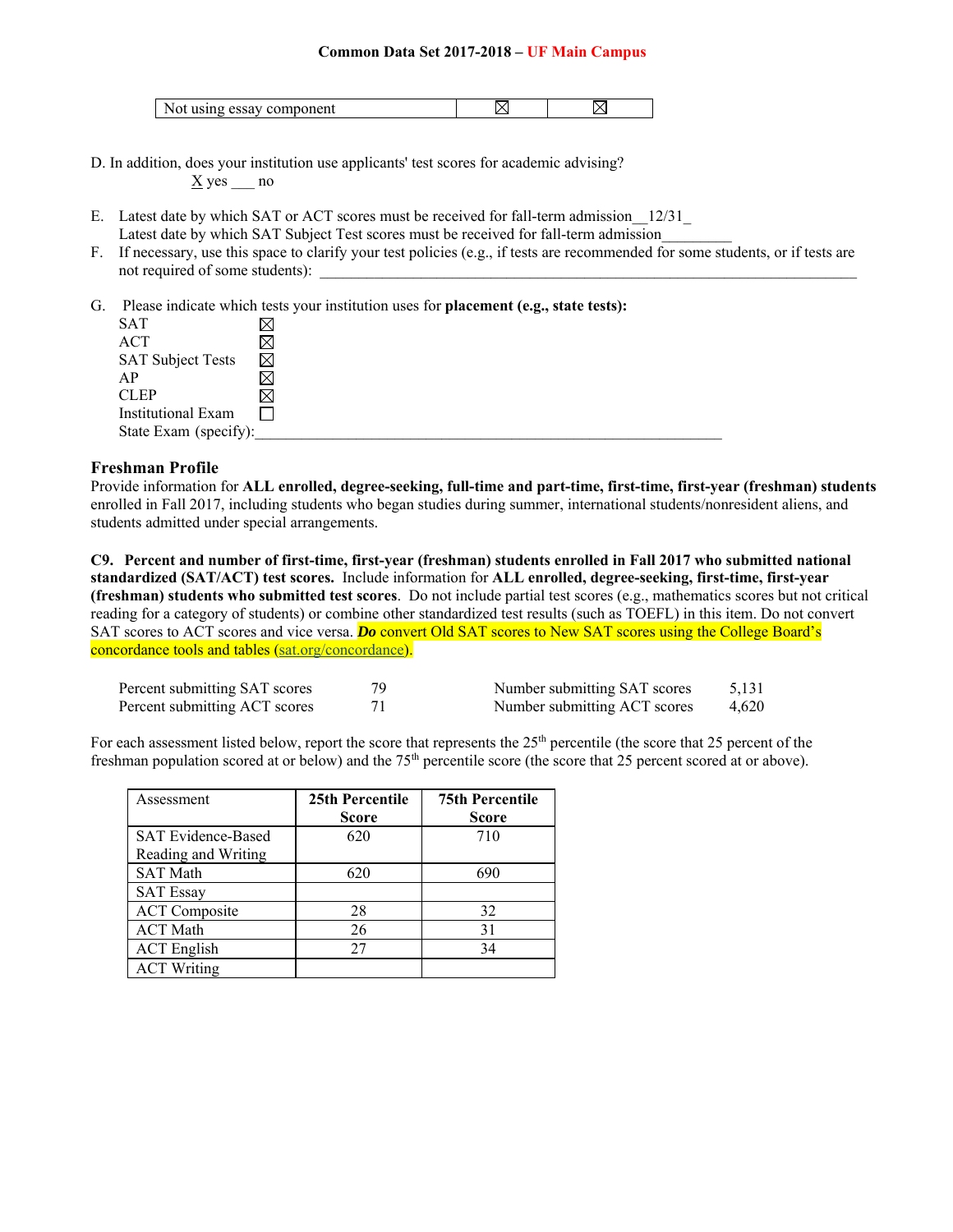| Score   | <b>SAT Evidence-Based</b>  | <b>SAT Math</b> |
|---------|----------------------------|-----------------|
| Range   | <b>Reading and Writing</b> |                 |
| 700-800 | 25                         | 30              |
| 600-699 | 60                         | 53              |
| 500-599 | 14                         | 16              |
| 400-499 |                            |                 |
| 300-399 |                            |                 |
| 200-299 |                            |                 |
|         | 100%                       | 100%            |

Percent of first-time, first-year (freshman) students with scores in each range:

| Score Range | <b>ACT</b> | <b>ACT English</b> | <b>ACT Math</b> |
|-------------|------------|--------------------|-----------------|
|             | Composite  |                    |                 |
| $30 - 36$   | 54         | 59                 | 33              |
| 24-29       | 42         | 34                 | 59              |
| 18-23       |            |                    |                 |
| $12 - 17$   | $0\%$      | $0\%$              | $0\%$           |
| $6 - 11$    | $0\%$      | $0\%$              | $0\%$           |
| Below 6     | $0\%$      | $0\%$              | $0\%$           |
|             | 100%       | 100%               | 100%            |

**C10. Percent of all degree-seeking, first-time, first-year (freshman) students who had high school class rank within each of the following ranges (report information for those students from whom you collected high school rank information).** 

| Percent in top tenth of high school graduating class<br>Percent in top quarter of high school graduating class<br>Percent in top half of high school graduating class<br>Percent in bottom half of high school graduating class | 77%<br>96%<br>100%<br>0% | $\{$ Top half + bottom half = 100%. |
|---------------------------------------------------------------------------------------------------------------------------------------------------------------------------------------------------------------------------------|--------------------------|-------------------------------------|
| Percent in bottom quarter of high school graduating class                                                                                                                                                                       | $0\%$                    |                                     |
|                                                                                                                                                                                                                                 |                          |                                     |

Percent of total first-time, first-year (freshman) students who submitted high school class rank: 95%

**C11. Percentage of all enrolled, degree-seeking, first-time, first-year (freshman) students who had high school gradepoint averages within each of the following ranges (using 4.0 scale). Report information only for those students from whom you collected high school GPA.** 

| Percent who had GPA of 3.75 and higher    | 97%     |
|-------------------------------------------|---------|
| Percent who had GPA between 3.50 and 3.74 | 2%      |
| Percent who had GPA between 3.25 and 3.49 | $1\%$   |
| Percent who had GPA between 3.00 and 3.24 | $0\%$   |
| Percent who had GPA between 2.50 and 2.99 | $0\%$   |
| Percent who had GPA between 2.0 and 2.49  | $0\%$   |
| Percent who had GPA between 1.0 and 1.99  | $0\%$   |
| Percent who had GPA below 1.0             | $0\%$   |
|                                           | $100\%$ |

#### **C12. Average high school GPA of all degree-seeking, first-time, first-year (freshman) students who submitted GPA:**

Percent of total first-time, first-year (freshman) students who submitted high school GPA: 98%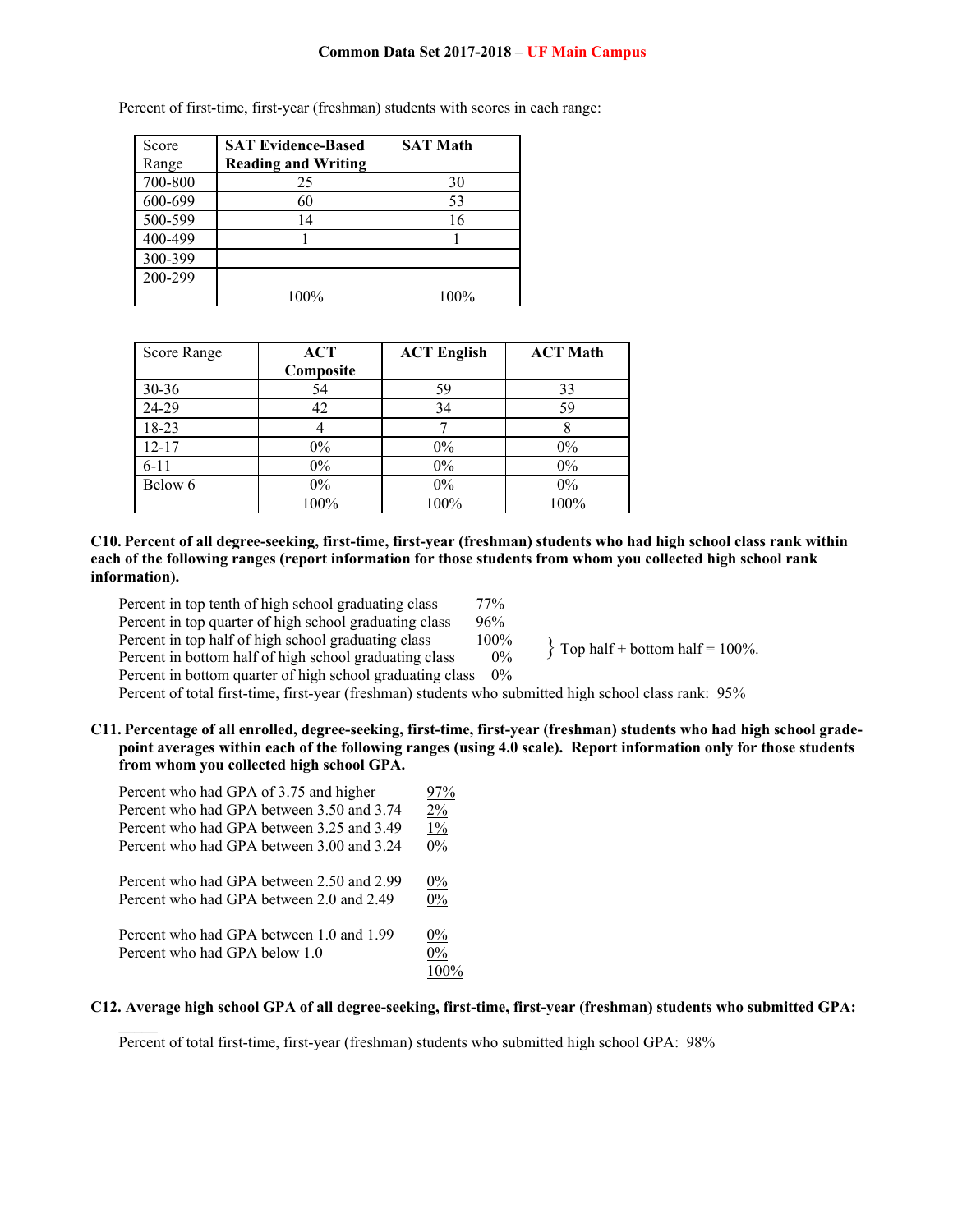#### **Admission Policies**

#### **C13. Application fee**

| Does your institution have an application fee?       | $\boxtimes$ Yes $\Box$ No |  |
|------------------------------------------------------|---------------------------|--|
| Amount of application fee: 30                        |                           |  |
| Can it be waived for applicants with financial need? | $\boxtimes$ Yes $\Box$ No |  |

**If you have an application fee and an on-line application option, please indicate policy for students who apply on-line:**  Same fee: X **Free: \_\_\_\_\_** 

**Reduced: \_\_\_\_** 

## **Can on-line application fee be waived for applicants with financial need? Yes**

#### **C14. Application closing date**

Does your institution have an application closing date?  $\boxtimes$  Yes  $\Box$  No Application closing date (fall): March 1 Priority date: November 1, 2017

## **C15. Are first-time, first-year students accepted for terms other than the fall?**  $\Box$  Yes  $\Box$  No

#### **C16. Notification to applicants of admission decision sent** *(fill in one only)*

On a rolling basis beginning (date): \_\_\_\_\_\_\_\_\_\_ By (date): Other: 2<sup>nd</sup> Friday of February

#### **C17. Reply policy for admitted applicants** *(fill in one only)*

Must reply by (date): May 1 No set date: Must reply by May 1 or within weeks if notified thereafter Other:

Deadline for housing deposit (MMDD): May 1 Amount of housing deposit: \$200 Refundable if student does not enroll? \_\_\_ Yes, in full \_\_\_ Yes, in part X No

**C18. Deferred admission:** Does your institution allow students to postpone enrollment after admission?

 $\Box$  Yes  $\boxtimes$  No

If yes, maximum period of postponement:

**C19. Early admission of high school students:** Does your institution allow high school students to enroll as full-time, firsttime, first-year (freshman) students one year or more before high school graduation?  $\Box$  Yes  $\boxtimes$  No

**C20. Common Application:** Question removed from CDS. (Initiated during 2006-2007 cycle)

#### **Early Decision and Early Action Plans**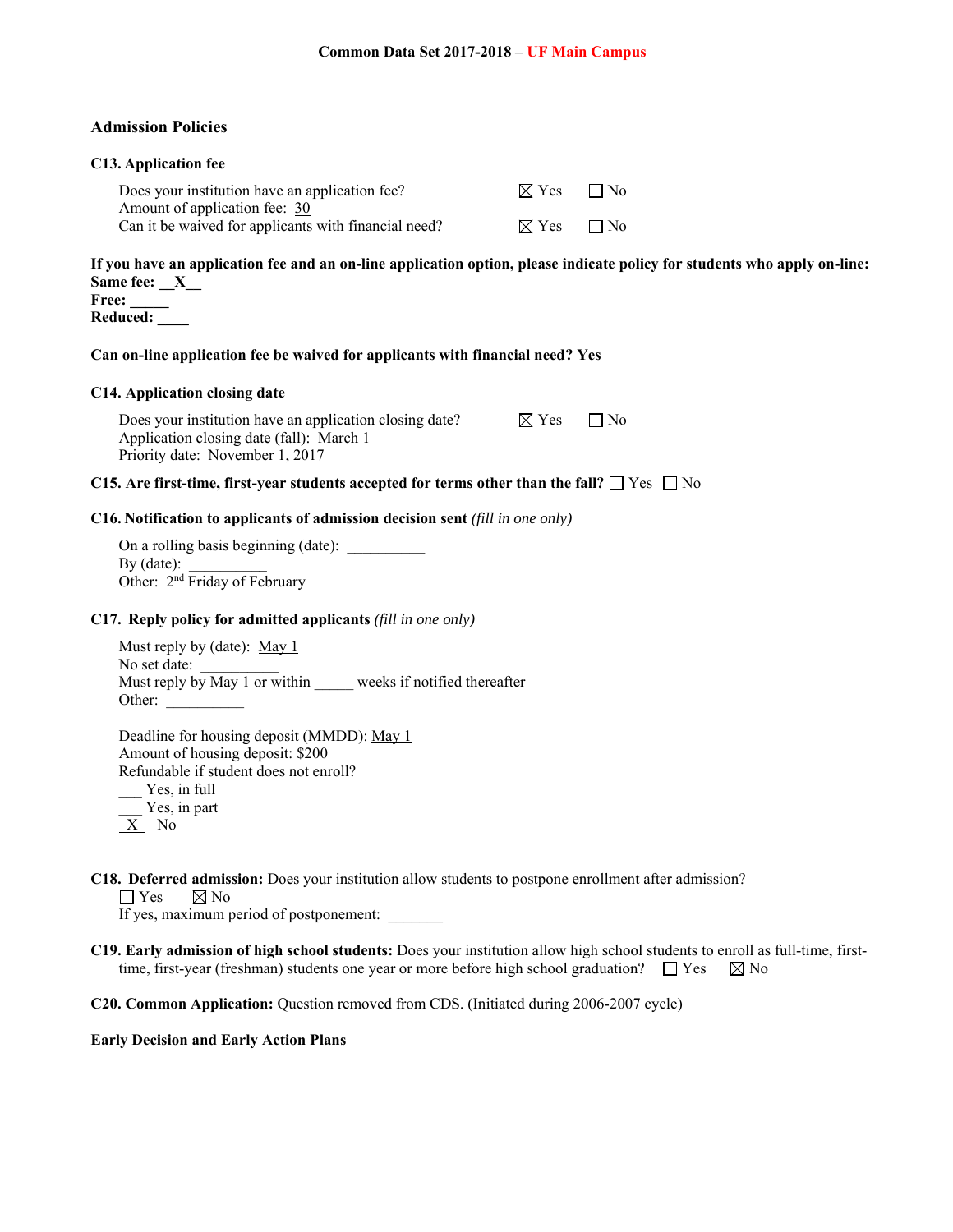**C21. Early decision:** Does your institution offer an early decision plan (an admission plan that permits students to apply and be notified of an admission decision well in advance of the regular notification date and that asks students to commit to attending if accepted) for first-time, first-year (freshman) applicants for fall enrollment?  $\square$  Yes  $\boxtimes$  No

| If "yes," please complete the following:                                                                                      |  |
|-------------------------------------------------------------------------------------------------------------------------------|--|
| First or only early decision plan closing date<br>First or only early decision plan notification date                         |  |
| Other early decision plan closing date<br>Other early decision plan notification date                                         |  |
| For the Fall 2017 entering class:                                                                                             |  |
| Number of early decision applications received by your institution<br>Number of applicants admitted under early decision plan |  |
| Please provide significant details about your early decision plan:                                                            |  |

**C22. Early action:** Do you have a nonbinding early action plan whereby students are notified of an admission decision well in advance of the regular notification date but do not have to commit to attending your college?

 $\Box$  Yes  $\Box$  No

If "yes," please complete the following:

Early action closing date Early action notification date \_\_\_\_\_\_\_\_\_\_

Is your early action plan a "restrictive" plan under which you limit students from applying to other early plans?

 $\Box$  Yes  $\Box$  No

## **D. TRANSFER ADMISSION**

## **Fall Applicants**

**D1.** Does your institution enroll transfer students?  $\boxtimes$  Yes  $\Box$  No (If no, please skip to Section E)

 If yes, may transfer students earn advanced standing credit by transferring credits earned from course work completed at other colleges/universities?  $\boxtimes$  Yes  $\Box$  No

**D2.** Provide the number of students who applied, were admitted, and enrolled as degree-seeking transfer students in Fall 2017.

|       | <b>Applicants</b> | <b>Admitted Applicants</b> | <b>Enrolled Applicants</b> |
|-------|-------------------|----------------------------|----------------------------|
| Men   | 3.287             | 1,377                      | . 098                      |
| Women | 3.907             | 1,577                      | 1.235                      |
| Total | 194               | 2.954                      | 2.333                      |

\*Six gender x students are not included in the applicants total to match figures reported to the state.

### **Application for Admission**

**D3.** Indicate terms for which transfers may enroll: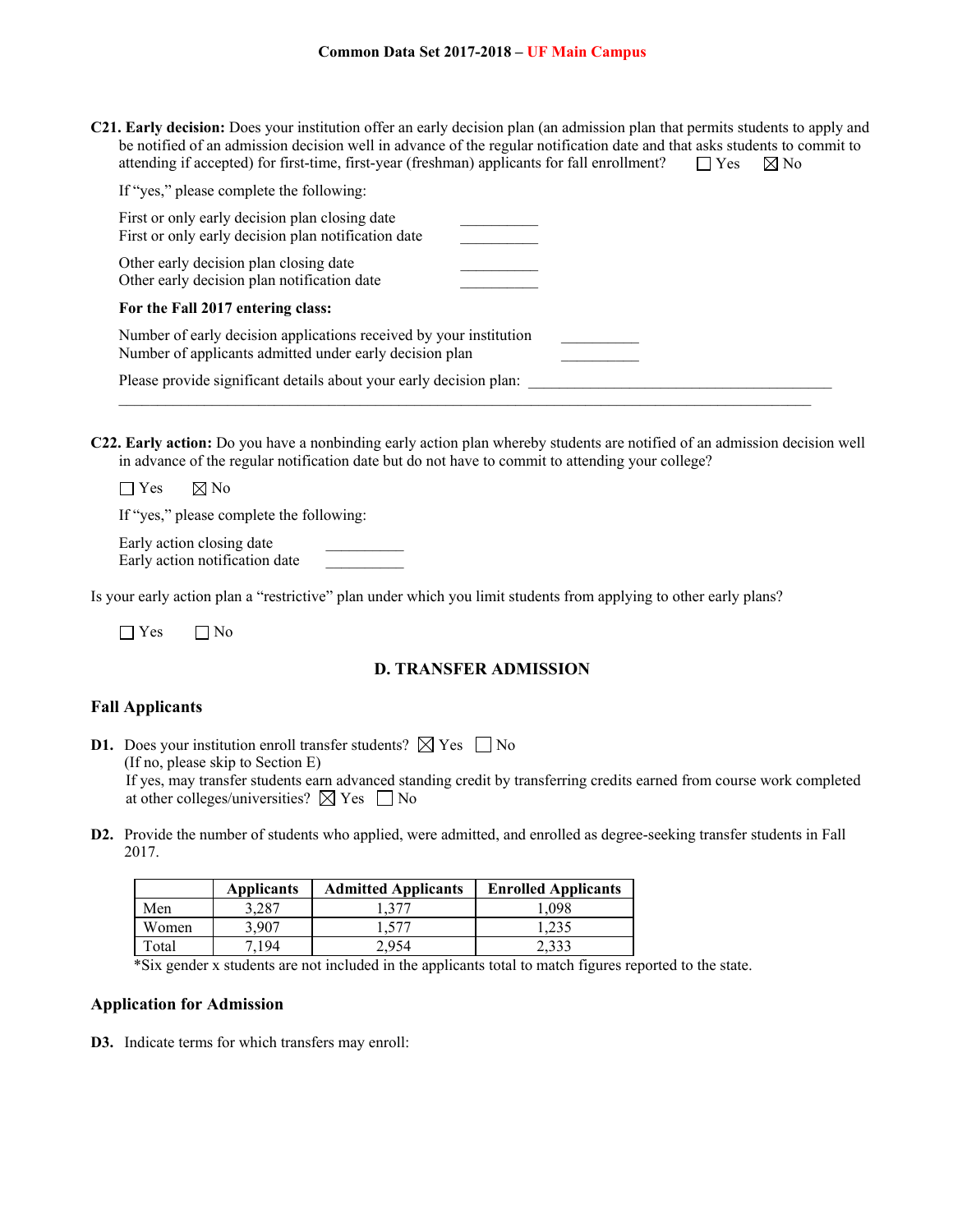Fall Winter Spring Summer

**D4.** Must a transfer applicant have a minimum number of credits completed or else must apply as an entering freshman?  $\boxtimes$  Yes  $\Box$  No

 $\mathcal{L}_\mathcal{L} = \mathcal{L}_\mathcal{L} = \mathcal{L}_\mathcal{L} = \mathcal{L}_\mathcal{L} = \mathcal{L}_\mathcal{L} = \mathcal{L}_\mathcal{L} = \mathcal{L}_\mathcal{L} = \mathcal{L}_\mathcal{L} = \mathcal{L}_\mathcal{L} = \mathcal{L}_\mathcal{L} = \mathcal{L}_\mathcal{L} = \mathcal{L}_\mathcal{L} = \mathcal{L}_\mathcal{L} = \mathcal{L}_\mathcal{L} = \mathcal{L}_\mathcal{L} = \mathcal{L}_\mathcal{L} = \mathcal{L}_\mathcal{L}$  $\mathcal{L}_\mathcal{L} = \mathcal{L}_\mathcal{L}$ 

If yes, what is the minimum number of credits and the unit of measure?

**D5.** Indicate all items required of transfer students to apply for admission:

|                             | Required<br>of All | Recommended<br>of All | Recommended<br>of Some | <b>Required of</b><br><b>Some</b> | Not required |
|-----------------------------|--------------------|-----------------------|------------------------|-----------------------------------|--------------|
| High school transcript      | Χ                  |                       |                        |                                   |              |
| College transcript $(s)$    |                    |                       |                        |                                   |              |
| Essay or personal statement |                    |                       |                        |                                   |              |
| Interview                   |                    |                       |                        |                                   |              |
| Standardized test scores    |                    |                       |                        |                                   |              |
| Statement of good standing  |                    |                       |                        |                                   |              |
| from prior institution(s)   |                    |                       |                        |                                   |              |

- **D6.** If a minimum high school grade point average is required of transfer applicants, specify (on a 4.0 scale): \_\_\_\_\_\_\_\_\_\_\_\_\_
- **D7**. If a minimum college grade point average is required of transfer applicants, specify  $($ on a 4.0 scale $):$
- **D8**. List any other application requirements specific to transfer applicants: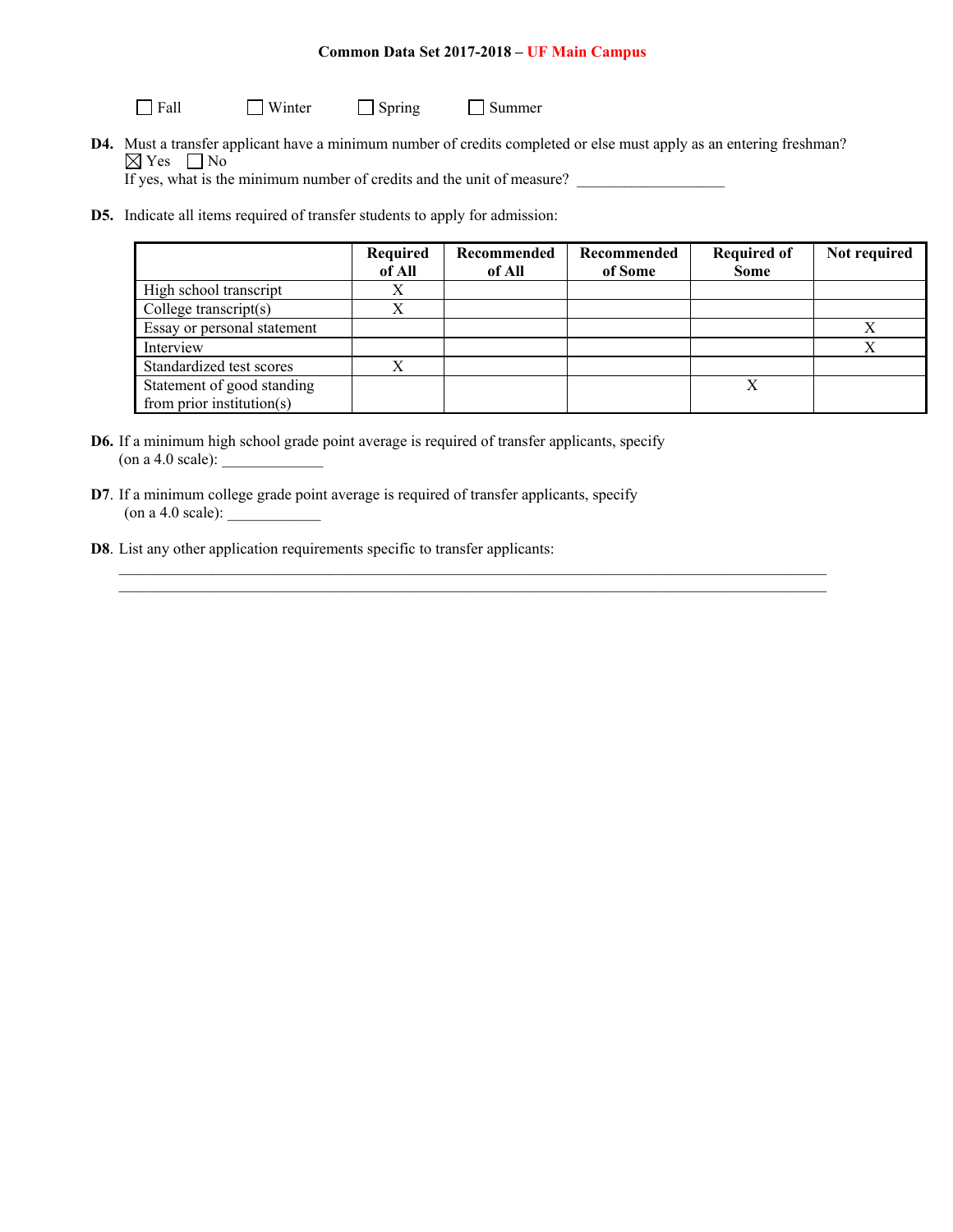**D9.** List application priority, closing, notification, and candidate reply dates for transfer students. If applications are reviewed on a continuous or rolling basis, place a check mark in the "Rolling admission" column.

 $\mathcal{L}_\mathcal{L} = \{ \mathcal{L}_\mathcal{L} = \{ \mathcal{L}_\mathcal{L} = \{ \mathcal{L}_\mathcal{L} = \{ \mathcal{L}_\mathcal{L} = \{ \mathcal{L}_\mathcal{L} = \{ \mathcal{L}_\mathcal{L} = \{ \mathcal{L}_\mathcal{L} = \{ \mathcal{L}_\mathcal{L} = \{ \mathcal{L}_\mathcal{L} = \{ \mathcal{L}_\mathcal{L} = \{ \mathcal{L}_\mathcal{L} = \{ \mathcal{L}_\mathcal{L} = \{ \mathcal{L}_\mathcal{L} = \{ \mathcal{L}_\mathcal{$  $\mathcal{L}_\mathcal{L} = \{ \mathcal{L}_\mathcal{L} = \{ \mathcal{L}_\mathcal{L} = \{ \mathcal{L}_\mathcal{L} = \{ \mathcal{L}_\mathcal{L} = \{ \mathcal{L}_\mathcal{L} = \{ \mathcal{L}_\mathcal{L} = \{ \mathcal{L}_\mathcal{L} = \{ \mathcal{L}_\mathcal{L} = \{ \mathcal{L}_\mathcal{L} = \{ \mathcal{L}_\mathcal{L} = \{ \mathcal{L}_\mathcal{L} = \{ \mathcal{L}_\mathcal{L} = \{ \mathcal{L}_\mathcal{L} = \{ \mathcal{L}_\mathcal{$ 

|        | <b>Priority Date</b> | <b>Closing Date</b> | <b>Notification Date</b> | <b>Reply Date</b> | <b>Rolling</b><br>Admission |
|--------|----------------------|---------------------|--------------------------|-------------------|-----------------------------|
| Fall   |                      |                     |                          |                   |                             |
| Winter |                      |                     |                          |                   |                             |
| Spring |                      |                     |                          |                   |                             |
| Summer |                      |                     |                          |                   |                             |

- **D10.** Does an open admission policy, if reported, apply to transfer students?  $\Box$  Yes  $\boxtimes$  No
- **D11**. Describe additional requirements for transfer admission, if applicable:

## **Transfer Credit Policies**

- D12. Report the lowest grade earned for any course that may be transferred for credit: \_\_\_\_\_\_\_\_\_\_\_\_\_
- **D13.** Maximum number of credits or courses that may be transferred from a two-year institution: Number 60 Unit type Semester hours
- **D14**. Maximum number of credits or courses that may be transferred from a four-year institution: Number \_\_\_\_\_\_ Unit type \_\_\_\_\_\_\_\_\_\_\_\_
- **D15.** Minimum number of credits that transfers must complete at your institution to earn an associate degree: 36
- **D16.** Minimum number of credits that transfers must complete at your institution to earn a bachelor's degree: 30

**D17.** Describe other transfer credit policies: See http://www.registrar.ufl.edu/currents/transfercredit.html.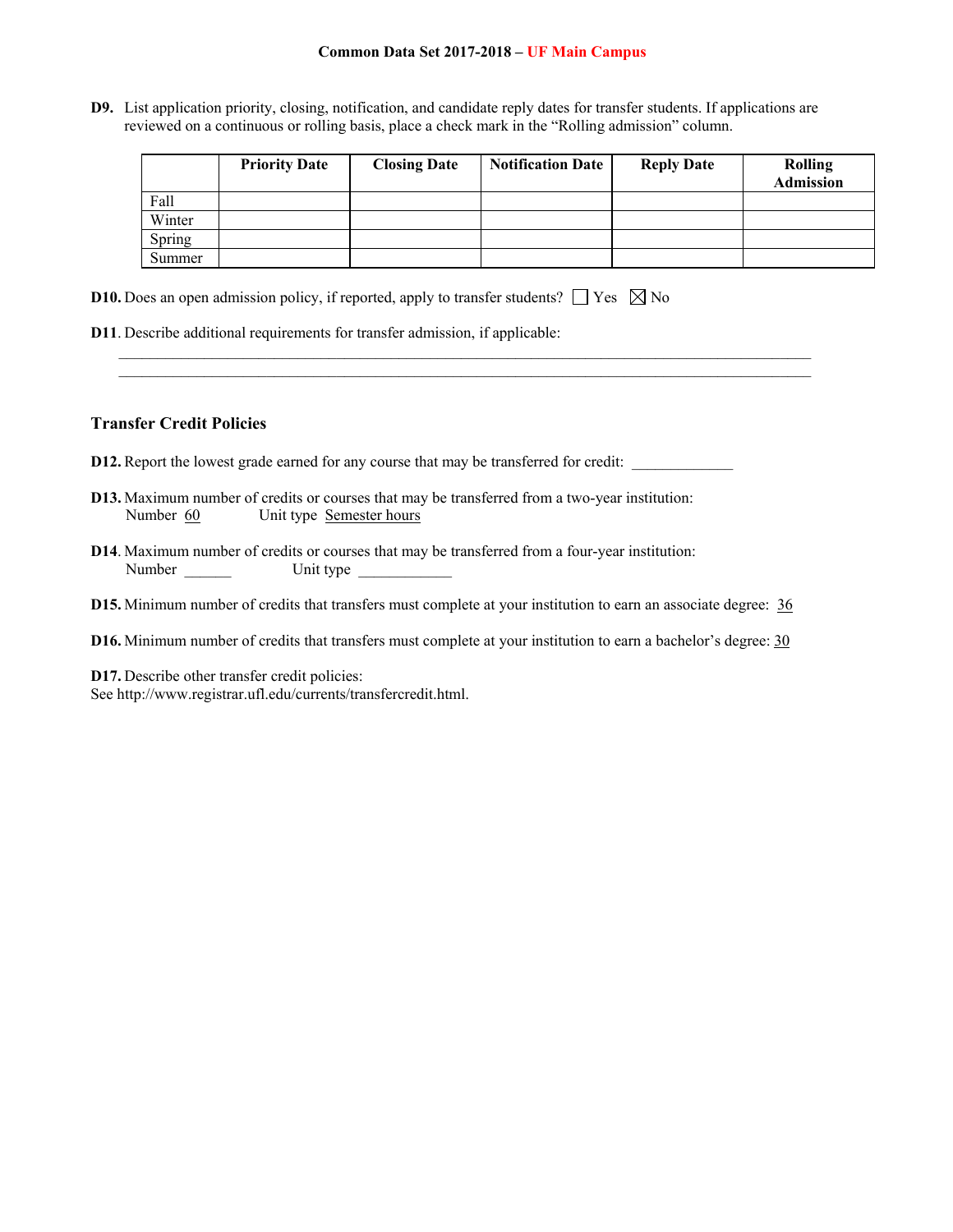# **E. ACADEMIC OFFERINGS AND POLICIES**

**E1. Special study options:** Identify those programs available at your institution. Refer to the glossary for definitions.

- $\boxtimes$  Accelerated program  $\boxtimes$  Honors program
- $\overline{\boxtimes}$  Cross-registration
- 
- 
- 
- $\boxtimes$  English as a Second Language (ESL)
- $\boxtimes$  Exchange student program (domestic)  $\Box$  Weekend college
- External degree program
- □ Other (specify):
- $\boxtimes$  Cooperative education program  $\boxtimes$  Independent study<br>  $\boxtimes$  Cross-registration  $\boxtimes$  Internships  $\boxtimes$  Distance learning  $\boxtimes$  Liberal arts/career combination  $\boxtimes$  Double major<br>  $\boxtimes$  Dual enrollment<br>  $\boxtimes$  Student-designed major<br>  $\boxtimes$  Study abroad  $\boxtimes$  Dual enrollment  $\boxtimes$  Study abroad<br>  $\boxtimes$  English as a Second Language (ESL)  $\boxtimes$  Teacher certification program
	-

# **E2. Has been removed from the CDS.**

Other (describe):

**E3. Areas in which all or most students are required to complete some course work prior to graduation:** 

- $\Box$  Arts/fine arts  $\boxtimes$  Humanities  $\Box$  Computer literacy  $\boxtimes$  Mathematics  $\boxtimes$  English (including composition)  $\Box$  Philosophy  $\boxtimes$  Foreign languages  $\boxtimes$  Sciences (biological or physical)  $\Box$  History  $\boxtimes$  Social science
	-
	-
	-

# **F. STUDENT LIFE**

## **F1. Percentages of first-time, first-year (freshman) degree-seeking students and degree-seeking undergraduates enrolled in Fall 2017 who fit the following categories:**

|                                                                      | First-time, first-year | Undergraduates |
|----------------------------------------------------------------------|------------------------|----------------|
|                                                                      | (freshman) students    |                |
| Percent who are from out of state (exclude international/nonresident |                        |                |
| aliens from the numerator and denominator)                           | 8.50%                  | $6.29\%$       |
| Percent of men who join fraternities                                 | 13.41%                 | 18.21%         |
| Percent of women who join sororities                                 | 22.56%                 | 22.87%         |
| Percent who live in college-owned, -operated, or -affiliated housing | 73.47%                 | 21.94%         |
| Percent who live off campus or commute                               | 26.53%                 | 78.06%         |
| Percent of students age 25 and older                                 | $0.56\%$               | $6.06\%$       |
| Average age of full-time students                                    | 18.52                  | 20.48          |
| Average age of all students (full- and part-time)                    | 18.52                  | 21.12          |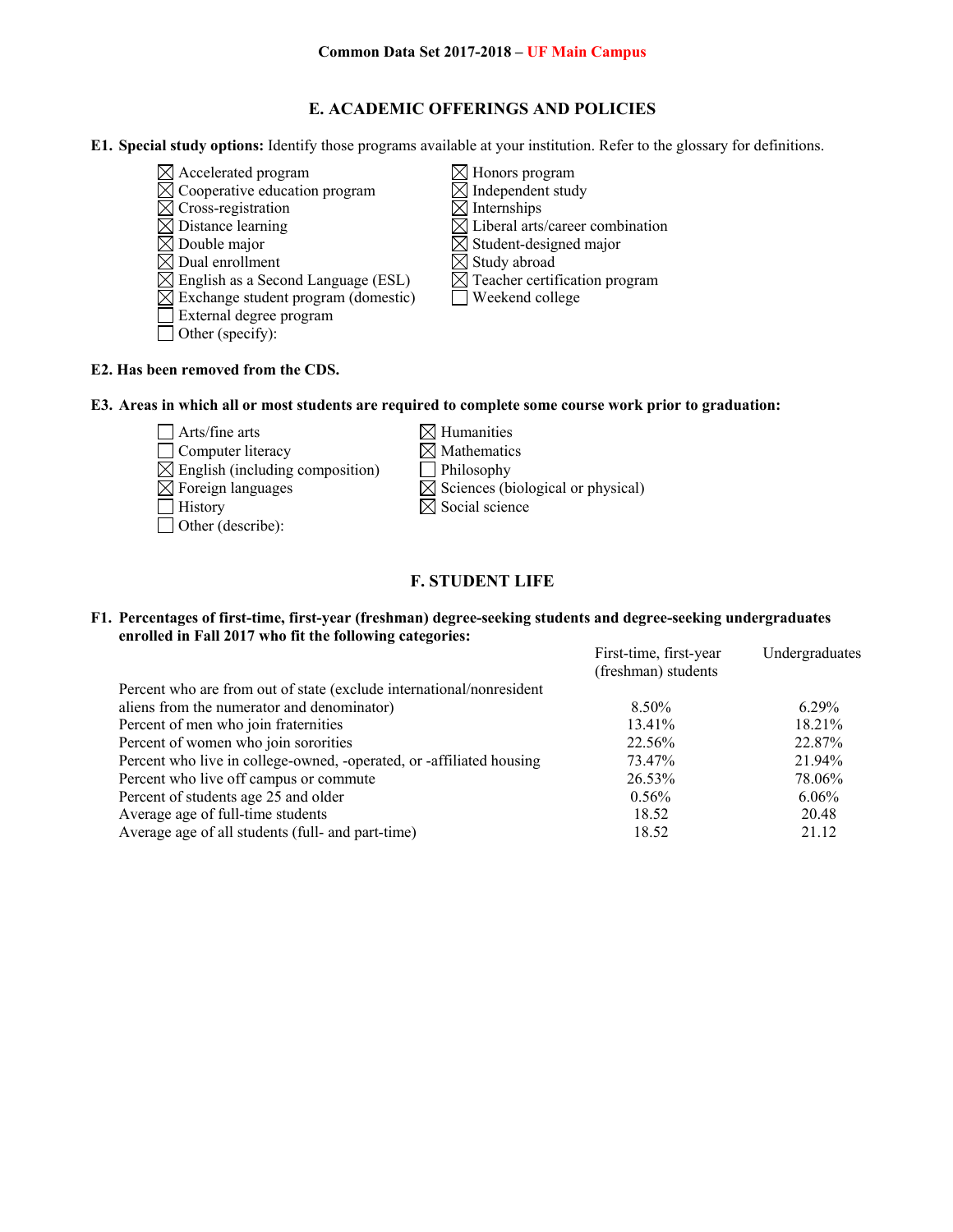**F2. Activities offered** Identify those programs available at your institution.

| $\boxtimes$ Choral groups         | $\boxtimes$ Marching band   | $\boxtimes$ Student government       |
|-----------------------------------|-----------------------------|--------------------------------------|
| $\boxtimes$ Concert band          | $\boxtimes$ Model UN        | $\boxtimes$ Student newspaper        |
| $\boxtimes$ Dance                 | $\boxtimes$ Music ensembles | $\boxtimes$ Student-run film society |
| $\boxtimes$ Drama/theater         | $\boxtimes$ Musical theater | $\boxtimes$ Symphony orchestra       |
| $\boxtimes$ International Student | Opera                       | $\boxtimes$ Television station       |
| Organization                      |                             |                                      |
| $\boxtimes$ Jazz band             | $\boxtimes$ Pep band        | $\boxtimes$ Yearbook                 |

**F3. ROTC** (program offered in cooperation with Reserve Officers' Training Corps)

| Army ROTC is offered:<br>On campus        |  |
|-------------------------------------------|--|
| $\Box$ At cooperating institution (name): |  |
|                                           |  |
| Naval ROTC is offered:                    |  |
| $\boxtimes$ On campus                     |  |
| $\Box$ At cooperating institution (name): |  |
|                                           |  |
| Air Force ROTC is offered:                |  |
| On campus                                 |  |
| $\Box$ At cooperating institution (name): |  |
|                                           |  |

**F4. Housing:** Check all types of college-owned, -operated, or -affiliated housing available for undergraduates at your institution.



 $\boxtimes$  Other housing options (specify): Living-learning communities for Honors, fine arts, engineering, prehealth, and ROTC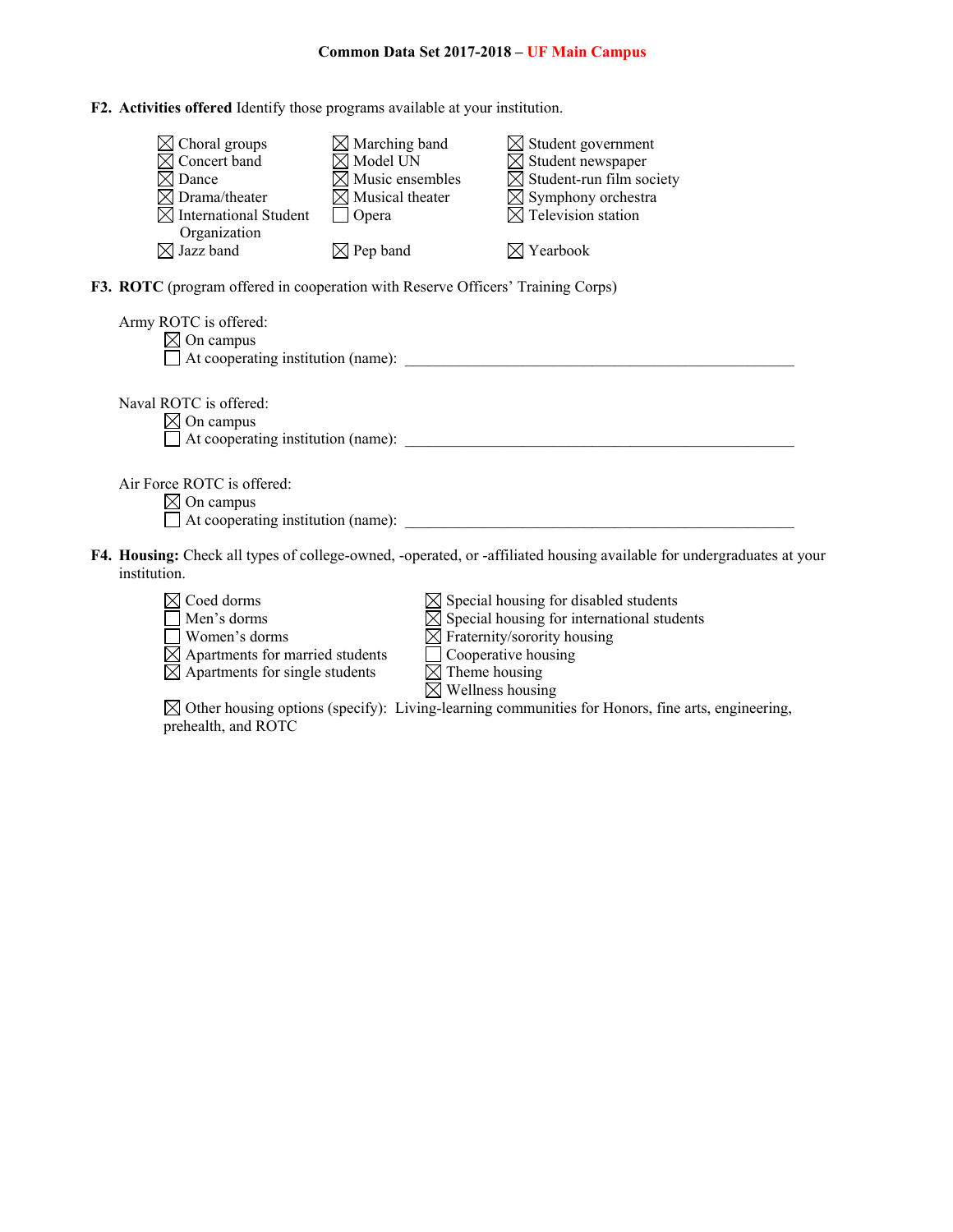# **G. ANNUAL EXPENSES**

## **G0. Please provide the URL of your institution's net price calculator: https://npc.collegeboard.org/student/app/ufl**

**Provide 2018-2019 academic year costs of attendance for the following categories that are applicable to your institution. Please see prior year CDS for 2017-18 expenses.** 

 $\boxtimes$  Check here if your institution's 2018-2019 academic year costs of attendance are not available at this time and provide an approximate date (i.e., month/day) when your institution's final 2018-2019 academic year costs of attendance will be available: Summer, 2018

### **G1. Undergraduate full-time tuition, required fees, room and board**

List the typical tuition, required fees, and room and board for a full-time undergraduate student for the FULL 2018-2019 academic year (30 semester hours or 45 quarter hours for institutions that derive annual tuition by multiplying credit hour cost by number of credits). A full academic year refers to the period of time generally extending from September to June; usually equated to two semesters, two trimesters, three quarters, or the period covered by a four-one-four plan. Room and board is defined as double occupancy and 19 meals per week or the maximum meal plan. **Required fees** include only charges that all full-time students must pay that are *not* included in tuition (e.g., registration, health, or activity fees.) Do *not* include optional fees (e.g., parking, laboratory use).

|                             | <b>FIRST-YEAR</b>           | <b>UNDERGRADUATES</b>       |
|-----------------------------|-----------------------------|-----------------------------|
| PRIVATE INSTITUTION         |                             |                             |
| Tuition:                    |                             |                             |
| PUBLIC INSTITUTION          | \$4,477 (tuition)           | \$4,477 (tuition)           |
| Tuition:                    | $$6,381$ (tuition & fees)   | \$6,381 (tuition & fees)    |
| In-district:                |                             |                             |
|                             | \$25,694 (tuition)          | \$25,694 (tuition)          |
| In-state (out-of-district): | \$28,658 (tuition $&$ fees) | \$28,658 (tuition $&$ fees) |
|                             | \$25,694 (tuition)          | \$25,694 (tuition)          |
| Out-of-state:               | \$28,658 (tuition $&$ fees) | \$28,658 (tuition $&$ fees) |
| <b>NONRESIDENT ALIEN:</b>   |                             |                             |
| Tuition:                    |                             |                             |
| <b>REQUIRED FEES:</b>       | $$1,904$ (in-state)         | $$1,904$ (in-state)         |
|                             | $$2,965$ (out-of-state)     | $$2,965$ (out-of-state)     |
|                             |                             |                             |
| <b>ROOM AND BOARD:</b>      | \$10,120                    | \$10,120                    |
| (on-campus)                 |                             |                             |
| <b>ROOM ONLY:</b>           | \$5,650                     | \$5,650                     |
| (on-campus)                 |                             |                             |
| <b>BOARD ONLY:</b>          | \$4,470                     | \$4,470                     |
| (on-campus meal plan)       |                             |                             |

Comprehensive tuition and room and board fee (if your college cannot provide separate tuition and room and board fees):  $\qquad \qquad \qquad$ 

Other: \_\_\_\_\_\_\_\_\_\_\_\_\_\_\_\_\_\_\_\_\_\_\_\_\_\_\_\_\_\_\_\_\_\_\_\_\_\_\_\_\_\_\_\_\_\_\_\_\_\_\_\_\_\_\_\_\_\_\_\_\_\_\_\_\_\_\_\_\_\_\_\_\_\_\_\_\_\_\_\_\_\_\_\_\_

**G2. Number of credits per term a student can take for the stated full-time tuition** <u>minimum</u> maximum

**G3. Do tuition and fees vary by year of study (e.g., sophomore, junior, senior)?**  $\Box$  Yes  $\Box$  No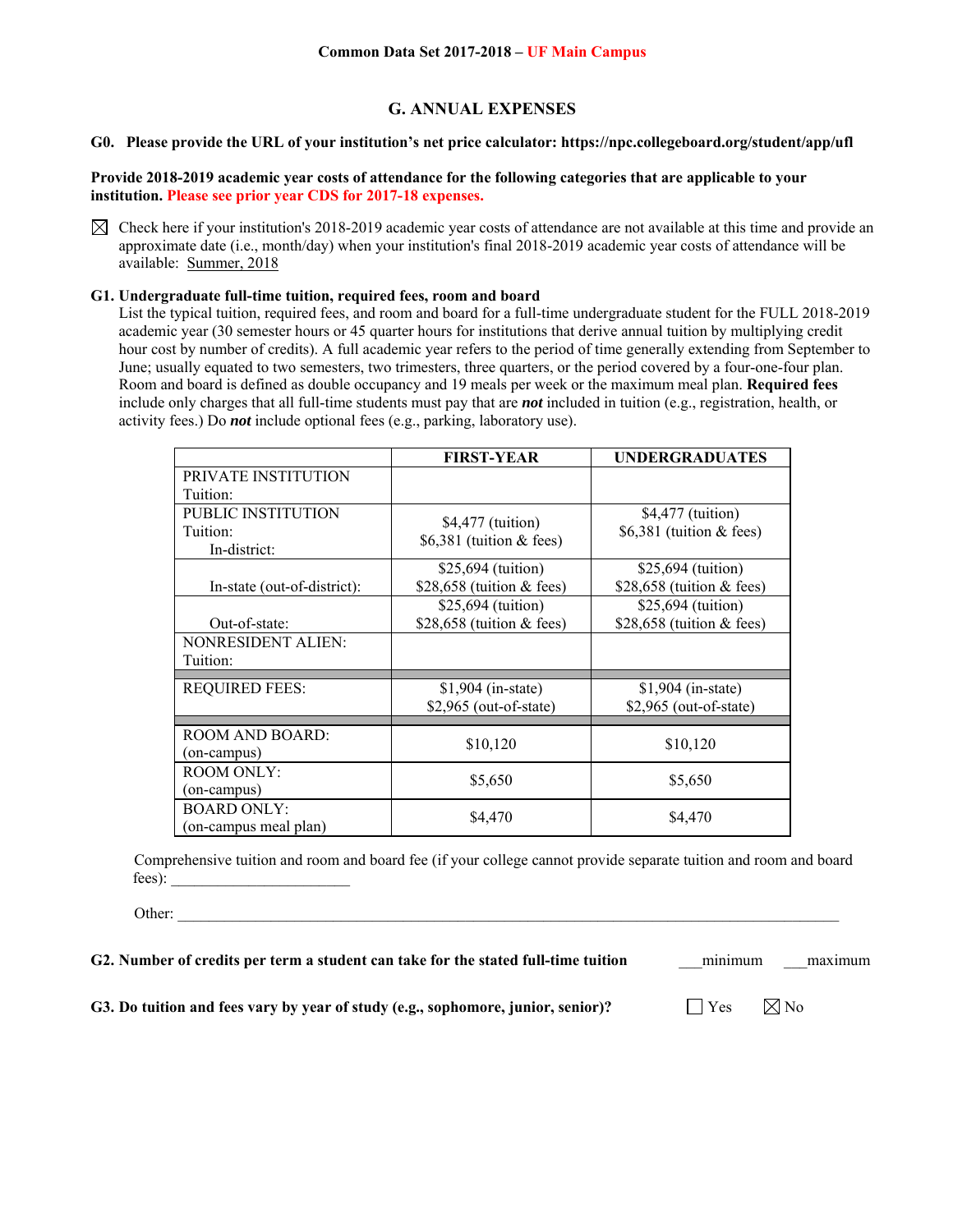G4. Do tuition and fees vary by undergraduate instructional program?  $\Box$  Yes  $\Box$  No

**If yes, what percentage of full-time undergraduates pay more than the tuition and fees reported in G1? \_\_\_\_\_\_\_\_\_\_\_\_**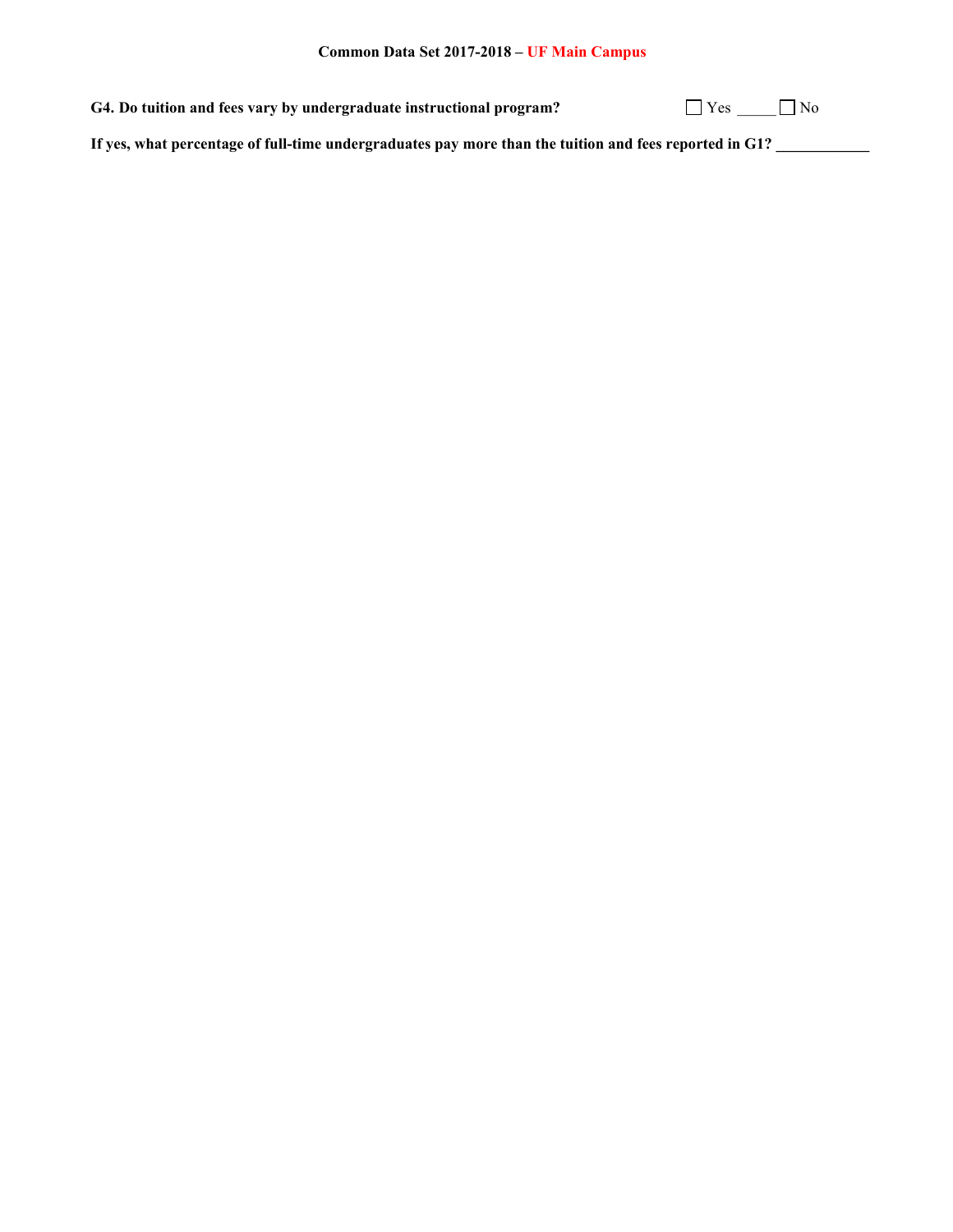# **G5. Provide the estimated expenses for a typical full-time undergraduate student:**

|                                                                                                                                     | <b>Residents</b> | <b>Commuters</b><br>(living at home) | <b>Commuters</b><br>(not living at home) |
|-------------------------------------------------------------------------------------------------------------------------------------|------------------|--------------------------------------|------------------------------------------|
| Books and supplies:                                                                                                                 | 1,030            | 1,030                                | 1,030                                    |
| Room only:                                                                                                                          | 5,650            | 0                                    | 5,650                                    |
| Board only:                                                                                                                         | 4,470            | 960                                  | 4,470                                    |
| Room and board total (if<br>your college cannot provide<br>separate room and board<br>figures for commuters not<br>living at home): |                  |                                      |                                          |
| Transportation:                                                                                                                     | 1,110            | 1,110                                | 1,110                                    |
| Other expenses:                                                                                                                     | 2,570            | 2,570                                | 2,570                                    |

# **G6. Undergraduate per-credit-hour charges (tuition only):**

| <b>PRIVATE INSTITUTIONS:</b> |          |
|------------------------------|----------|
|                              |          |
| PUBLIC INSTITUTIONS          |          |
| In-district:                 |          |
|                              | \$149.24 |
| In-state (out-of-district):  |          |
|                              | \$856.45 |
| Out-of-state:                |          |
| <b>NONRESIDENT ALIENS:</b>   | \$856.45 |
|                              |          |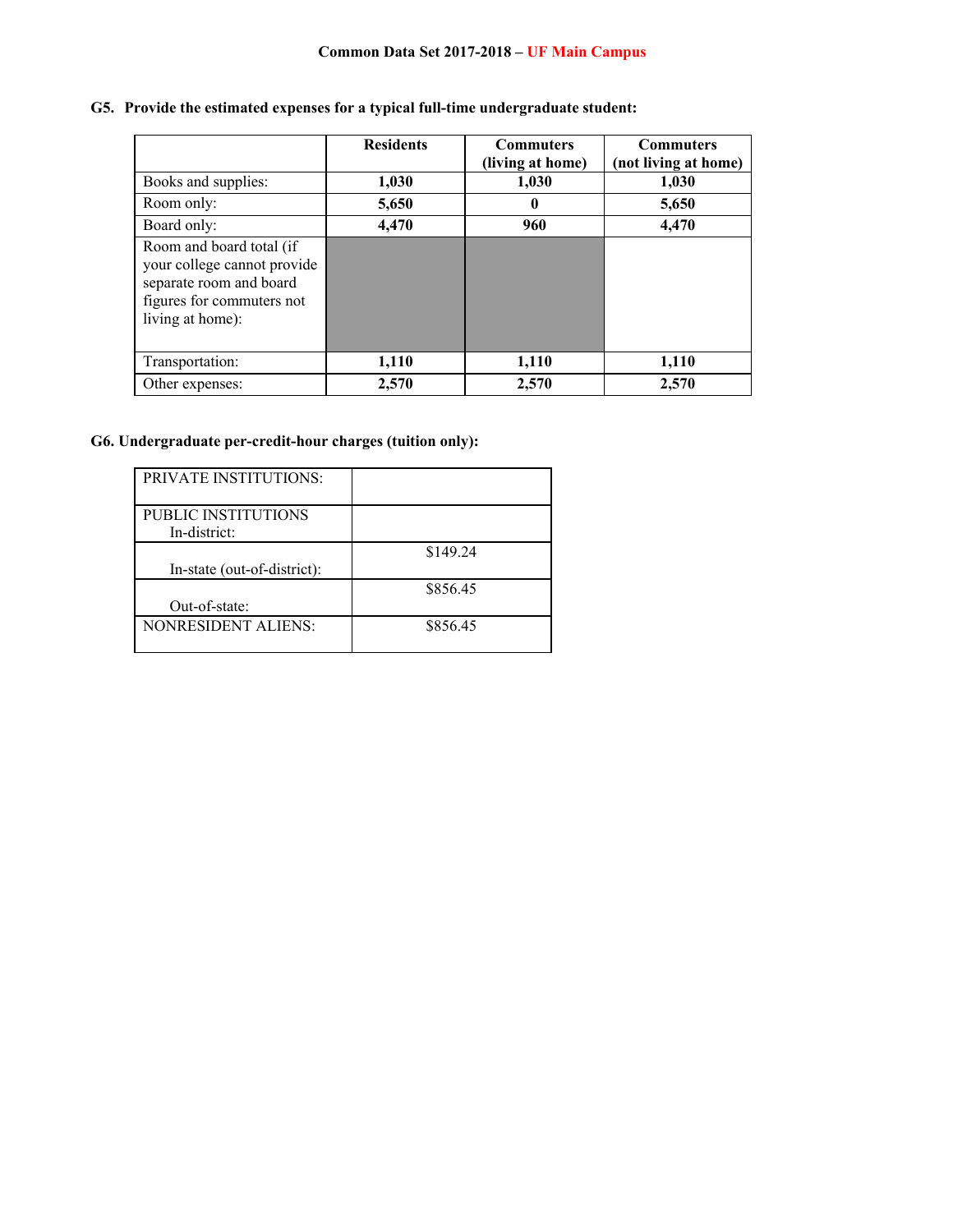## **H. FINANCIAL AID**

## **Please refer to the following financial aid definitions when completing Section H.**

**Awarded aid:** The dollar amounts offered to financial aid applicants.

**Financial aid applicant:** Any applicant who submits **any one of** the institutionally required financial aid applications/forms, such as the FAFSA.

**Indebtedness:** Aggregate dollar amount borrowed through any loan program (federal, state, subsidized, unsubsidized, private, etc.; excluding parent loans) while the student was enrolled at an institution. Student loans co-signed by a parent are assumed to be the responsibility of the student and **should** be included.

**Institutional scholarships and grants**: Endowed scholarships, annual gifts and tuition funded grants for which the institution determines the recipient.

**Financial need:** As determined by your institution using the federal methodology and/or your institution's own standards.

**Need-based aid:** College-funded or college-administered award from institutional, state, federal, or other sources for which a student must have financial need to qualify. This includes both institutional and non-institutional student aid (grants, jobs, and loans).

**Need-based scholarship or grant aid:** Scholarships and grants from institutional, state, federal, or other sources for which a student must have financial need to qualify.

**Need-based self-help aid:** Loans and jobs from institutional, state, federal, or other sources for which a student must demonstrate financial need to qualify.

**Non-need-based scholarship or grant aid:** Scholarships and grants, gifts, or merit-based aid from institutional, state, federal, or other sources (including unrestricted funds or gifts and endowment income) awarded solely on the basis of academic achievement, merit, or any other non-need-based reason. When reporting questions H1 and H2, non-need-based aid that is used to meet need should be counted as need-based aid.

**Note: Suggested order of precedence for counting non-need money as need-based:** 

Non-need institutional grants Non-need tuition waivers Non-need athletic awards Non-need federal grants Non-need state grants Non-need outside grants Non-need student loans Non-need parent loans Non-need work

**Non-need-based self-help aid:** Loans and jobs from institutional, state, or other sources for which a student need not demonstrate financial need to qualify.

**Private student loans**: A nonfederal loan made by a lender such as a bank, credit union or private lender used to pay for up to the annual cost of education, less any financial aid received.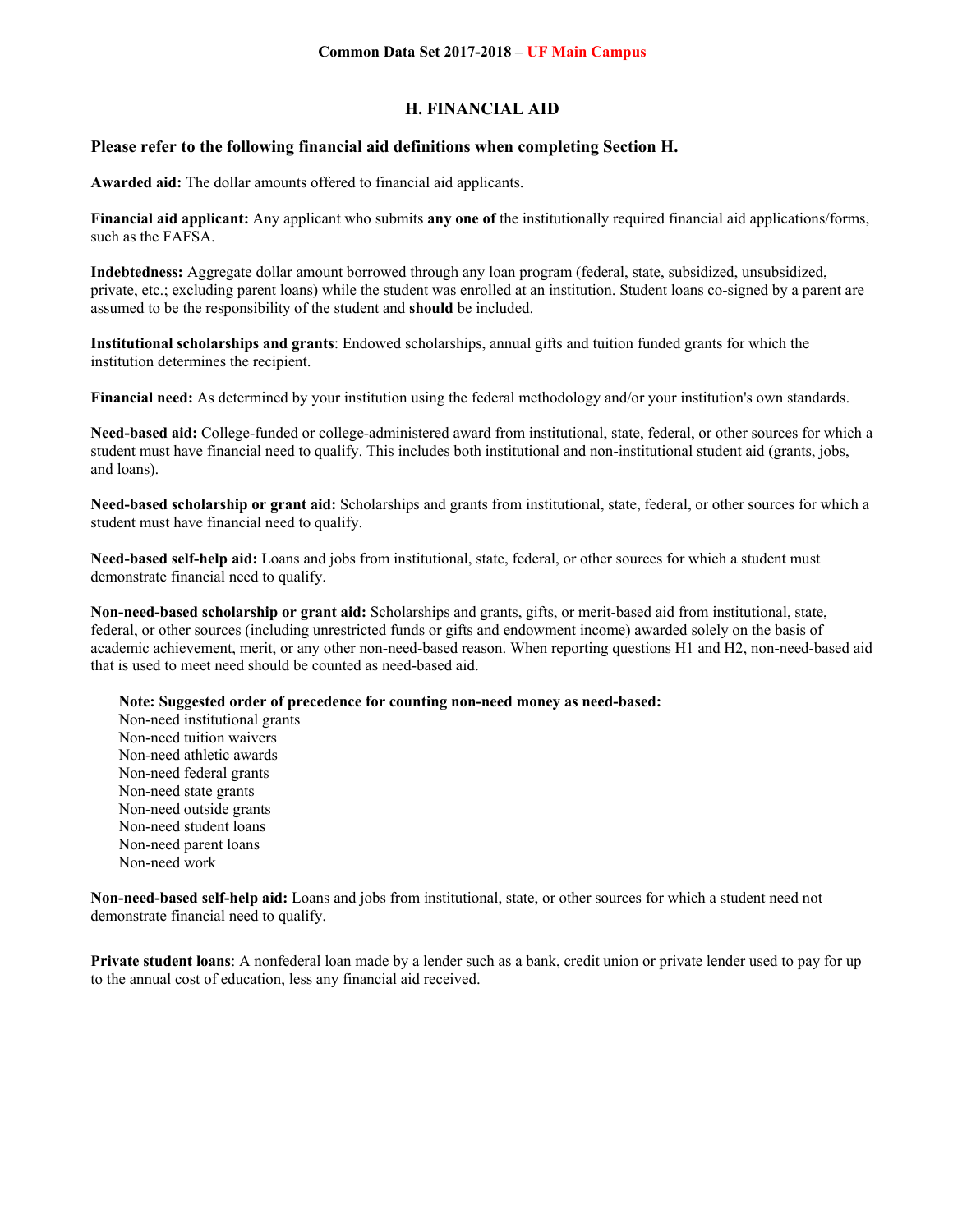**External scholarships and grants:** Scholarships and grants received from outside (private) sources that students bring with them (e.g., Kiwanis, National Merit scholarships). The institution may process paperwork to receive the dollars, but it has no role in determining the recipient or the dollar amount awarded.

**Work study and employment**: Federal and state work study aid, and any employment packaged by your institution in financial aid awards.

### **Aid Awarded to Enrolled Undergraduates**

**H1.** Enter total dollar amounts **awarded** to enrolled full-time and less than full-time degree-seeking undergraduates **(using the same cohort reported in CDS Question B1, "total degree-seeking" undergraduates)** in the following categories. (Note: If the data being reported are final figures for the 2016-2017 academic year (see the next item below), use the 2016-2017 academic year's CDS Question B1 cohort.) Include aid awarded to international students (i.e., those not qualifying for federal aid). **Aid that is non-need-based but that was used to meet need should be reported in the need-based aid column. (For a suggested order of precedence in assigning categories of aid to cover need, see the entry for "non-need-based scholarship or grant aid" on the last page of the definitions section.)** 

Indicate the academic year for which data are reported for **items H1**, **H2**, **H2A**, and **H6** below:  $\Box$  2017-2018 estimated or  $\boxtimes$  2016-2017 final

Which needs-analysis methodology does your institution use in awarding institutional aid? **(Formerly H3)**  X Federal methodology (FM)

\_\_\_ Institutional methodology (IM)

\_\_\_ Both FM and IM

|                                                                                                                                                                                         | Need-based<br>(Include non-need-based | Non-need-based<br>(Exclude non-need-based |
|-----------------------------------------------------------------------------------------------------------------------------------------------------------------------------------------|---------------------------------------|-------------------------------------------|
|                                                                                                                                                                                         | aid use to meet need.)                | aid use to meet need.)                    |
|                                                                                                                                                                                         | \$                                    | \$                                        |
| <b>Scholarships/Grants</b>                                                                                                                                                              |                                       |                                           |
| Federal                                                                                                                                                                                 | \$43,896,708                          | \$1,778,242                               |
| State (i.e., all states, not only the state in<br>which your institution is located)                                                                                                    | \$7,058,118                           | \$70,296,276                              |
| Institutional: Endowed scholarships,<br>annual gifts and tuition funded grants,<br>awarded by the college, excluding athletic<br>aid and tuition waivers (which are<br>reported below). | \$26,060,546                          | \$21,471,100                              |
| Scholarships/grants from external sources<br>(e.g., Kiwanis, National Merit) not<br>awarded by the college                                                                              | \$34,000                              | \$10,684,314                              |
| <b>Total Scholarships/Grants</b>                                                                                                                                                        | \$77,049,372                          | \$104,229,932                             |
| Self-Help                                                                                                                                                                               |                                       |                                           |
| Student loans from all sources (excluding<br>parent loans)                                                                                                                              | \$31,387,944                          | \$33,132,605                              |
| Federal Work-Study                                                                                                                                                                      | \$2,064,142                           |                                           |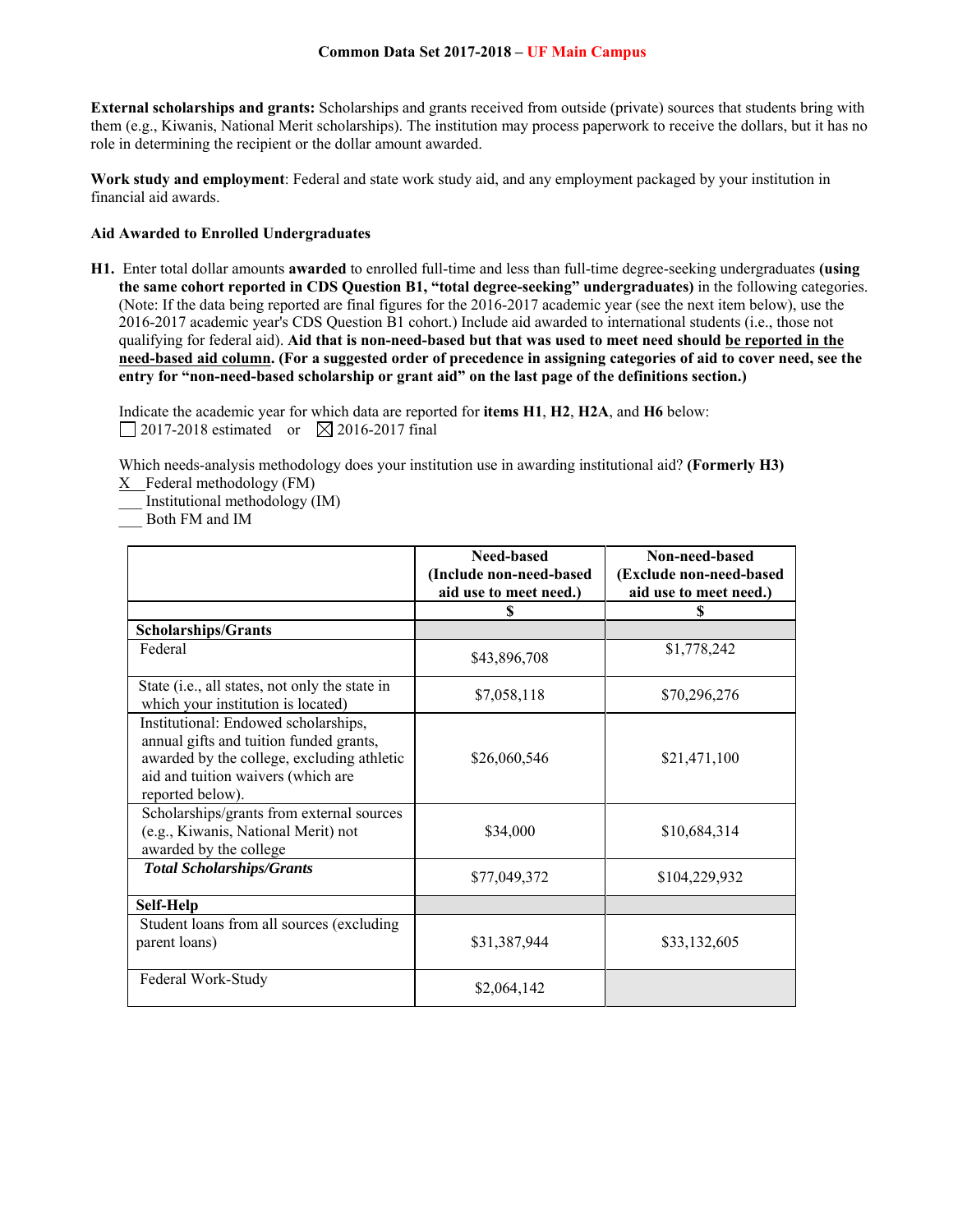| State and other (e.g., institutional) work-<br>study/employment (Note: Excludes<br>Federal Work-Study captured above.)                                                    | \$123,438    | \$13,307,162 |
|---------------------------------------------------------------------------------------------------------------------------------------------------------------------------|--------------|--------------|
| <b>Total Self-Help</b>                                                                                                                                                    | \$33,575,524 | \$46,439,767 |
| <b>Parent Loans</b>                                                                                                                                                       | \$0          | \$20,908,610 |
| <b>Tuition Waivers</b><br>Note: Reporting is optional. Report tuition<br>waivers in this row if you choose to report<br>them. Do not report tuition waivers<br>elsewhere. | \$0          | \$11,995,214 |
| <b>Athletic Awards</b>                                                                                                                                                    | \$0          | \$11,487,460 |

**H2. Number of Enrolled Students Awarded Aid:** List the number of degree-seeking full-time and less-than-fulltime undergraduates who applied for and were awarded financial aid from any source. **Aid that is non-need-based but that was used to meet need should be counted as need-based aid.** Numbers should reflect the cohort awarded the dollars reported in H1. Note: In the chart below, students may be counted in more than one row, and full-time freshmen should also be counted as full-time undergraduates.

|                |                                                                                                                                                                                                                                                                                        | <b>First-time</b> | <b>Full-time</b> | <b>Less Than</b>         |
|----------------|----------------------------------------------------------------------------------------------------------------------------------------------------------------------------------------------------------------------------------------------------------------------------------------|-------------------|------------------|--------------------------|
|                |                                                                                                                                                                                                                                                                                        | <b>Full-time</b>  | Undergrad        | <b>Full-time</b>         |
|                |                                                                                                                                                                                                                                                                                        | Freshmen          | (Incl. Fresh)    | Undergrad                |
| a)             | Number of degree-seeking undergraduate students (CDS Item B1 if<br>reporting on Fall 2017 cohort) 2016-17 Final                                                                                                                                                                        | 6,833             | 33,309           | Included in<br>Full-time |
| b)             | Number of students in line a who applied for need-based financial aid                                                                                                                                                                                                                  | 5,641             | 21,465           |                          |
| $\mathbf{c}$ ) | Number of students in line <b>b</b> who were determined to have financial need                                                                                                                                                                                                         | 3,302             | 16,044           |                          |
| $\mathbf{d}$   | Number of students in line c who were awarded any financial aid                                                                                                                                                                                                                        | 3,243             | 15,619           |                          |
| e)             | Number of students in line d who were awarded any need-based<br>scholarship or grant aid                                                                                                                                                                                               | 1,898             | 10,113           |                          |
| f)             | Number of students in line d who were awarded any need-based self-help<br>aid                                                                                                                                                                                                          | 1,212             | 7,624            |                          |
| g)             | Number of students in line d who were awarded any non-need-based<br>scholarship or grant aid                                                                                                                                                                                           | 2,845             | 10,988           |                          |
| h)             | Number of students in line d whose need was fully met (exclude PLUS<br>loans, unsubsidized loans, and private alternative loans)                                                                                                                                                       | 908               | 3,541            |                          |
| $\ddot{1}$     | On average, the percentage of need that was met of students who were<br>awarded any need-based aid. Exclude any aid that was awarded in excess<br>of need as well as any resources that were awarded to replace EFC<br>(PLUS loans, unsubsidized loans, and private alternative loans) | 99%               | 97%              | $\frac{0}{0}$            |
| j)             | The average financial aid package of those in line d. Exclude any<br>resources that were awarded to replace EFC (PLUS loans, unsubsidized<br>loans, and private alternative loans)                                                                                                     | \$13,685          | \$12,982         | \$                       |
| k)             | Average need-based scholarship or grant award of those in line e                                                                                                                                                                                                                       | \$8,328           | \$7,612          | \$                       |
| $\overline{1}$ | Average need-based self-help award (excluding PLUS loans,<br>unsubsidized loans, and private alternative loans) of those in line f                                                                                                                                                     | \$3,464           | \$4,485          | \$                       |
| m)             | Average need-based loan (excluding PLUS loans, unsubsidized loans,<br>and private alternative loans) of those in line f who were awarded a need-                                                                                                                                       |                   |                  |                          |
|                | based loan                                                                                                                                                                                                                                                                             | \$3,480           | \$4,472          | \$                       |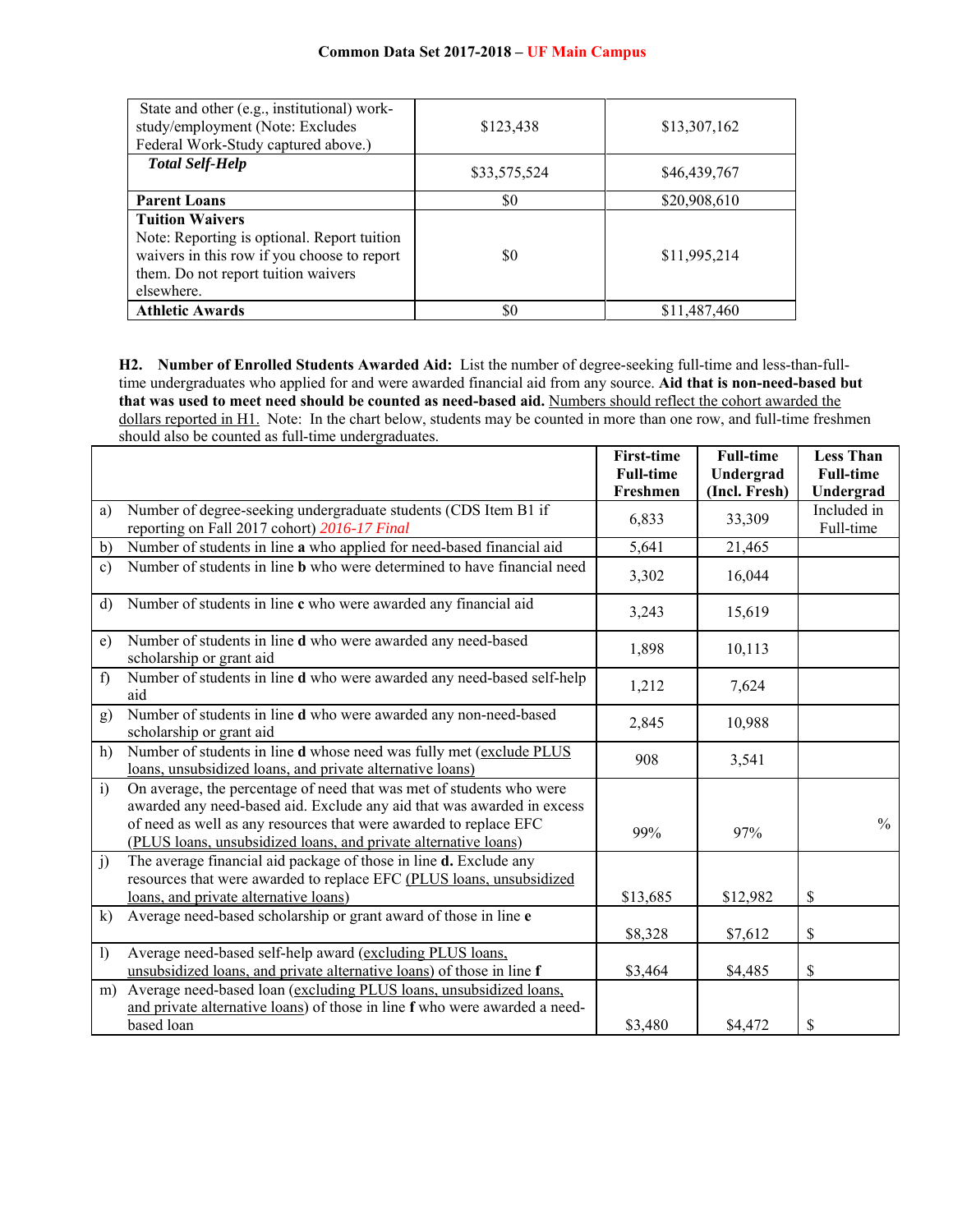**H2A. Number of Enrolled Students Awarded Non-need-based Scholarships and Grants:** List the number of degreeseeking full-time and less-than-full-time undergraduates who had no financial need and who were awarded institutional non-need-based scholarship or grant aid. Numbers should reflect the cohort awarded the dollars reported in H1. Note: In the chart below, students may be counted in more than one row, and full-time freshmen should also be counted as full-time undergraduates.

|          |                                                                                                                                                                                                               | <b>First-time</b> | <b>Full-time</b> | <b>Less Than</b> |
|----------|---------------------------------------------------------------------------------------------------------------------------------------------------------------------------------------------------------------|-------------------|------------------|------------------|
|          |                                                                                                                                                                                                               | <b>Full-time</b>  | Undergrad        | <b>Full-time</b> |
|          |                                                                                                                                                                                                               | Freshmen          | (Incl. Fresh)    | Undergrad        |
| n)       | Number of students in line a who had no financial need and who were<br>awarded institutional non-need-based scholarship or grant aid (exclude<br>those who were awarded athletic awards and tuition benefits) | 434               | 1,940            |                  |
| $\Omega$ | Average dollar amount of institutional non-need-based scholarship and<br>grant aid awarded to students in line <b>n</b>                                                                                       | \$2,946           | \$2,717          |                  |
| p)       | Number of students in line a who were awarded an institutional non-<br>need-based athletic scholarship or grant                                                                                               | 103               | 499              |                  |
| q)       | Average dollar amount of institutional non-need-based athletic<br>scholarships and grants awarded to students in line p                                                                                       | \$24,347          | \$23,021         |                  |

Note: These are the graduates and loan types to include and exclude in order to fill out CDS H4 and H5. Include:

- \* 2017 undergraduate class: all students who started at your institution as first-time students and received a bachelor's degree between July 1, 2016 and June 30, 2017.<br>
<sup>\*</sup> only loans made to students who berroused while annelled at your institutional
- \* only loans made to students who borrowed while enrolled at your institution.<br>\* as signed loans
- co-signed loans.

## Exclude:

- students who transferred in.
- \* money borrowed at other institutions.
- \* parent loans
- students who did not graduate or who graduated with another degree or certificate (but no bachelor's degree.

H4. Provide the number of students in the 2017 undergraduate class who started at your institution as first-time students and received a bachelor's degree between July 1, 2016 and June 30, 2017. Exclude students who transferred into your institution. **6,104**

H5. Number and percent of students in class (defined in H4 above) borrowing from federal, non-federal, and any loan sources, and the average (or mean) amount borrowed. NOTE: The "Average per-undergraduate-borrower cumulative principal borrowed," is designed to provide better information about student borrowing from federal and nonfederal (institutional, state, commercial) sources. The numbers, percentages, and averages for each row should be based only on the loan source specified for the particular row. For example, the federal loans average (row b) should only be the cumulative average of federal loans and the private loans average (row e) should only be the cumulative average of private loans.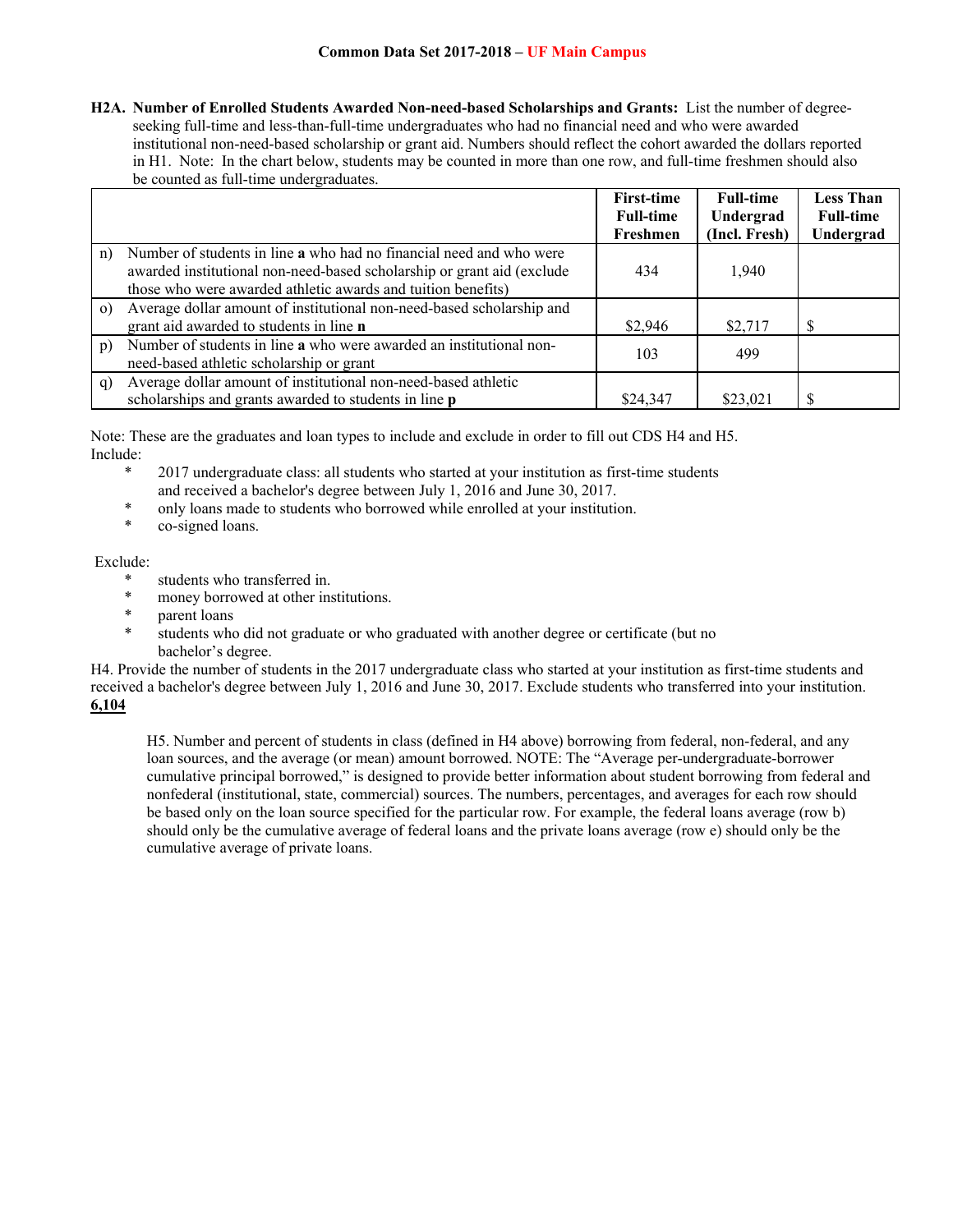|              | Source/Type of Loan                                                                                                                                                                                                                                          | Number in the<br>class (defined in<br>H4 above) who<br>borrowed from<br>the types of loans<br>specified in the<br>first column | Percent of the<br>class (defined<br>above) who<br>borrowed from<br>the types of<br>loans specified in<br>the first<br>column (nearest<br>$1\%$ | Average per-undergraduate-<br>borrower cumulative principal<br>borrowed from the types of<br>loans specified in the first<br>column (nearest \$1) |
|--------------|--------------------------------------------------------------------------------------------------------------------------------------------------------------------------------------------------------------------------------------------------------------|--------------------------------------------------------------------------------------------------------------------------------|------------------------------------------------------------------------------------------------------------------------------------------------|---------------------------------------------------------------------------------------------------------------------------------------------------|
| a)           | Any loan program: Federal Perkins,<br>Federal Stafford Subsidized and<br>Unsubsidized, institutional, state,<br>private loans that your institution is<br>aware of, etc. Include both Federal<br>Direct Student Loans and Federal<br>Family Education Loans. | 2,333                                                                                                                          | 38%                                                                                                                                            | \$22,192                                                                                                                                          |
| b)           | Federal loan programs: Federal<br>Perkins, Federal Stafford Subsidized<br>and Unsubsidized. Include both<br>Federal Direct Student Loans and<br>Federal Family Education Loans.                                                                              | 2,290                                                                                                                          | 38%                                                                                                                                            | \$20,995                                                                                                                                          |
| $\mathbf{c}$ | Institutional loan programs.                                                                                                                                                                                                                                 | 25                                                                                                                             | $1\%$                                                                                                                                          | \$4,043                                                                                                                                           |
| $\rm d$      | State loan programs.                                                                                                                                                                                                                                         | $\theta$                                                                                                                       | $0\%$                                                                                                                                          | \$0                                                                                                                                               |
| e)           | Private student loans made by a bank<br>or lender.                                                                                                                                                                                                           | 183                                                                                                                            | 3%                                                                                                                                             | \$19,644                                                                                                                                          |

**Aid to Undergraduate Degree-seeking Nonresident Aliens** (Note: Report numbers and dollar amounts for the same academic year checked in item H1.)

**H6.** Indicate your institution's policy regarding institutional scholarship and grant aid for undergraduate degree-seeking nonresident aliens:



Institutional need-based scholarship or grant aid is available

- Institutional non-need-based scholarship or grant aid is available<br>
Institutional scholarship and grant aid is not available
	- Institutional scholarship and grant aid is not available

If institutional financial aid is available for undergraduate degree-seeking nonresident aliens, provide the number of undergraduate degree-seeking nonresident aliens who were awarded need-based or non-need-based aid: \_\_\_\_\_\_

Average dollar amount of institutional financial aid awarded to undergraduate degree-seeking nonresident aliens:  $\sim$ 

Total dollar amount of institutional financial aid awarded to undergraduate degree-seeking nonresident aliens:  $\sim$ 

**H7.** Check off all financial aid forms nonresident alien first-year financial aid applicants must submit: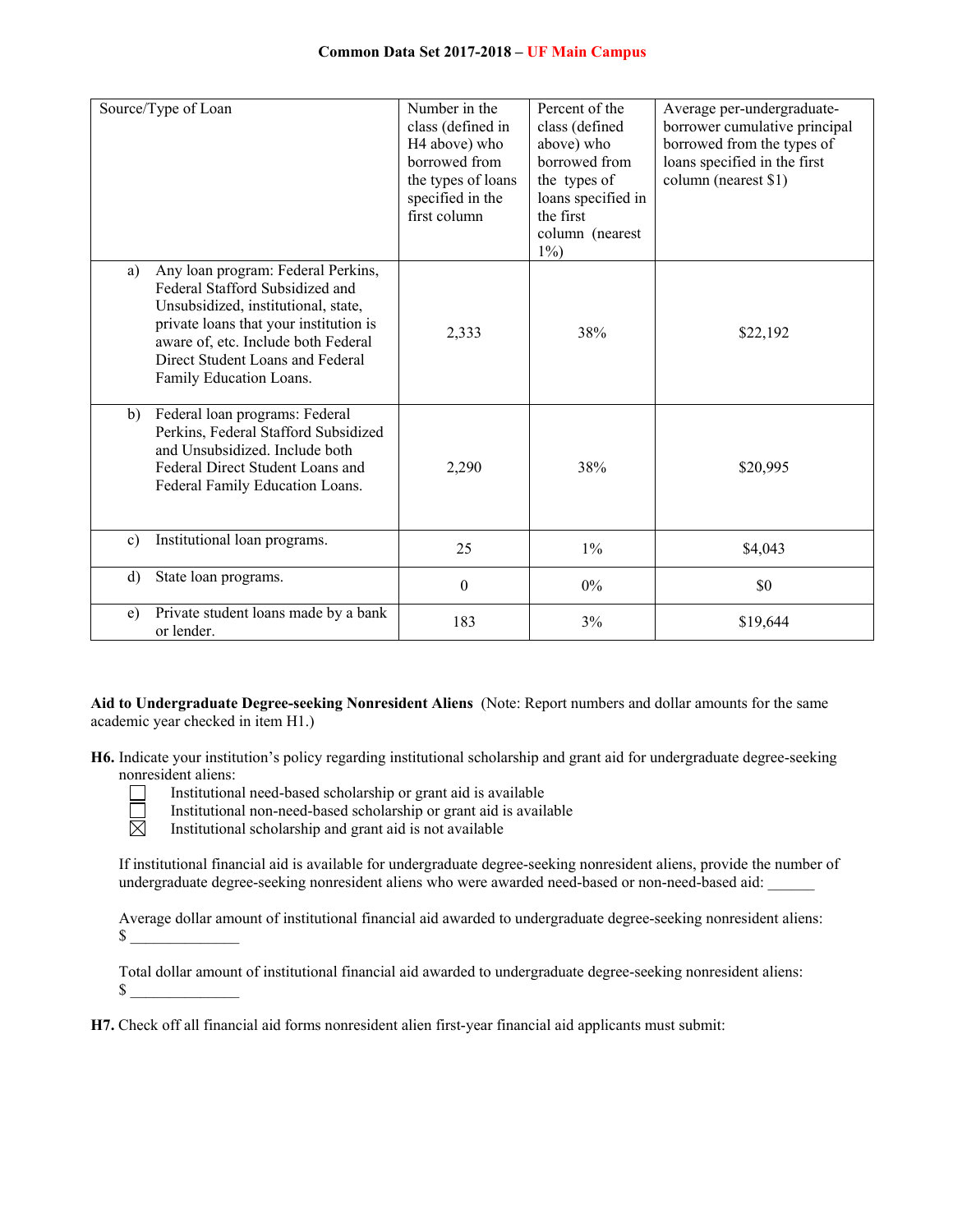|             | Institution's own financial aid form              |
|-------------|---------------------------------------------------|
|             | CSS/Financial Aid PROFILE                         |
|             | International Student's Financial Aid Application |
| $\boxtimes$ | International Student's Certification of Finances |
|             | Other:                                            |

#### **Process for First-Year/Freshman Students**

**H8.** Check off all financial aid forms domestic first-year (freshman) financial aid applicants must submit:

| FAFSA                                |
|--------------------------------------|
| Institution's own financial aid form |
| CSS/Financial Aid PROFILE            |
| State aid form                       |
| Noncustodial PROFILE                 |
| Business/Farm Supplement             |
| Other:                               |

**H9.** Indicate filing dates for first-year (freshman) students:

Priority date for filing required financial aid forms: 3/15 Deadline for filing required financial aid forms: No deadline for filing required forms (applications processed on a rolling basis): \_\_\_\_\_\_\_\_\_\_\_\_\_\_\_\_\_\_\_\_\_\_\_\_\_\_\_

**H10.** Indicate notification dates for first-year (freshman) students (answer a or b):

- a.) Students notified on or about (date):
- b.) Students notified on a rolling basis: yes/no If yes, starting date:  $\frac{4}{4}$

**H11.** Indicate reply dates:

Students must reply by (date): \_\_\_\_\_\_\_\_\_\_\_\_\_\_\_\_\_ or within \_\_\_\_\_\_\_\_ weeks of notification.

## **Types of Aid Available**

Please check off all types of aid available to undergraduates at your institution:

**H12.** Loans

|        | FEDERAL DIRECT STUDENT LOAN PROGRAM (DIRECT LOAN) |
|--------|---------------------------------------------------|
|        | Direct Subsidized Stafford Loans                  |
|        | Direct Unsubsidized Stafford Loans                |
| M<br>M | Direct PLUS Loans                                 |
|        | Federal Perkins Loans                             |
| DED RI | Federal Nursing Loans                             |
|        | State Loans                                       |
|        | College/university loans from institutional funds |
|        | Other (specify):                                  |
|        |                                                   |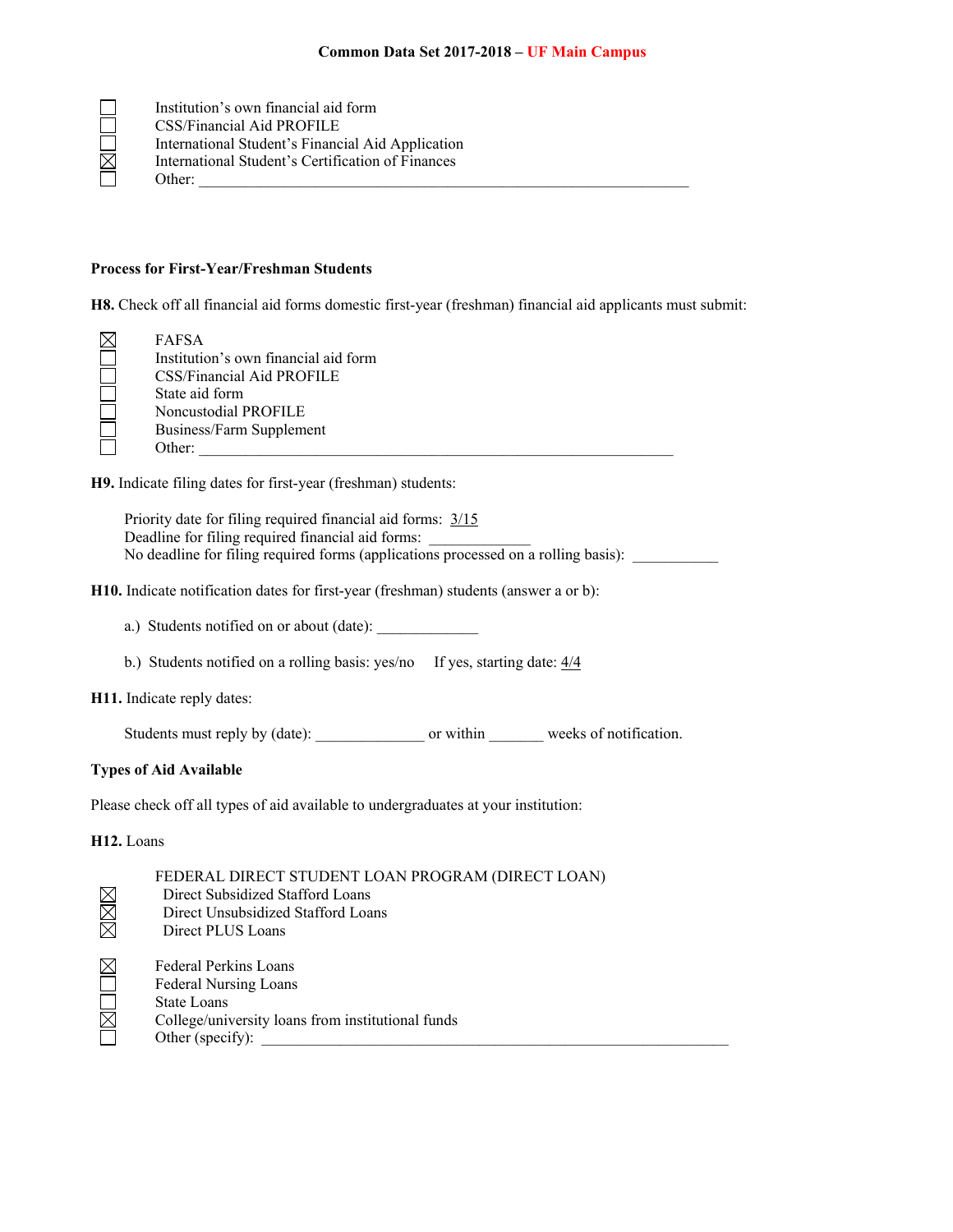#### **H13.** Scholarships and Grants

| NEED-BASED:                                                          |
|----------------------------------------------------------------------|
| Federal Pell                                                         |
| <b>SEOG</b>                                                          |
| State scholarships/grants                                            |
| Private scholarships                                                 |
| College/university scholarship or grant aid from institutional funds |
| United Negro College Fund                                            |
| Federal Nursing Scholarship                                          |
| Other (specify):                                                     |

**H14.** Check off criteria used in awarding institutional aid. Check all that apply.

| Non-need | <b>Need-based</b> |                    | Non-need | <b>Need-based</b> |                          |
|----------|-------------------|--------------------|----------|-------------------|--------------------------|
|          |                   | Academics          |          |                   | Leadership               |
| Χ        |                   | Alumni affiliation |          |                   | Minority status          |
| Χ        |                   | Art                |          |                   | Music/drama              |
|          |                   | Athletics          |          |                   | Religious affiliation    |
|          |                   | Job skills         |          |                   | State/district residency |
|          |                   | <b>ROTC</b>        |          |                   |                          |

**H15**. If your institution has recently implemented any major financial aid policy, program, or initiative to make your institution more affordable to incoming students such as replacing loans with grants, or waiving costs for families below a certain income level please provide details below: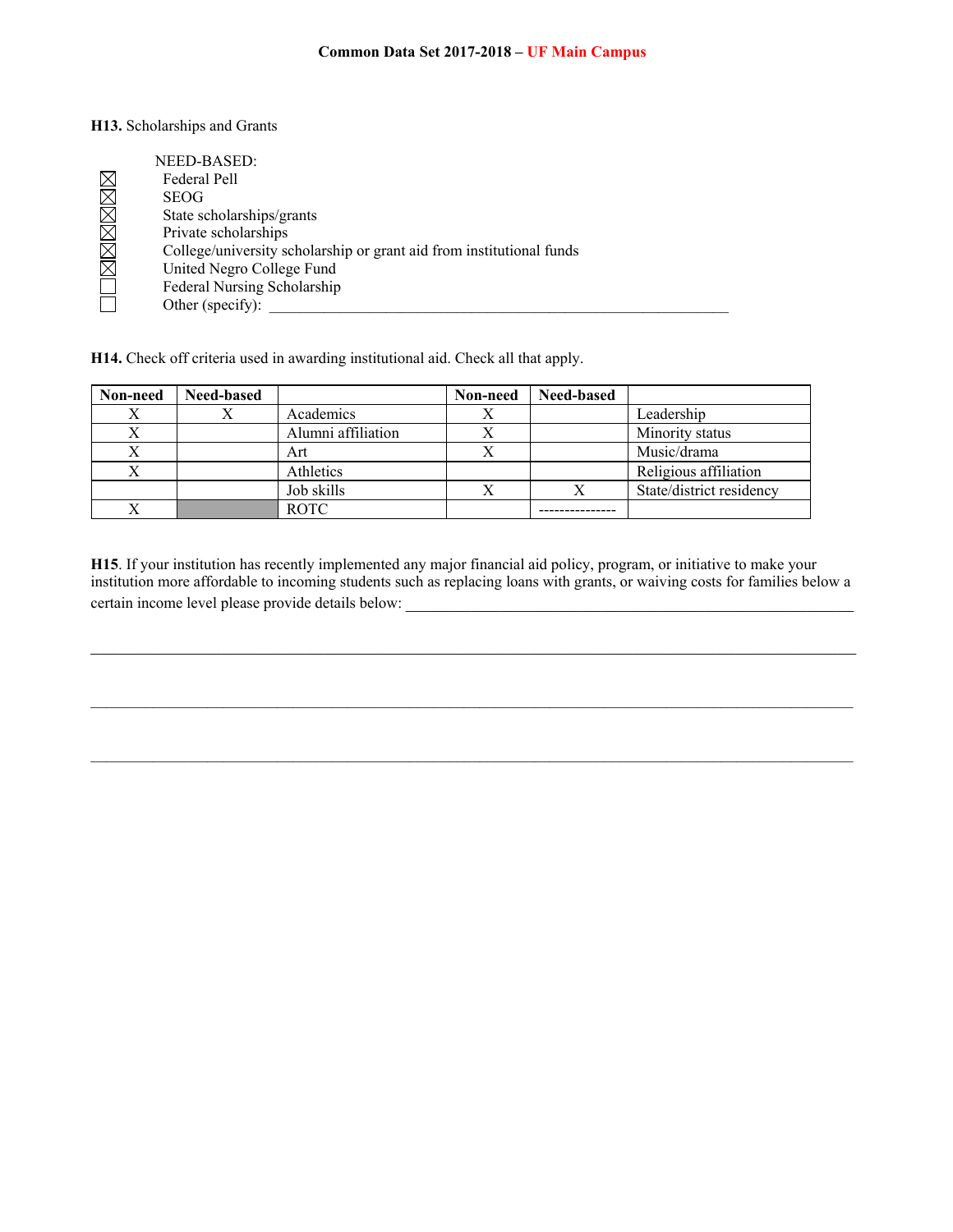# **I. INSTRUCTIONAL FACULTY AND CLASS SIZE**

### **I-1. Please report the number of instructional faculty members in each category for Fall 2017. Include faculty who are on your institution's payroll on the census date your institution uses for IPEDS/AAUP.**

The following definition of full-time instructional faculty is used by the American Association of University Professors (AAUP) in its annual Faculty Compensation Survey (the part time definitions are not used by AAUP). Instructional Faculty is defined as those members of the instructional-research staff whose major regular assignment is instruction, including those with released time for research. Use the chart below to determine inclusions and exclusions:

|                                                                                                                                                                                                                                             | Full-time | Part-time                                                                   |
|---------------------------------------------------------------------------------------------------------------------------------------------------------------------------------------------------------------------------------------------|-----------|-----------------------------------------------------------------------------|
| (a) instructional faculty in preclinical and clinical medicine, faculty<br>who are not paid (e.g., those who donate their services or are in the<br>military), or research-only faculty, post-doctoral fellows, or pre-<br>doctoral fellows | Exclude   | Include only if<br>they teach one or<br>more non-clinical<br>credit courses |
| (b) administrative officers with titles such as dean of students,<br>librarian, registrar, coach, and the like, even though they may<br>devote part of their time to classroom instruction and may have<br>faculty status                   | Exclude   | Include if they<br>teach one or more<br>non-clinical credit<br>courses      |
| (C) other administrators/staff who teach one or more non-clinical<br>credit courses even though they do not have faculty status                                                                                                             | Exclude   | Include                                                                     |
| (d) undergraduate or graduate students who assist in the instruction<br>of courses, but have titles such as teaching assistant, teaching<br>fellow, and the like                                                                            | Exclude   | Exclude                                                                     |
| (e) faculty on sabbatical or leave with pay                                                                                                                                                                                                 | Include   | Exclude                                                                     |
| (f) faculty on leave without pay                                                                                                                                                                                                            | Exclude   | Exclude                                                                     |
| (g) replacement faculty for faculty on sabbatical leave or leave with<br>pay                                                                                                                                                                | Exclude   | Include                                                                     |

*Full-time instructional faculty:* faculty employed on a full-time basis for instruction (including those with released time for research)

*Part-time instructional faculty:* Adjuncts and other instructors being paid solely for part-time classroom instruction. Also includes full-time faculty teaching less than two semesters, three quarters, two trimesters, or two four-month sessions. Employees who are not considered full-time instruction faculty but who teach one or more non-clinical credit courses may be counted as part-time faculty.

*Minority faculty*: includes faculty who designate themselves as Black, non-Hispanic; American Indian or Alaska Native; Asian, Native Hawaiian or other Pacific Islander, or Hispanic.

*Doctorate*: includes such degrees as Doctor of Philosophy, Doctor of Education, Doctor of Juridical Science, and Doctor of Public Health in any field such as arts, sciences, education, engineering, business, and public administration. Also includes terminal degrees formerly designated as "first professional," including dentistry (DDS or DMD), medicine (MD), optometry (OD), osteopathic medicine (DO), pharmacy (DPharm or BPharm), podiatric medicine (DPM), veterinary medicine (DVM), chiropractic (DC or DCM), or law (JD).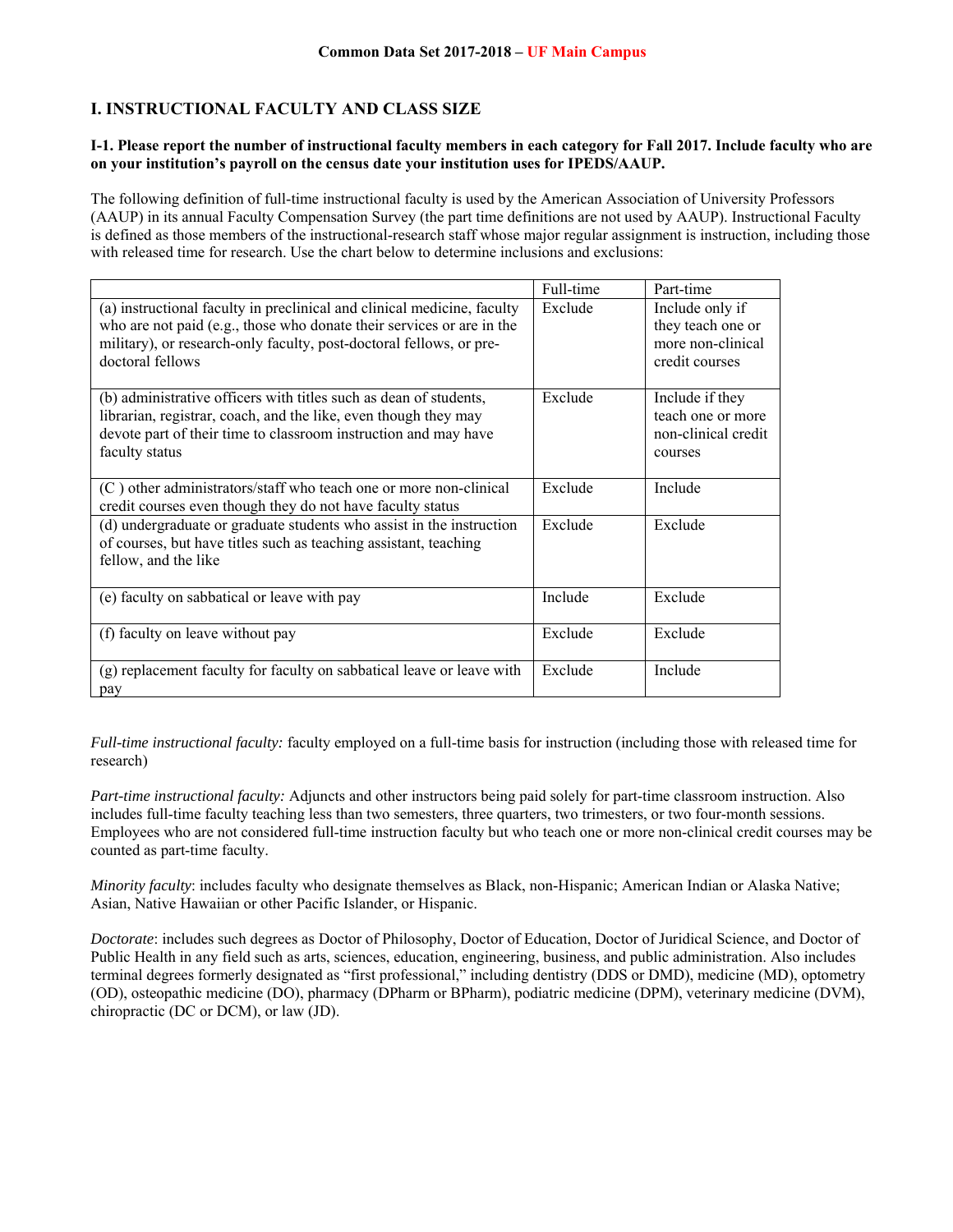*Terminal master's degree*: a master's degree that is considered the highest degree in a field: example, M. Arch (in architecture) and MFA (master of fine arts in art or theater).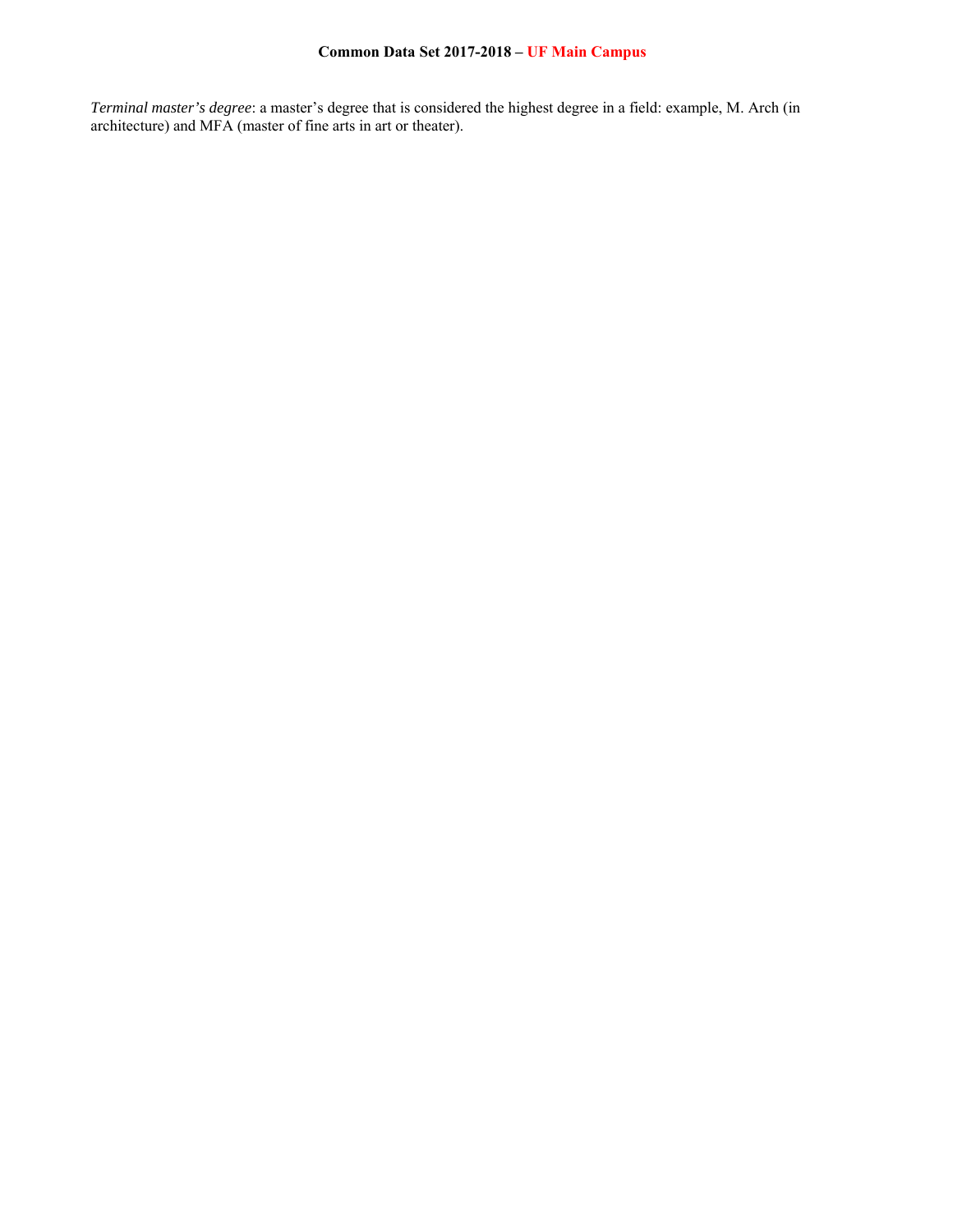|                                                                                                                                       | <b>Full-time</b> | Part-time | <b>Total</b> |
|---------------------------------------------------------------------------------------------------------------------------------------|------------------|-----------|--------------|
| Total number of instructional faculty<br>a.)                                                                                          | 2,613            | 491       | 3,104        |
| Total number who are members of<br>b.<br>minority groups                                                                              | 601              | 89        | 690          |
| Total number who are women<br>c.                                                                                                      | 961              | 222       | 1,183        |
| Total number who are men<br>d.                                                                                                        | 1,652            | 269       | 1,921        |
| Total number who are nonresident aliens<br>e.)<br>(international)                                                                     | 85               | 8         | 93           |
| Total number with doctorate, or other<br>$f$ .<br>terminal degree                                                                     | 2,402            | 283       | 2,685        |
| Total number whose highest degree is a<br>$g_{\cdot}$<br>master's but not a terminal master's                                         | 172              | 148       | 320          |
| h.) Total number whose highest degree is a<br>bachelor's                                                                              | 31               | 35        | 66           |
| Total number whose highest degree is<br>i.)<br>unknown or other (Note: Items f, g, h, and<br><i>i</i> must sum up to item <b>a</b> .) | 8                | 25        | 33           |
| j.) Total number in stand-alone<br>graduate/professional programs in which<br>faculty teach virtually only graduate-level<br>students | 186              | 30        | 216          |

## **I-2. Student to Faculty Ratio**

Report the Fall 2017 ratio of full-time equivalent students (full-time plus 1/3 part time) to full-time equivalent instructional faculty (full time plus 1/3 part time). In the ratio calculations, exclude both faculty and students in stand-alone graduate or professional programs such as medicine, law, veterinary, dentistry, social work, business, or public health in which faculty teach virtually only graduate level students. Do not count undergraduate or graduate student teaching assistants as faculty.

Fall 2017 Student to Faculty ratio: 19 to 1 (based on 43,778 students and 2,292 faculty).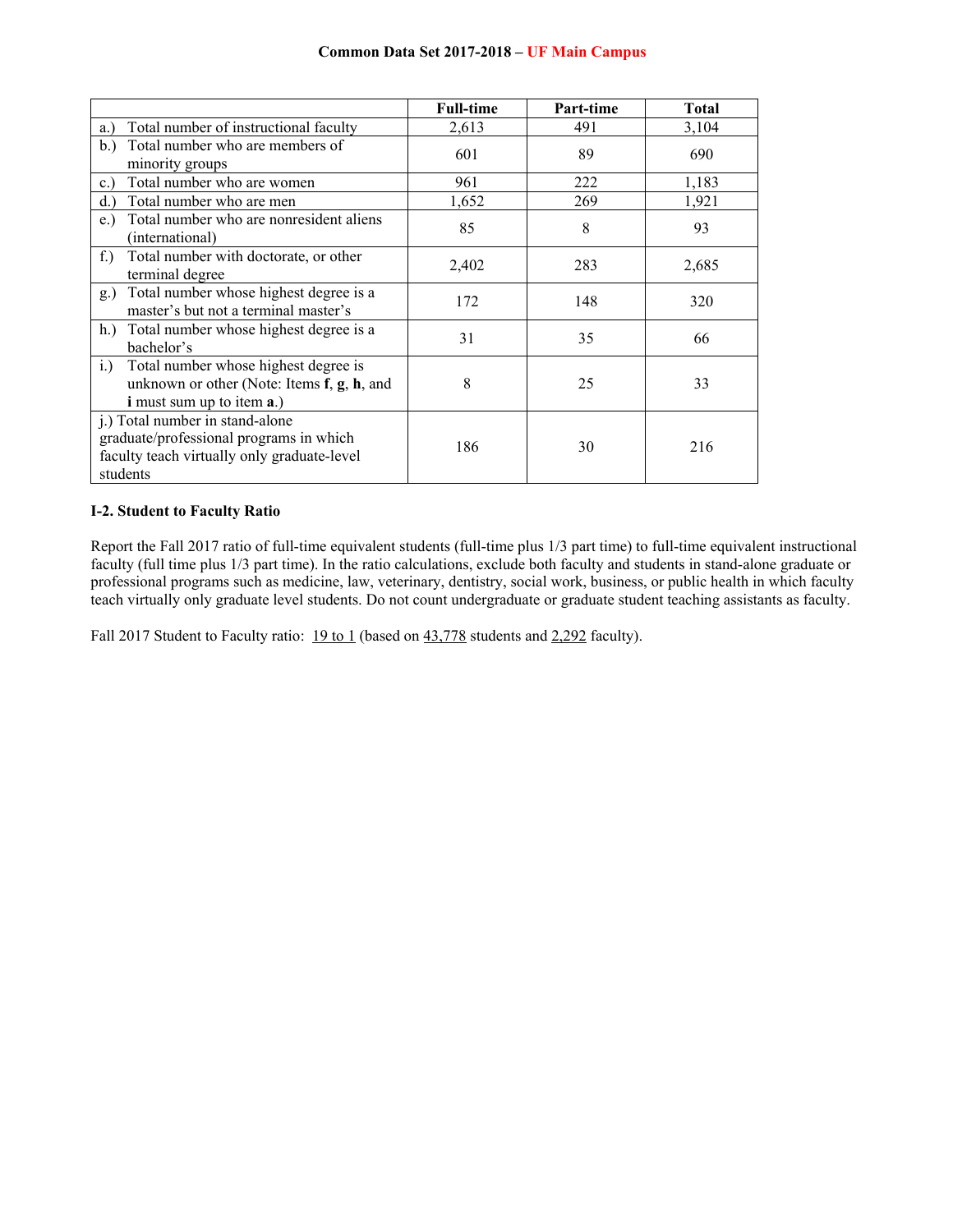### **I-3. Undergraduate Class Size**

In the table below, please use the following definitions to report information about the size of classes and class sections offered in the Fall 2017 term.

*Class Sections:* A class section is an organized course offered for credit, identified by discipline and number, meeting at a stated time or times in a classroom or similar setting, and not a subsection such as a laboratory or discussion session. Undergraduate class sections are defined as any sections in which at least one degree-seeking undergraduate student is enrolled for credit. Exclude distance learning classes and noncredit classes and individual instruction such as dissertation or thesis research, music instruction, or one-to-one readings. Exclude students in independent study, co-operative programs, internships, foreign language taped tutor sessions, practicums, and all students in one-on-one classes. Each class section should be counted only once and should not be duplicated because of course catalog cross-listings.

*Class Subsections:* A class subsection includes any subsection of a course, such as laboratory, recitation, and discussion subsections that are supplementary in nature and are scheduled to meet separately from the lecture portion of the course. Undergraduate subsections are defined as any subsections of courses in which degree-seeking undergraduate students enrolled for credit. As above, exclude noncredit classes and individual instruction such as dissertation or thesis research, music instruction, or one-to-one readings. Each class subsection should be counted only once and should not be duplicated because of cross-listings.

Using the above definitions, please report for each of the following class-size intervals the number of *class sections* and *class subsections* offered in Fall 2017. For example, a lecture class with 800 students who met at another time in 40 separate labs with 20 students should be counted once in the "100+" column in the class section column and 40 times under the "20-29" column of the class subsections table.

| Undergraduate Class Size (provide numbers) |         |         |         |           |       |       |        |       |
|--------------------------------------------|---------|---------|---------|-----------|-------|-------|--------|-------|
|                                            | $2 - 9$ | 10-19   | 20-29   | $30 - 39$ | 40-49 | 50-99 | $100+$ | Total |
| <b>CLASS</b><br><b>SECTIONS</b>            | 652     | 923     | 687     | 272       | 235   | 293   | 219    | 3,281 |
|                                            |         |         |         |           |       |       |        |       |
|                                            | 2-9     | $10-19$ | $20-29$ | $30-39$   | 40-49 | 50-99 | $100+$ | Total |
| <b>CLASS SUB-</b>                          | 41      | 354     | 413     | 260       | 15    | 68    | 21     | 1,172 |
| <b>SECTIONS</b>                            |         |         |         |           |       |       |        |       |

#### **Number of Class Sections with Undergraduates Enrolled**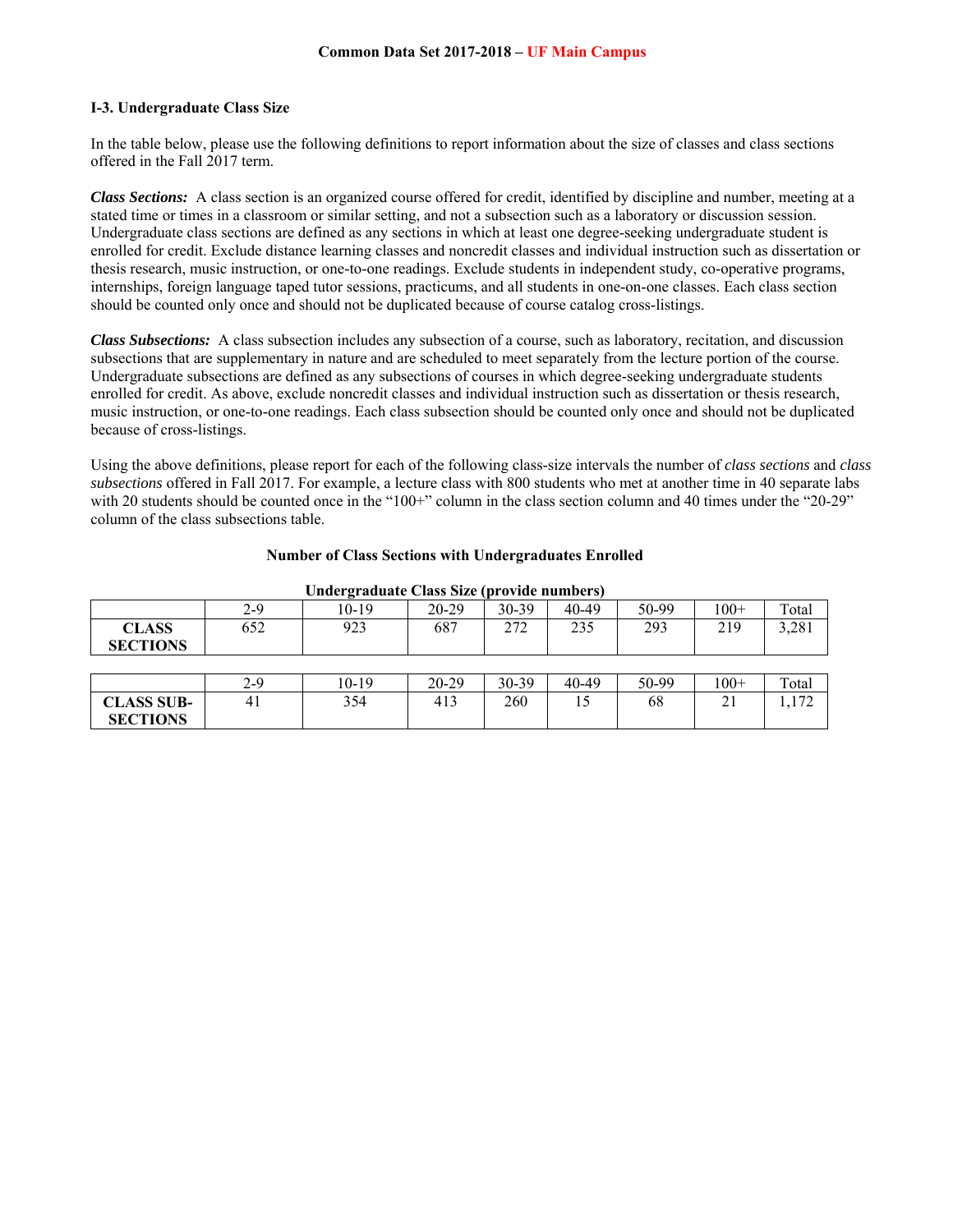#### **J. Disciplinary areas of DEGREES CONFERRED**

## **Degrees conferred between July 1, 2016 and June 30, 2017**

For each of the following discipline areas, provide the percentage of diplomas/certificates, associate, and bachelor's degrees awarded. To determine the percentage, use majors, not headcount (e.g., students with one degree but a double major will be represented twice). Calculate the percentage from your institution's IPEDS Completions by using the sum of 1st and 2nd majors for each CIP code as the numerator and the sum of the Grand Total by 1st Majors and the Grand Total by 2nd major as the denominator. If you prefer, you can compute the percentages using  $1<sup>st</sup>$  majors only.

| Category                            | Diploma/     | Associate | Bachelor's | <b>CIP 2010</b> |
|-------------------------------------|--------------|-----------|------------|-----------------|
|                                     | Certificates |           |            | Categories to   |
|                                     |              |           |            | Include         |
| Agriculture                         |              |           | 5.13       | 1               |
| Natural resources and               |              |           | 1.68       | $\overline{3}$  |
| conservation                        |              |           |            |                 |
| Architecture                        |              |           | 0.94       | $\overline{4}$  |
| Area, ethnic, and gender studies    |              |           | 0.32       | 5               |
| Communication/journalism            |              |           | 7.98       | $\overline{9}$  |
| Communication technologies          |              |           |            | $\overline{10}$ |
| Computer and information            |              |           | 1.41       | 11              |
| sciences                            |              |           |            |                 |
| Personal and culinary services      |              |           |            | 12              |
| Education                           |              |           | 2.56       | 13              |
| Engineering                         |              |           | 13.75      | 14              |
| Engineering technologies            |              |           | $0.97\,$   | 15              |
| Foreign languages, literatures, and |              |           | 1.74       | 16              |
| linguistics                         |              |           |            |                 |
| Family and consumer sciences        |              |           | 1.46       | 19              |
| Law/legal studies                   |              |           |            | $\overline{22}$ |
| English                             |              |           | 1.89       | 23              |
| Liberal arts/general studies        |              | 100.00    |            | 24              |
| Library science                     |              |           |            | $\overline{25}$ |
| Biological/life sciences            |              |           | 10.86      | $\overline{26}$ |
| Mathematics and statistics          |              |           | 1.34       | $\overline{27}$ |
| Military science and military       |              |           |            | 28 and 29       |
| technologies                        |              |           |            |                 |
| Interdisciplinary studies           |              |           | 2.58       | 30              |
| Parks and recreation                |              |           | 2.04       | 31              |
| Philosophy and religious studies    |              |           | 0.66       | 38              |
| Theology and religious vocations    |              |           |            | $\overline{39}$ |
| Physical sciences                   |              |           | 2.27       | $\overline{40}$ |
| Science technologies                |              |           |            | $\overline{41}$ |
| Psychology                          |              |           | 4.96       | 42              |
| Homeland Security, law              |              |           | 0.19       | 43              |
| enforcement, firefighting, and      |              |           |            |                 |
| protective services                 |              |           |            |                 |
| Public administration and social    |              |           |            | 44              |
| services                            |              |           |            |                 |
| Social sciences                     |              |           | 10.91      | 45              |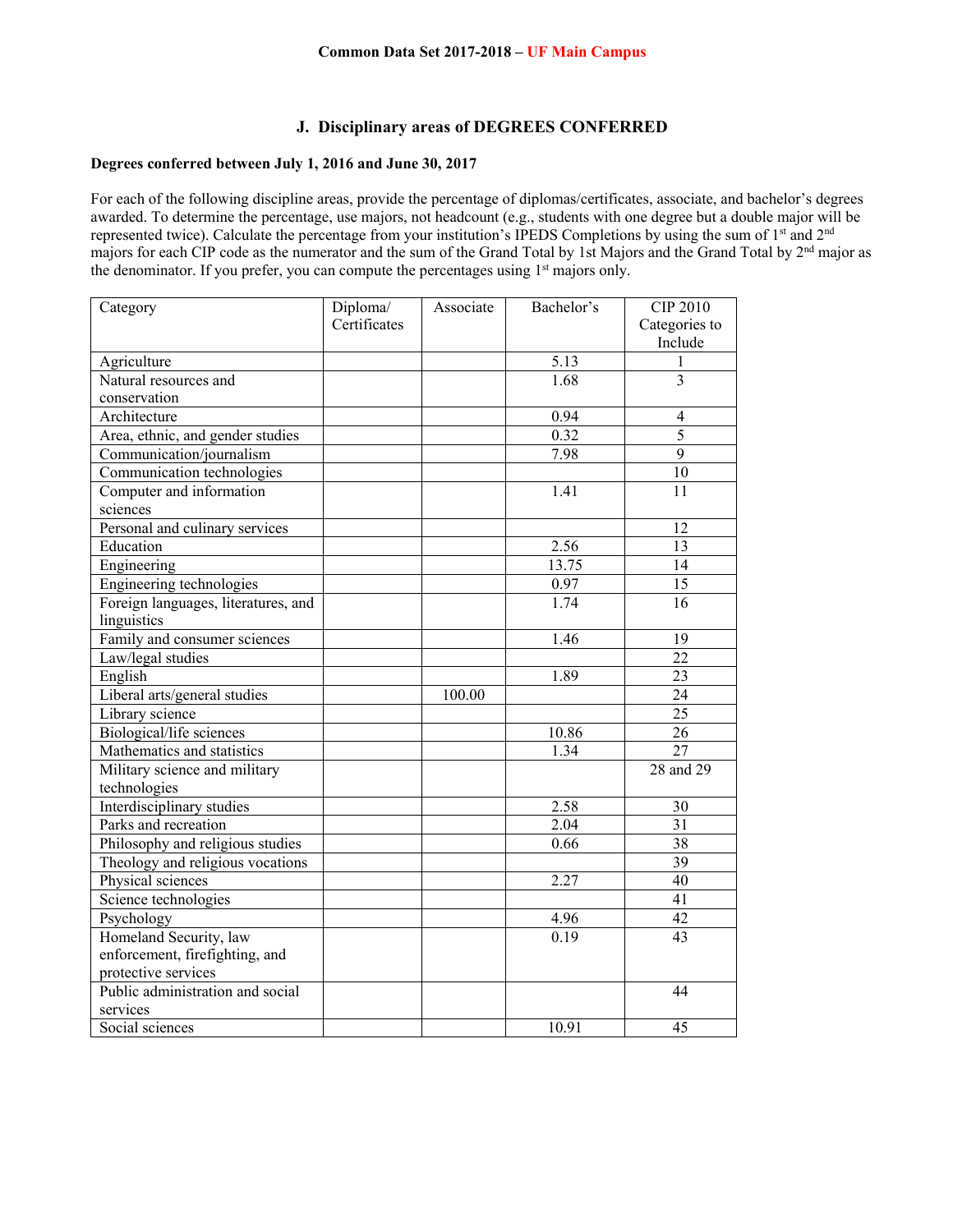| Construction trades              |      |         | 46 |
|----------------------------------|------|---------|----|
| Mechanic and repair technologies |      |         | 47 |
| Precision production             |      |         | 48 |
| Transportation and materials     |      |         | 49 |
| moving                           |      |         |    |
| Visual and performing arts       |      | 3.00    | 50 |
| Health professions and related   |      | 7.90    | 51 |
| programs                         |      |         |    |
| Business/marketing               |      | 11.97   | 52 |
| History                          |      | 1.46    | 54 |
| Other                            |      |         |    |
| <b>TOTAL</b>                     | 100% | $100\%$ |    |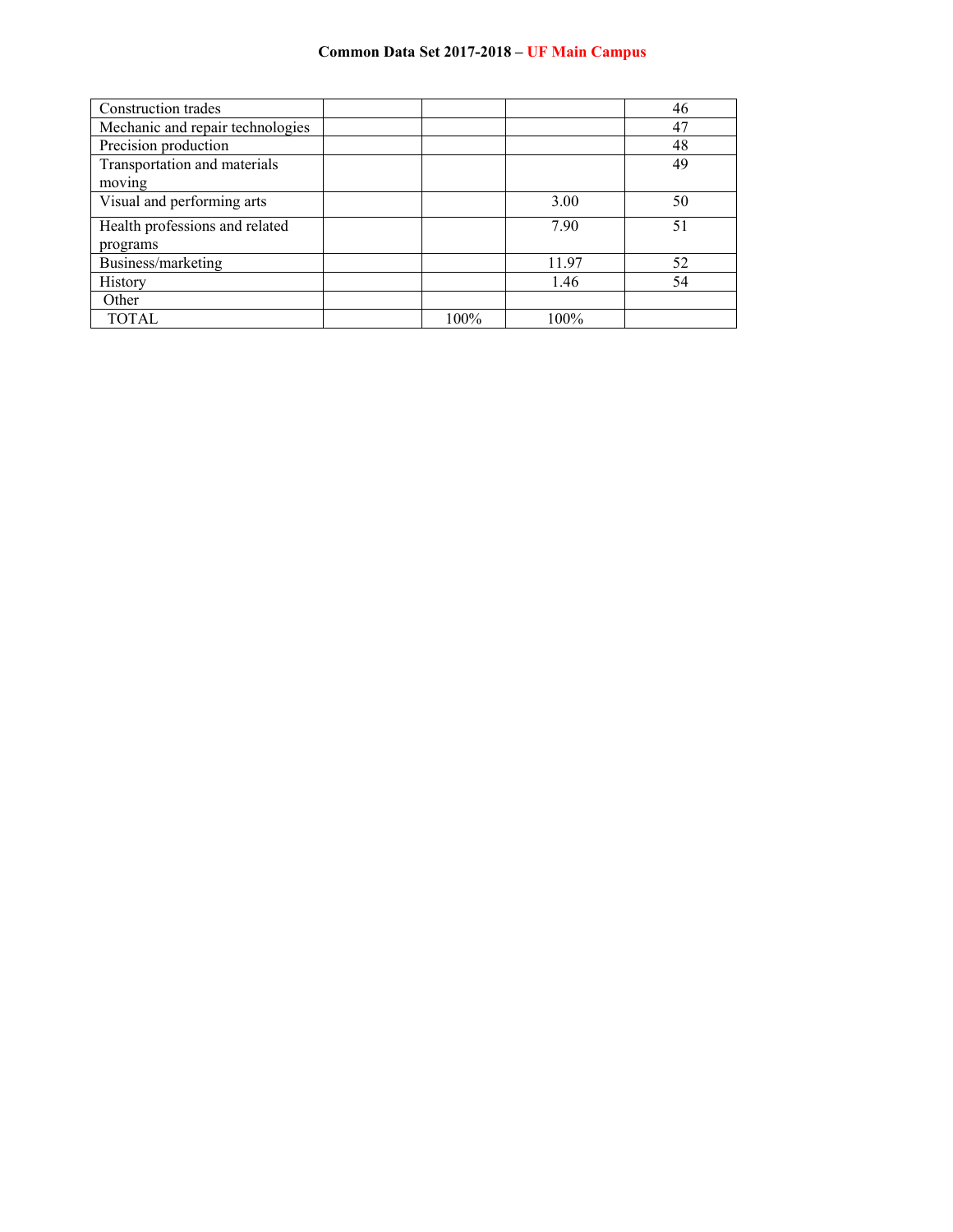## **Common Data Set Definitions**

#### **All definitions related to the financial aid section appear at the end of the Definitions document.**

 Items preceded by an asterisk (\*) represent definitions agreed to among publishers which do not appear on the CDS document but may be present on individual publishers' surveys.

**\*Academic advisement:** Plan under which each student is assigned to a faculty member or a trained adviser, who, through regular meetings, helps the student plan and implement immediate and long-term academic and vocational goals.

**Accelerated program:** Completion of a college program of study in fewer than the usual number of years, most often by attending summer sessions and carrying extra courses during the regular academic term**.** 

**Admitted student:** Applicant who is offered admission to a degree-granting program at your institution.

**\*Adult student services:** Admission assistance, support, orientation, and other services expressly for adults who have started college for the first time, or who are re-entering after a lapse of a few years.

**American Indian or Alaska Native:** A person having origins in any of the original peoples of North and South America (including Central America) and maintaining tribal affiliation or community attachment.

**Applicant (first-time, first year):** An individual who has fulfilled the institution's requirements to be considered for admission (including payment or waiving of the application fee, if any) and who has been notified of one of the following actions: admission, nonadmission, placement on waiting list, or application withdrawn (by applicant or institution).

**Application fee:** That amount of money that an institution charges for processing a student's application for acceptance. This amount is *not* creditable toward tuition and required fees, nor is it refundable if the student is not admitted to the institution.

**Asian:** A person having origins in any of the original peoples of the Far East, Southeast Asia, or the Indian subcontinent, including, for example, Cambodia, China, India, Japan, Korea, Malaysia, Pakistan, the Philippine Islands, Thailand, and Vietnam.

**Associate degree:** An award that normally requires at least two but less than four years of full-time equivalent college work.

**Bachelor's degree:** An award (baccalaureate or equivalent degree, as determined by the Secretary of the U.S. Department of Education) that normally requires at least four years but *not* more than five years of full-time equivalent college-level work. This includes ALL bachelor's degrees conferred in a five-year cooperative (work-study plan) program. (A cooperative plan provides for alternate class attendance and employment in business, industry, or government; thus, it allows students to combine actual work experience with their college studies.) Also, it includes bachelor's degrees in which the normal four years of work are completed in three years.

**Black or African American***:* A person having origins in any of the black racial groups of Africa.

**Board (charges):** Assume average cost for 19 meals per week or the maximum meal plan.

**Books and supplies (costs):** Average cost of books and supplies. Do not include unusual costs for special groups of students (e.g., engineering or art majors), unless they constitute the majority of students at your institution.

**Calendar system:** The method by which an institution structures most of its courses for the academic year.

**Campus Ministry:** Religious student organizations (denominational or nondenominational) devoted to fostering religious life on college campuses. May also refer to Campus Crusade for Christ, an interdenominational Christian organization.

**\*Career and placement services:** A range of services, including (often) the following: coordination of visits of employers to campus; aptitude and vocational testing; interest inventories, personal counseling; help in resume writing, interviewing,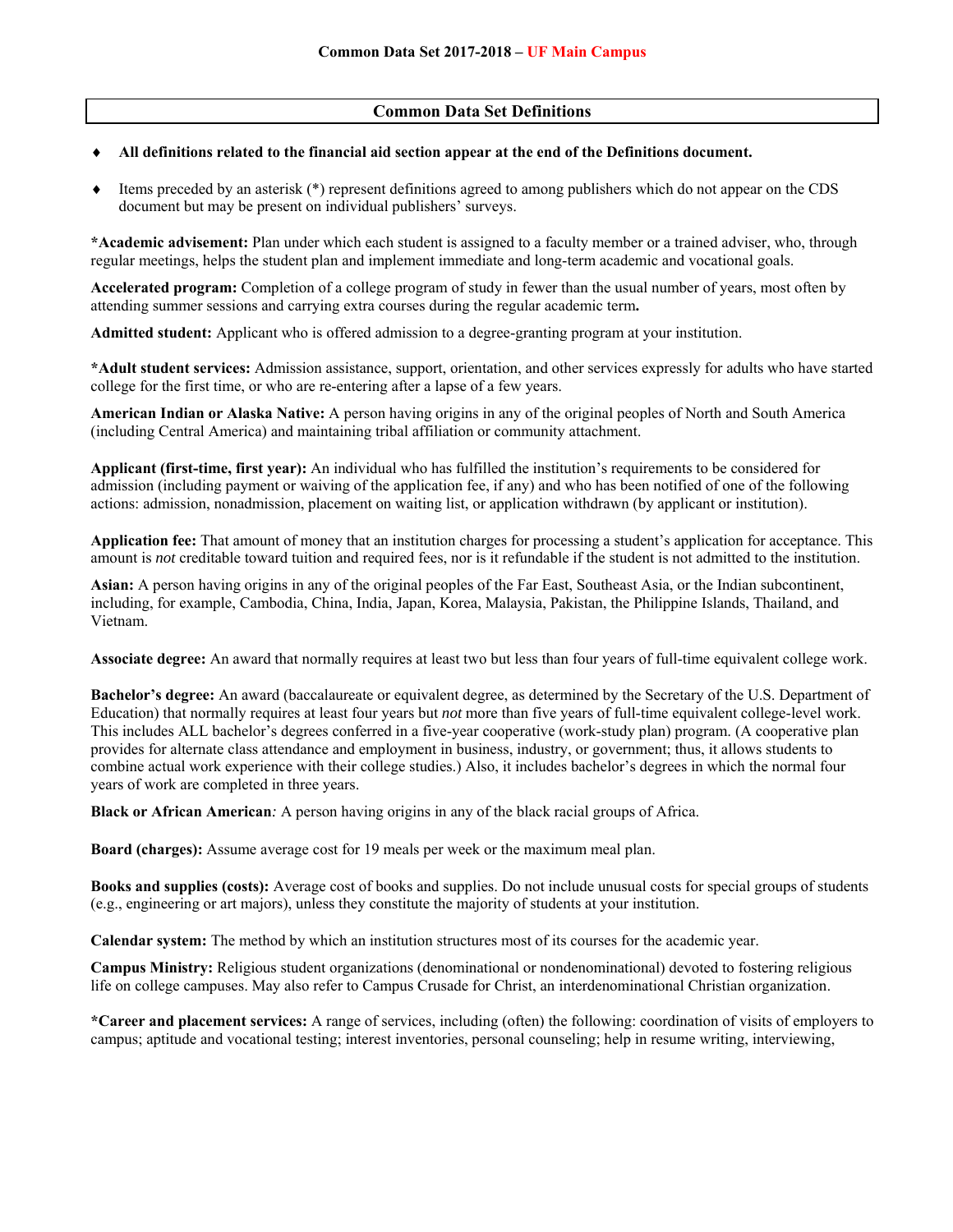launching the job search; listings for those students desiring employment and those seeking permanent positions; establishment of a permanent reference folder; career resource materials.

**Carnegie units:** One year of study or the equivalent in a secondary school subject.

#### **Certificate:** See **Postsecondary award, certificate, or diploma.**

**Class rank:** The relative numerical position of a student in his or her graduating class, calculated by the high school on the basis of grade-point average, whether weighted or unweighted.

**College-preparatory program:** Courses in academic subjects (English, history and social studies, foreign languages, mathematics, science, and the arts) that stress preparation for college or university study.

**Common Application:** The standard application form distributed by the National Association of Secondary School Principals for a large number of private colleges who are members of the Common Application Group.

**\*Community service program:** Referral center for students wishing to perform volunteer work in the community or participate in volunteer activities coordinated by academic departments.

**Commuter:** A student who lives off campus in housing that is not owned by, operated by, or affiliated with the college. This category includes students who commute from home and students who have moved to the area to attend college.

**Contact hour:** A unit of measure that represents an hour of scheduled instruction given to students. Also referred to as clock hour.

**Continuous basis (for program enrollment):** A calendar system classification that is used by institutions that enroll students at any time during the academic year. For example, a cosmetology school or a word processing school might allow students to enroll and begin studies at various times, with no requirement that classes begin on a certain date.

**Cooperative education program:** A program that provides for alternate class attendance and employment in business, industry, or government.

**Cooperative housing:** College-owned, -operated, or -affiliated housing in which students share room and board expenses and participate in household chores to reduce living expenses.

**\*Counseling service:** Activities designed to assist students in making plans and decisions related to their education, career, or personal development.

**Credit:** Recognition of attendance or performance in an instructional activity (course or program) that can be applied by a recipient toward the requirements for a degree, diploma, certificate, or other formal award.

**Credit course:** A course that, if successfully completed, can be applied toward the number of courses required for achieving a degree, diploma, certificate, or other formal award.

**Credit hour:** A unit of measure representing an hour (50 minutes) of instruction over a 15-week period in a semester or trimester system or a 10-week period in a quarter system. It is applied toward the total number of hours needed for completing the requirements of a degree, diploma, certificate, or other formal award.

**Cross-registration:** A system whereby students enrolled at one institution may take courses at another institution without having to apply to the second institution.

**Deferred admission:** The practice of permitting admitted students to postpone enrollment, usually for a period of one academic term or one year.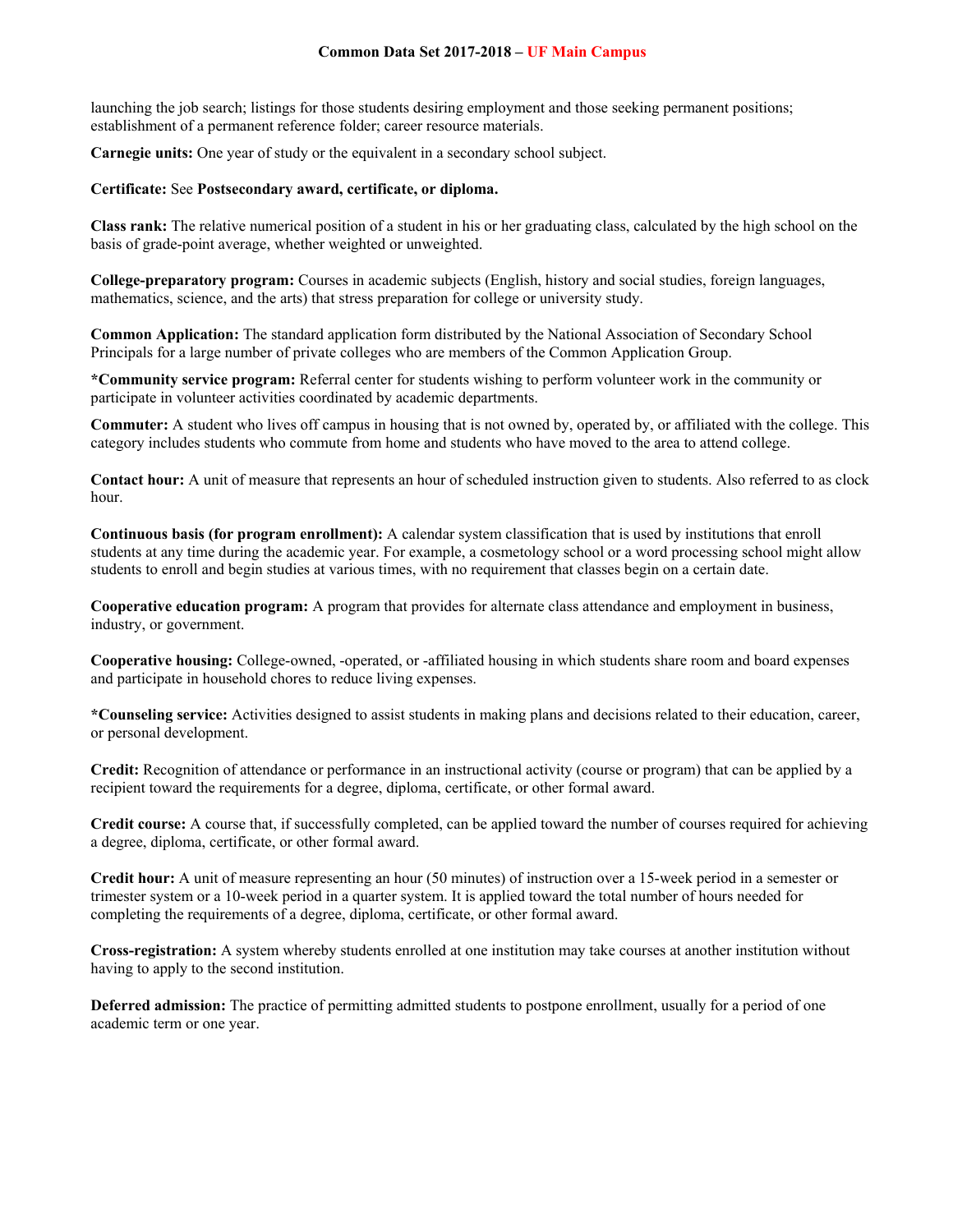**Degree:** An award conferred by a college, university, or other postsecondary education institution as official recognition for the successful completion of a program of studies.

**Degree-seeking students:** Students enrolled in courses for credit who are recognized by the institution as seeking a degree or formal award. At the undergraduate level, this is intended to include students enrolled in vocational or occupational programs.

**Differs by program (calendar system):** A calendar system classification that is used by institutions that have occupational/vocational programs of varying length. These schools may enroll students at specific times depending on the program desired. For example, a school might offer a two-month program in January, March, May, September, and November; and a three-month program in January, April, and October.

#### **Diploma:** See **Postsecondary award, certificate, or diploma.**

**Distance learning:** An option for earning course credit at off-campus locations via cable television, internet, satellite classes, videotapes, correspondence courses, or other means.

**Doctor's degree-research/scholarship**: A Ph.D. or other doctor's degree that requires advanced work beyond the master's level, including the preparation and defense of a dissertation based on original research, or the planning and execution of an original project demonstrating substantial artistic or scholarly achievement. Some examples of this type of degree may include Ed.D., D.M.A., D.B.A., D.Sc., D.A., or D.M, and others, as designated by the awarding institution.

**Doctor's degree-professional practice**: A doctor's degree that is conferred upon completion of a program providing the knowledge and skills for the recognition, credential, or license required for professional practice. The degree is awarded after a period of study such that the total time to the degree, including both pre-professional and professional preparation, equals at least six full-time equivalent academic years. Some of these degrees were formerly classified as "first-professional" and may include: Chiropractic (D.C. or D.C.M.); Dentistry (D.D.S. or D.M.D.); Law (L.L.B. or J.D.); Medicine (M.D.); Optometry (O.D.); Osteopathic Medicine (D.O); Pharmacy (Pharm.D.); Podiatry (D.P.M., Pod.D., D.P.); or, Veterinary Medicine (D.V.M.), and others, as designated by the awarding institution.

**Doctor's degree-other**: A doctor's degree that does not meet the definition of a doctor's degree - research/scholarship or a doctor's degree - professional practice.

**Double major:** Program in which students may complete two undergraduate programs of study simultaneously.

**Dual enrollment:** A program through which high school students may enroll in college courses while still enrolled in high school. Students are not required to apply for admission to the college in order to participate.

**Early action plan:** An admission plan that allows students to apply and be notified of an admission decision well in advance of the regular notification dates. If admitted, the candidate is not committed to enroll; the student may reply to the offer under the college's regular reply policy.

**Early admission:** A policy under which students who have not completed high school are admitted and enroll full time in college, usually after completion of their junior year.

**Early decision plan:** A plan that permits students to apply and be notified of an admission decision (and financial aid offer if applicable) well in advance of the regular notification date. Applicants agree to accept an offer of admission and, if admitted, to withdraw their applications from other colleges. There are three possible decisions for early decision applicants: admitted, denied, or not admitted but forwarded for consideration with the regular applicant pool, without prejudice.

**English as a Second Language (ESL):** A course of study designed specifically for students whose native language is not English.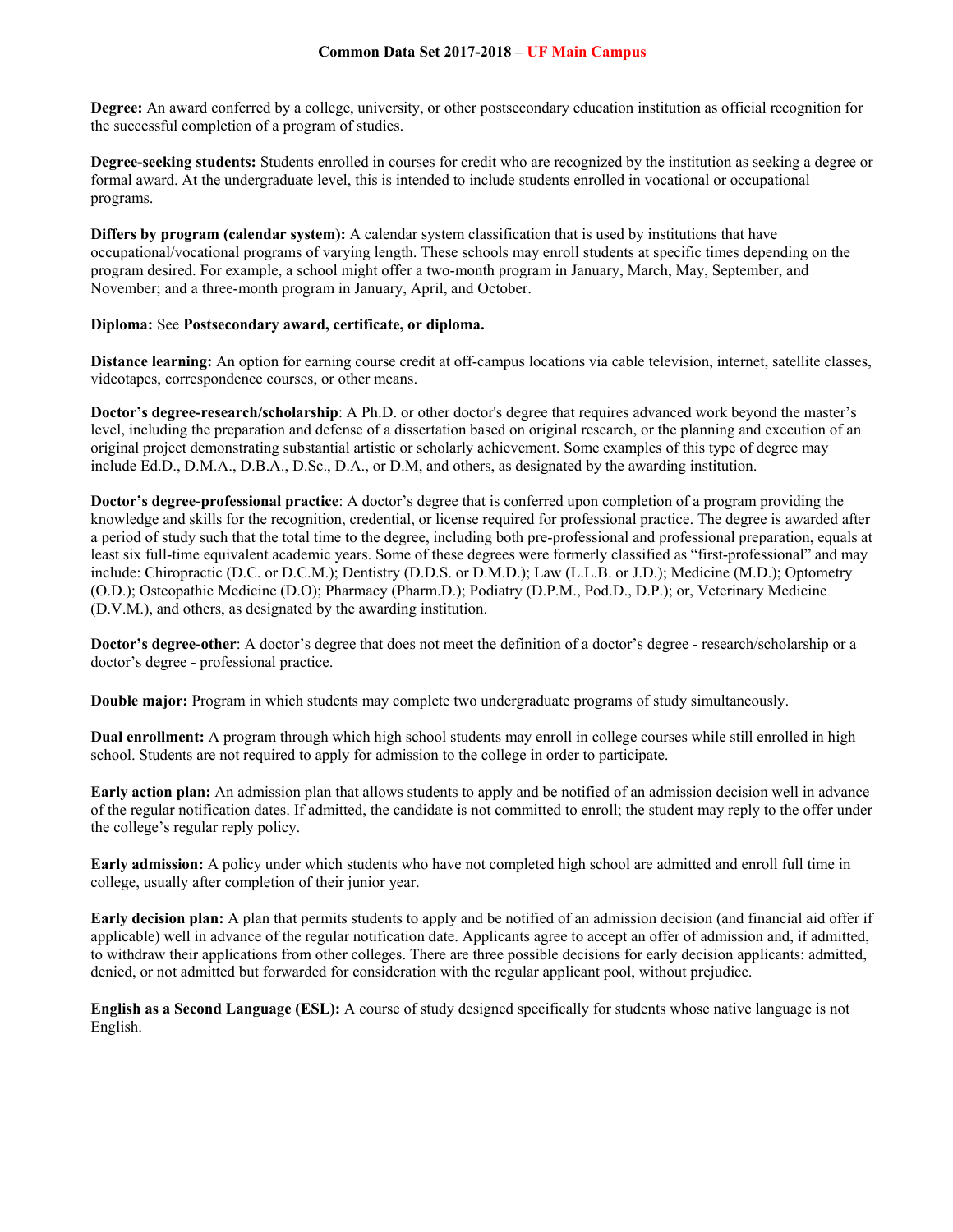**Exchange student program-domestic:** Any arrangement between a student and a college that permits study for a semester or more at another college **in the United States** without extending the amount of time required for a degree. **See also Study abroad**.

**External degree program:** A program of study in which students earn credits toward a degree through independent study, college courses, proficiency examinations, and personal experience. External degree programs require minimal or no classroom attendance.

**Extracurricular activities (as admission factor):** Special consideration in the admissions process given for participation in both school and nonschool-related activities of interest to the college, such as clubs, hobbies, student government, athletics, performing arts, etc.

**First-time student:** A student attending any institution for the first time at the level enrolled. Includes students enrolled in the fall term who attended a postsecondary institution for the first time at the same level in the prior summer term. Also includes students who entered with advanced standing (college credit earned before graduation from high school).

**First-time, first-year (freshman) student:** A student attending any institution for the first time at the undergraduate level. Includes students enrolled in the fall term who attended college for the first time in the prior summer term. Also includes students who entered with advanced standing (college credits earned before graduation from high school).

**First-year student:** A student who has completed less than the equivalent of 1 full year of undergraduate work; that is, less than 30 semester hours (in a 120-hour degree program) or less than 900 contact hours.

**Freshman:** A first-year undergraduate student.

**\*Freshman/new student orientation:** Orientation addressing the academic, social, emotional, and intellectual issues involved in beginning college. May be a few hours or a few days in length; at some colleges, there is a fee.

**Full-time student (undergraduate):** A student enrolled for 12 or more semester credits, 12 or more quarter credits, or 24 or more contact hours a week each term.

**Geographical residence (as admission factor):** Special consideration in the admission process given to students from a particular region, state, or country of residence.

**Grade-point average (academic high school GPA):** The sum of grade points a student has earned in secondary school divided by the number of courses taken. The most common system of assigning numbers to grades counts four points for an A, three points for a B, two points for a C, one point for a D, and no points for an E or F. Unweighted GPA's assign the same weight to each course. Weighting gives students additional points for their grades in advanced or honors courses.

**Graduate student:** A student who holds a bachelor's or equivalent, and is taking courses at the post-baccalaureate level.

**\*Health services:** Free or low cost on-campus primary and preventive health care available to students.

**High school diploma or recognized equivalent:** A document certifying the successful completion of a prescribed secondary school program of studies, or the attainment of satisfactory scores on the Tests of General Educational Development (GED), or another state-specified examination.

**Hispanic or Latino:** A person of Mexican, Puerto Rican, Cuban, South or Central American, or other Spanish culture or origin, regardless of race.

**Honors program:** Any special program for very able students offering the opportunity for educational enrichment, independent study, acceleration, or some combination of these.

**Independent study:** Academic work chosen or designed by the student with the approval of the department concerned, under an instructor's supervision, and usually undertaken outside of the regular classroom structure.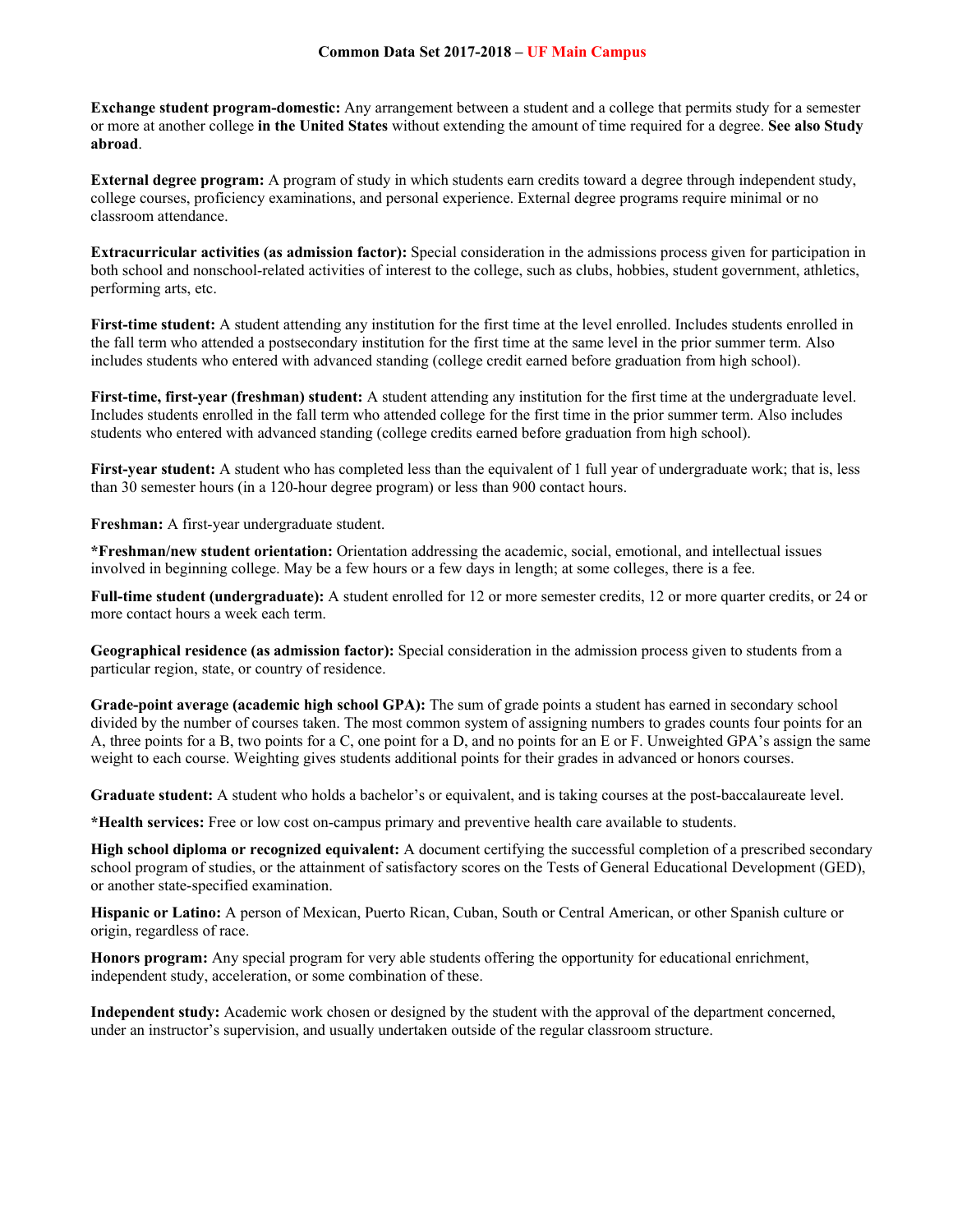**In-state tuition:** The tuition charged by institutions to those students who meet the state's or institution's residency requirements.

#### **International student:** See **Nonresident alien.**

**International student group:** Student groups that facilitate cultural dialogue, support a diverse campus, assist international students in acclimation and creating a social network.

**Internship:** Any short-term, supervised work experience usually related to a student's major field, for which the student earns academic credit. The work can be full- or part-time, on- or off-campus, paid or unpaid.

**\*Learning center:** Center offering assistance through tutors, workshops, computer programs, or audiovisual equipment in reading, writing, math, and skills such as taking notes, managing time, taking tests.

**\*Legal services:** Free or low cost legal advice for a range of issues (personal and other).

**Liberal arts/career combination:** Program in which a student earns undergraduate degrees in two separate fields, one in a liberal arts major and the other in a professional or specialized major, whether on campus or through cross-registration.

**Master's degree**: An award that requires the successful completion of a program of study of generally one or two full-time equivalent academic years of work beyond the bachelor's degree. Some of these degrees, such as those in Theology (M.Div., M.H.L./Rav) that were formerly classified as "first-professional", may require more than two full-time equivalent academic years of work.

**Minority affiliation (as admission factor):** Special consideration in the admission process for members of designated racial/ethnic minority groups.

**\*Minority student center:** Center with programs, activities, and/or services intended to enhance the college experience of students of color.

**Model United Nations:** A simulation activity focusing on conflict resolution, globalization, and diplomacy. Assuming roles as foreign ambassadors and "delegates," students conduct research, engage in debate, draft resolutions, and may participate in a national Model UN conference.

**Native Hawaiian or Other Pacific Islander:** A person having origins in any of the original peoples of Hawaii, Guam, Samoa, or other Pacific Islands.

**Nonresident alien:** A person who is not a citizen or national of the United States and who is in this country on a visa or temporary basis and does not have the right to remain indefinitely.

**\*On-campus day care:** Licensed day care for students' children (usually age 3 and up); usually for a fee.

**Open admission:** Admission policy under which virtually all secondary school graduates or students with GED equivalency diplomas are admitted without regard to academic record, test scores, or other qualifications.

**Other expenses (costs):** Include average costs for clothing, laundry, entertainment, medical (if not a required fee), and furnishings.

**Out-of-state tuition:** The tuition charged by institutions to those students who do not meet the institution's or state's residency requirements.

**Part-time student (undergraduate):** A student enrolled for fewer than 12 credits per semester or quarter, or fewer than 24 contact hours a week each term.

**\*Personal counseling**: One-on-one or group counseling with trained professionals for students who want to explore personal, educational, or vocational issues.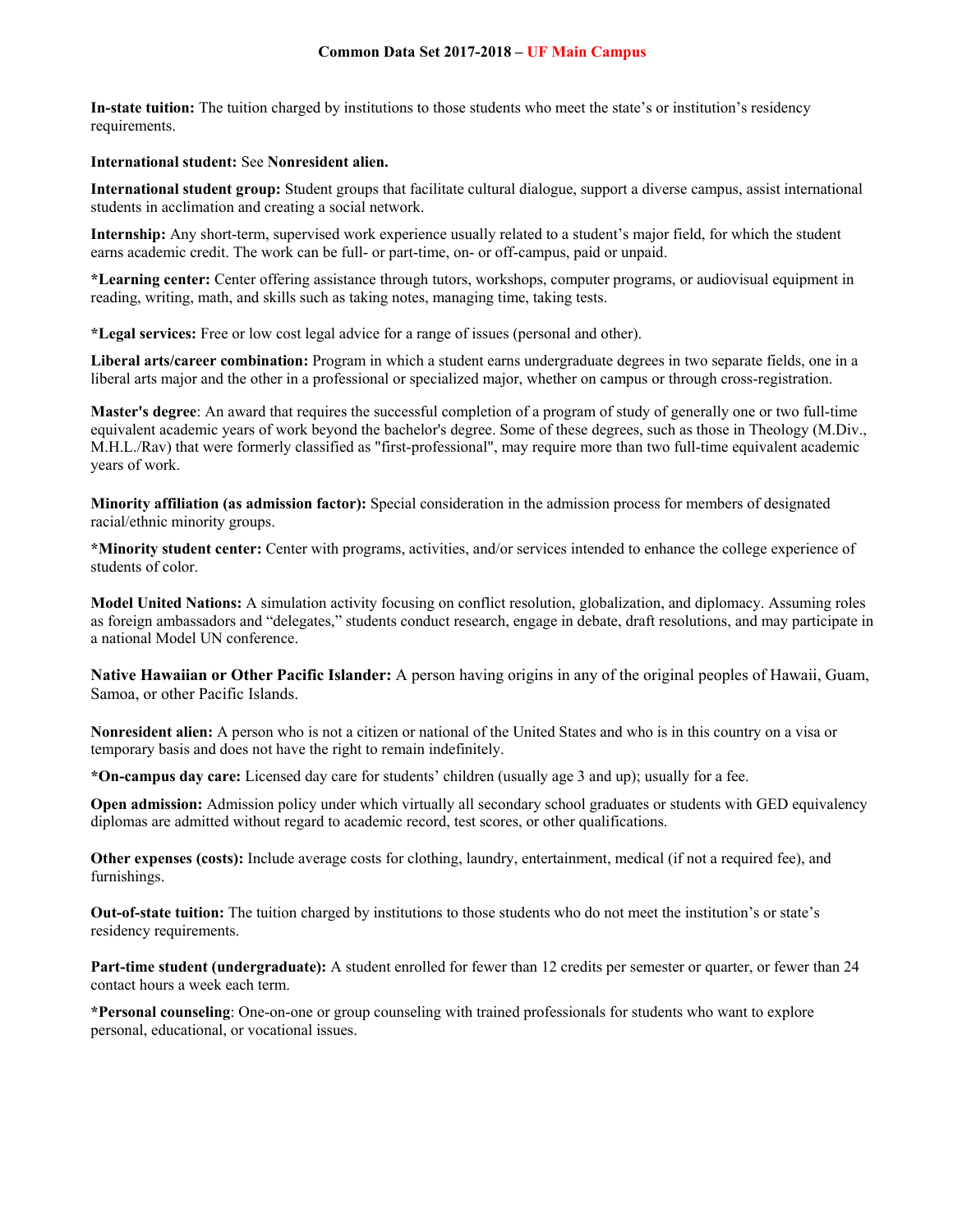**Post-baccalaureate certificate:** An award that requires completion of an organized program of study requiring 18 credit hours beyond the bachelor's; designed for persons who have completed a baccalaureate degree but do not meet the requirements of academic degrees carrying the title of master.

**Post-master's certificate:** An award that requires completion of an organized program of study of 24 credit hours beyond the master's degree but does not meet the requirements of academic degrees at the doctoral level.

**Postsecondary award, certificate, or diploma:** Includes the following three IPEDS definitions for postsecondary awards, certificates, and diplomas of varying durations and credit/contact hour requirements—

*Less Than 1 Academic Year:* Requires completion of an organized program of study at the postsecondary level (below the baccalaureate degree) in less than 1 academic year (2 semesters or 3 quarters) or in less than 900 contact hours by a student enrolled full-time.

*At Least 1 But Less Than 2 Academic Years:* Requires completion of an organized program of study at the postsecondary level (below the baccalaureate degree) in at least 1 but less than 2 full-time equivalent academic years, or designed for completion in at least 30 but less than 60 credit hours, or in at least 900 but less than 1,800 contact hours.

*At Least 2 But Less Than 4 Academic Years:* Requires completion of an organized program of study at the postsecondary level (below the baccalaureate degree) in at least 2 but less than 4 full-time equivalent academic years, or designed for completion in at least 60 but less than 120 credit hours, or in at least 1,800 but less than 3,600 contact hours.

**Private institution:** An educational institution controlled by a private individual(s) or by a nongovernmental agency, usually supported primarily by other than public funds, and operated by other than publicly elected or appointed officials.

**Private for-profit institution:** A private institution in which the individual(s) or agency in control receives compensation, other than wages, rent, or other expenses for the assumption of risk.

**Private nonprofit institution:** A private institution in which the individual(s) or agency in control receives no compensation, other than wages, rent, or other expenses for the assumption of risk. These include both independent nonprofit schools and those affiliated with a religious organization.

#### **Proprietary institution:** See **Private for-profit institution.**

**Public institution:** An educational institution whose programs and activities are operated by publicly elected or appointed school officials, and which is supported primarily by public funds.

**Quarter calendar system:** A calendar system in which the academic year consists of three sessions called quarters of about 12 weeks each. The range may be from 10 to 15 weeks. There may be an additional quarter in the summer.

**Race/ethnicity:** Category used to describe groups to which individuals belong, identify with, or belong in the eyes of the community. The categories do not denote scientific definitions of anthropological origins. A person may be counted in only one group.

**Race/ethnicity unknown:** Category used to classify students or employees whose race/ethnicity is not known and whom institutions are unable to place in one of the specified racial/ethnic categories.

**Religious affiliation/commitment (as admission factor):** Special consideration given in the admission process for affiliation with a certain church or faith/religion, commitment to a religious vocation, or observance of certain religious tenets/lifestyle.

**\*Religious counseling:** One-on-one or group counseling with trained professionals for students who want to explore religious problems or issues.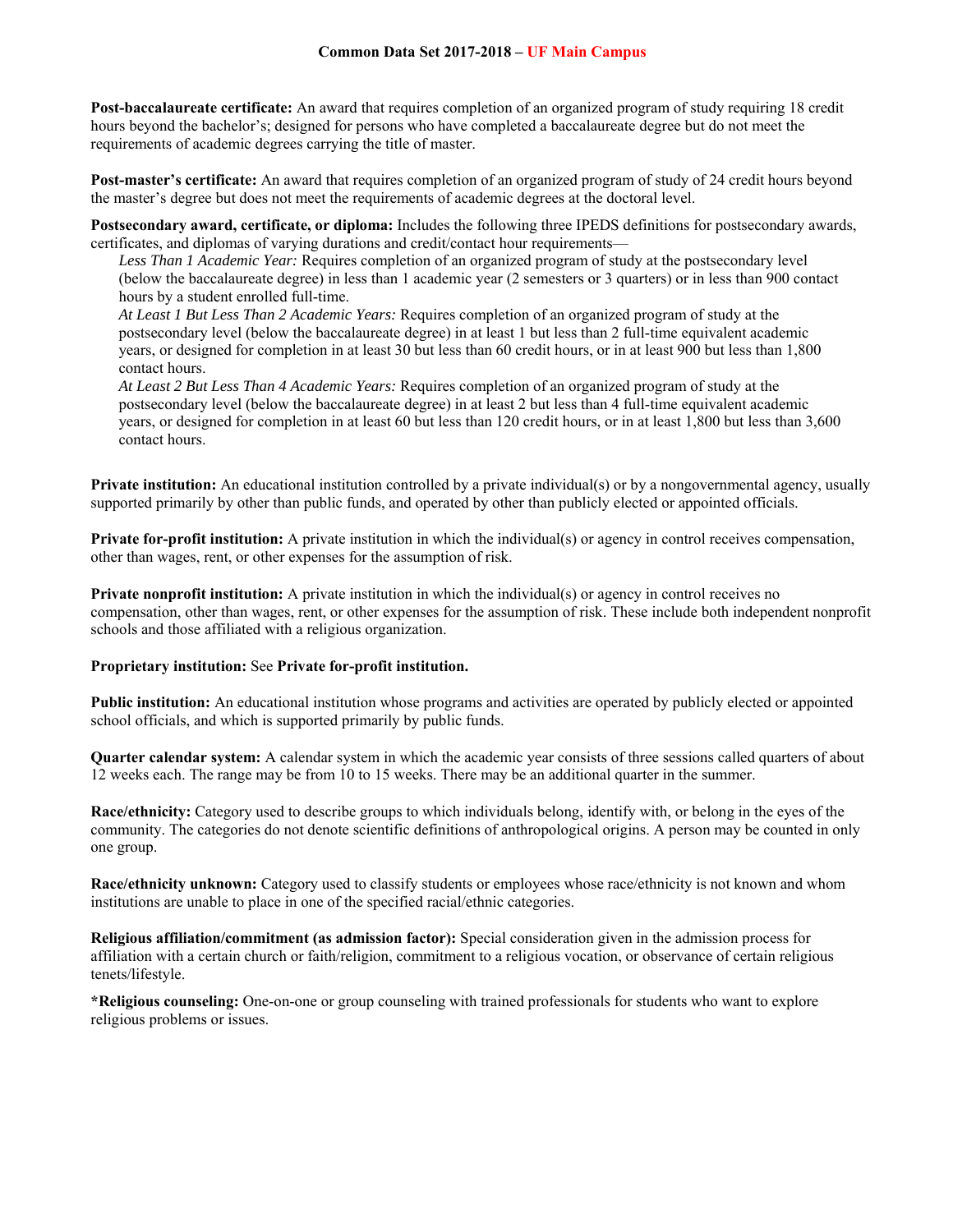**\*Remedial services:** Instructional courses designed for students deficient in the general competencies necessary for a regular postsecondary curriculum and educational setting.

**Required fees:** Fixed sum charged to students for items not covered by tuition and required of such a large proportion of all students that the student who does NOT pay is the exception. Do not include application fees or optional fees such as lab fees or parking fees.

**Resident alien or other eligible non-citizen:** A person who is not a citizen or national of the United States and who has been admitted as a legal immigrant for the purpose of obtaining permanent resident alien status (and who holds either an alien registration card [Form I-551 or I-151], a Temporary Resident Card [Form I-688], or an Arrival-Departure Record [Form I-94] with a notation that conveys legal immigrant status, such as Section 207 Refugee, Section 208 Asylee, Conditional Entrant Parolee or Cuban-Haitian).

**Room and board (charges)—on campus:** Assume double occupancy in institutional housing and 19 meals per week (or maximum meal plan).

**Secondary school record (as admission factor):** Information maintained by the secondary school that may include such things as the student's high school transcript, class rank, GPA, and teacher and counselor recommendations.

**Semester calendar system:** A calendar system that consists of two semesters during the academic year with about 16 weeks for each semester of instruction. There may be an additional summer session.

**Student-designed major:** A program of study based on individual interests, designed with the assistance of an adviser.

**Study abroad:** Any arrangement by which a student completes part of the college program studying in another country. Can be at a campus abroad or through a cooperative agreement with some other U.S. college or an institution of another country.

**\*Summer session:** A summer session is shorter than a regular semester and not considered part of the academic year. It is not the third term of an institution operating on a trimester system or the fourth term of an institution operating on a quarter calendar system. The institution may have 2 or more sessions occurring in the summer months. Some schools, such as vocational and beauty schools, have year-round classes with no separate summer session.

**Talent/ability (as admission factor):** Special consideration given to students with demonstrated talent/abilities in areas of interest to the institution (e.g., sports, the arts, languages, etc.).

**Teacher certification program:** Program designed to prepare students to meet the requirements for certification as teachers in elementary, middle/junior high, and secondary schools.

**Transfer applicant:** An individual who has fulfilled the institution's requirements to be considered for admission (including payment or waiving of the application fee, if any) and who has previously attended another college or university and earned college-level credit.

**Transfer student:** A student entering the institution for the first time but known to have previously attended a postsecondary institution at the same level (e.g., undergraduate). The student may transfer with or without credit.

**Transportation (costs):** Assume two round trips to student's hometown per year for students in institutional housing or daily travel to and from your institution for commuter students.

**Trimester calendar system:** An academic year consisting of 3 terms of about 15 weeks each.

**Tuition:** Amount of money charged to students for instructional services. Tuition may be charged per term, per course, or per credit.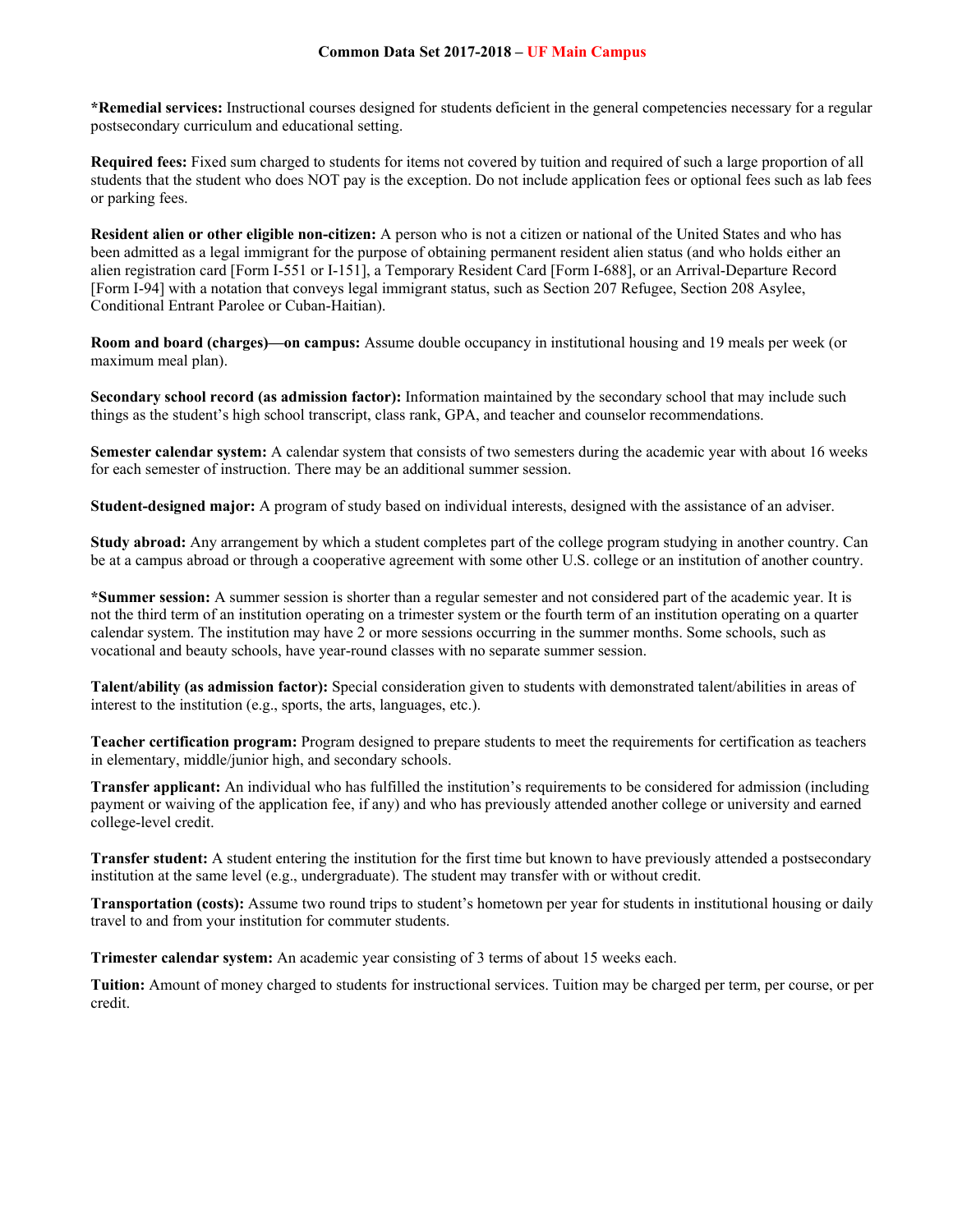**\*Tutoring:** May range from one-on-one tutoring in specific subjects to tutoring in an area such as math, reading, or writing. Most tutors are college students; at some colleges, they are specially trained and certified.

**Unit:** a standard of measurement representing hours of academic instruction (e.g., semester credit, quarter credit, contact hour).

**Undergraduate:** A student enrolled in a four- or five-year bachelor's degree program, an associate degree program, or a vocational or technical program below the baccalaureate.

**\*Veteran's counseling:** Helps veterans and their dependents obtain benefits for their selected program and provides certifications to the Veteran's Administration. May also provide personal counseling on the transition from the military to a civilian life.

**\*Visually impaired:** Any person whose sight loss is not correctable and is sufficiently severe as to adversely affect educational performance.

**Volunteer work (as admission factor):** Special consideration given to students for activity done on a volunteer basis (e.g., tutoring, hospital care, working with the elderly or disabled) as a service to the community or the public in general.

Wait list: List of students who meet the admission requirements but will only be offered a place in the class if space becomes available.

**Weekend college:** A program that allows students to take a complete course of study and attend classes only on weekends.

**White:** A person having origins in any of the original peoples of Europe, the Middle East, or North Africa.

**\*Women's center:** Center with programs, academic activities, and/or services intended to promote an understanding of the evolving roles of women.

**Work experience (as admission factor):** Special consideration given to students who have been employed prior to application, whether for relevance to major, demonstration of employment-related skills, or as explanation of student's academic and extracurricular record.